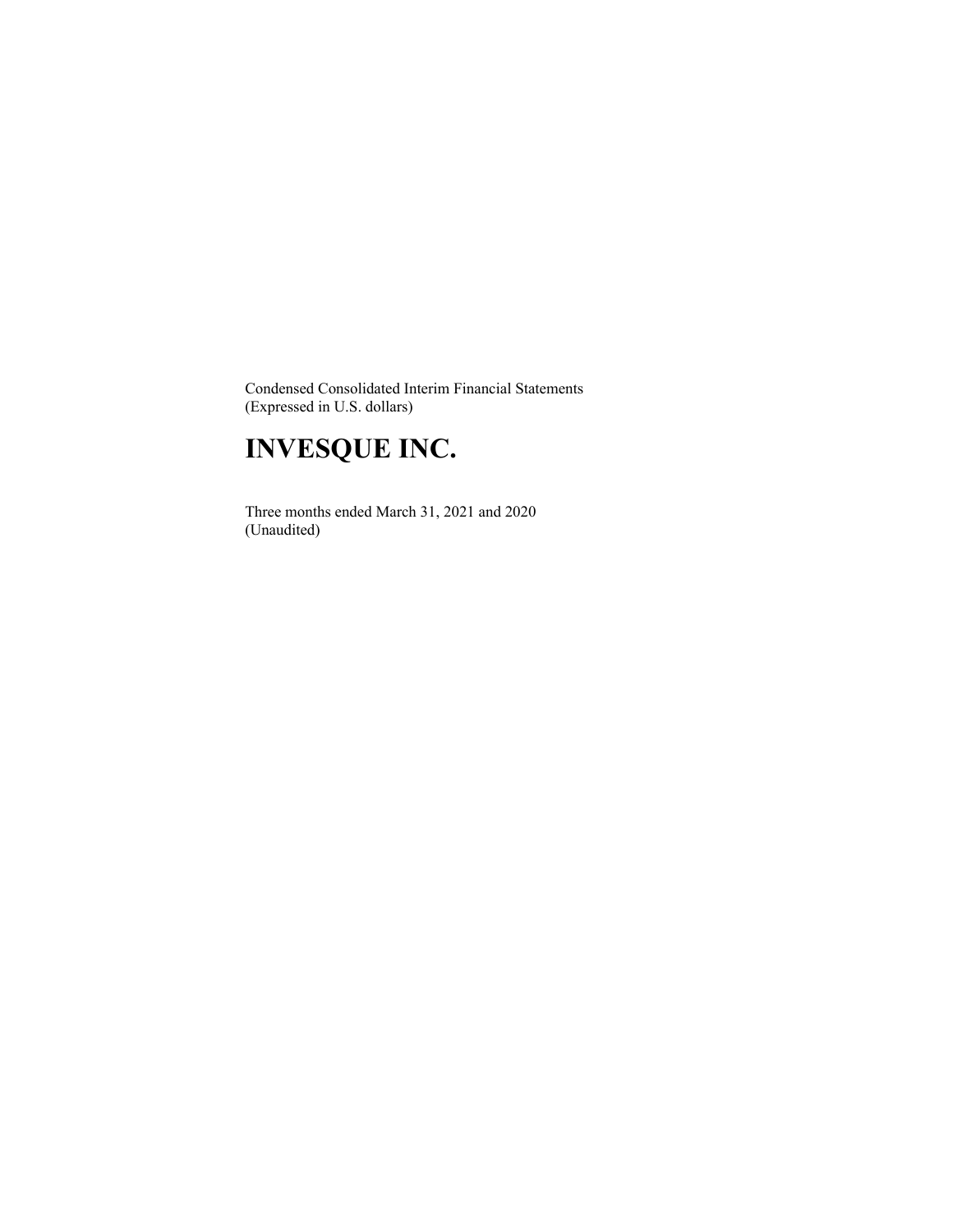Condensed Consolidated Interim Statements of Financial Position (Expressed in thousands of U.S. dollars)

|                                                 |                 | March 31, 2021 | December 31, 2020 |
|-------------------------------------------------|-----------------|----------------|-------------------|
| <b>Assets</b>                                   |                 |                |                   |
| Current assets:                                 |                 |                |                   |
| Cash                                            | \$              | 36,187         | \$<br>34,133      |
| Tenant and other receivables                    |                 | 16,442         | 14,934            |
| Property tax receivables                        |                 | 11,326         | 12,754            |
| Loans receivable (note 2)                       |                 | 1,818          | 1,799             |
| Assets held for sale                            |                 | 2,144          | 2,144             |
| Other (note 3)                                  |                 | 10,757         | 9,069             |
|                                                 |                 | 78,674         | 74,833            |
| Non-current assets:                             |                 |                |                   |
| Loans receivable (note 2)                       |                 | 15,918         | 16,904            |
| Derivative instruments (note 9)                 |                 | 2,869          | 4,814             |
| Investment in joint ventures (note 6)           |                 | 65,902         | 65,258            |
| Investment properties (note 4)                  |                 | 887,023        | 882,019           |
| Property, plant and equipment, net (note 5)     |                 | 446,285        | 451,825           |
| Other non-current assets (note 3)               |                 | 2,561          | 2,771             |
|                                                 |                 | 1,420,558      | 1,423,591         |
| <b>Total</b> assets                             | $\overline{\$}$ | 1,499,232      | \$<br>1,498,424   |
| <b>Liabilities and Shareholders' Equity</b>     |                 |                |                   |
| Current liabilities:                            |                 |                |                   |
| Accounts payable and accrued liabilities        | \$              | 16,149         | \$<br>17,715      |
| Accrued real estate taxes                       |                 | 13,300         | 14,518            |
| Credit facilities (note 7)                      |                 | 10,000         | 10,000            |
| Mortgages payable (note 8)                      |                 | 36,161         | 30,622            |
| Convertible debentures (note 10)                |                 | 44,322         |                   |
| Derivative instruments (note 9)                 |                 | 337            | 491               |
| Other current liabilities (note 12)             |                 | 4,468          | 4,975             |
|                                                 |                 | 124,737        | 78,321            |
| Non-current liabilities:                        |                 |                |                   |
| Credit facilities (note 7)                      |                 | 656,474        | 650,596           |
| Mortgages payable (note 8)                      |                 | 265,496        | 268,842           |
| Convertible debentures (note 10)                |                 | 48,434         | 92,411            |
| Commonwealth preferred unit liability (note 11) |                 | 65,907         | 65,797            |
| Derivative instruments (note 9)                 |                 | 23,101         | 28,478            |
| Other non-current liabilities (note 12)         |                 | 16,268         | 16,241            |
| Non-controlling interest liability              |                 | 2,253          | 4,409             |
|                                                 |                 | 1,077,933      | 1,126,774         |
| <b>Total</b> liabilities                        |                 | 1,202,670      | 1,205,095         |
| Shareholders' equity:                           |                 |                |                   |
| Common share capital (note 14)                  |                 | 510,046        | 509,203           |
| Equity settled deferred shares                  |                 | 2,166          | 2,328             |
| Preferred share capital (note 14)               |                 | 85,389         | 85,389            |
| Contributed surplus                             |                 | 400            | 400               |
| Equity component of convertible instruments     |                 | 3,764          | 3,764             |
| Cumulative deficit                              |                 | (307, 232)     | (309, 032)        |
| Accumulated other comprehensive income          |                 | 2,029          | 1,277             |
| Total shareholders' equity                      |                 | 296,562        | 293,329           |
| Commitments and contingencies (notes 23)        |                 |                |                   |
| Subsequent events (note 23 and 26)              |                 |                |                   |
| Total liabilities and shareholders' equity      | $\overline{\$}$ | 1,499,232      | \$<br>1,498,424   |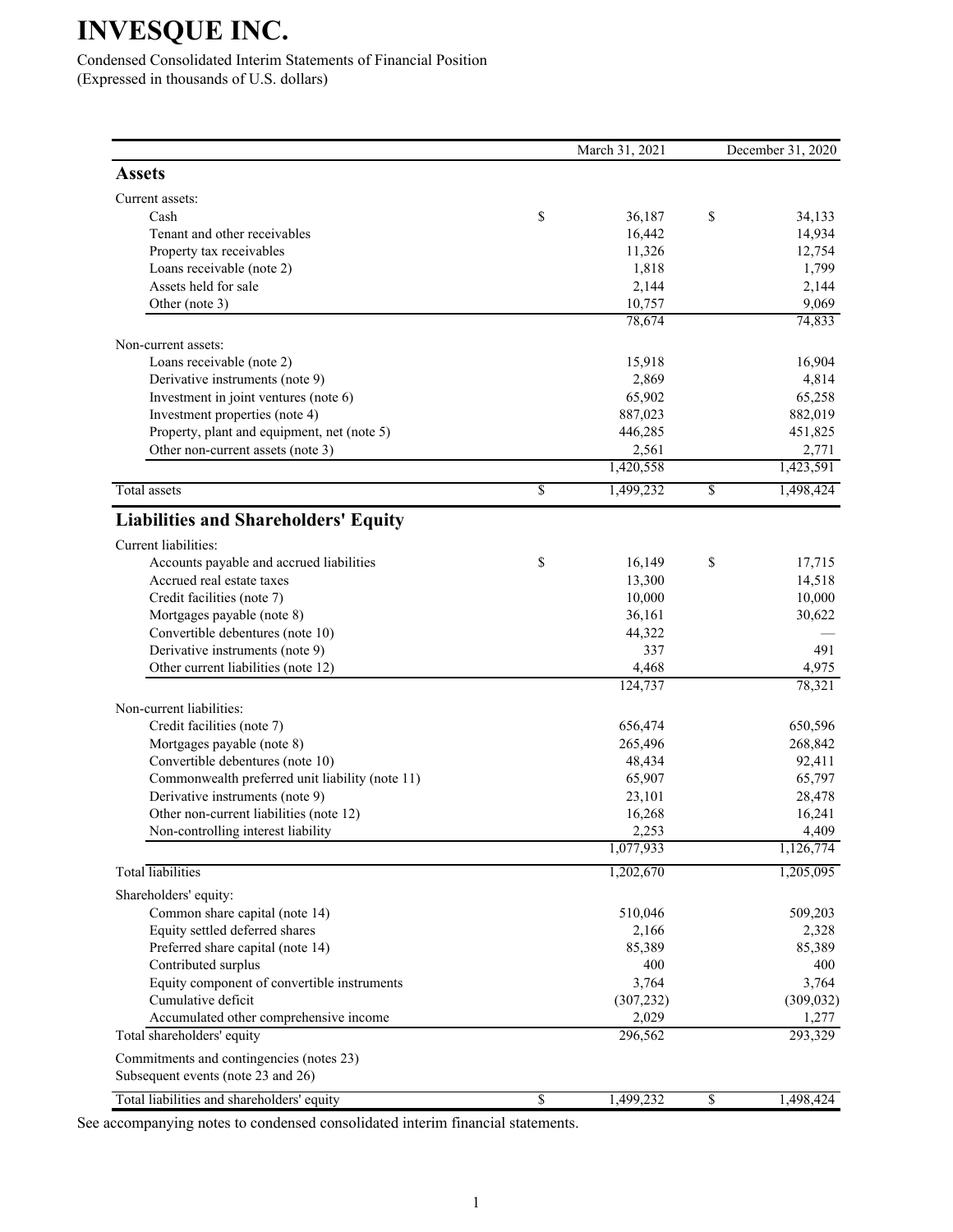Condensed Consolidated Interim Statements of Income (Loss) and Comprehensive Income (Loss) (Expressed in thousands of U.S. dollars, except per share amounts)

|                                                                        |             | Three months ended<br>March 31, 2021 | Three months ended<br>March 31, 2020 |
|------------------------------------------------------------------------|-------------|--------------------------------------|--------------------------------------|
| Revenue:                                                               |             |                                      |                                      |
| Rental (note 16)                                                       | \$          | 22,762                               | \$<br>23,038                         |
| Resident rental and related revenue (note 16)                          |             | 29,089                               | 28,903                               |
| Lease revenue from joint ventures (note 6)                             |             | 873                                  | 773                                  |
| Other revenue                                                          |             | 947                                  | 1,177                                |
|                                                                        |             | 53,671                               | 53,891                               |
| Other income (note 1)                                                  |             | 107                                  |                                      |
| Expenses (income):                                                     |             |                                      |                                      |
| Direct property operating expenses (note 17)                           |             | 25,063                               | 22,623                               |
| Depreciation and amortization expense (note 5)                         |             | 7,695                                | 12,488                               |
| Finance costs from operations (note 18)                                |             | 13,845                               | 12,184                               |
| Real estate tax expense                                                |             | 13,417                               | 13,324                               |
| General and administrative expenses (note 19)                          |             | 7,134                                | 4,481                                |
| Transaction costs for business combination                             |             |                                      | 407                                  |
| Allowance for credit losses on loans and interest receivable (note 18) |             | 1,165                                | 1,535                                |
| Change in non-controlling interest liability (note 18)                 |             | (50)                                 | 49                                   |
| Change in fair value of investment properties - IFRIC 21               |             | (9,804)                              | (9,699)                              |
| Change in fair value of investment properties (note 4)                 |             | (2,111)                              | 18,649                               |
| Change in fair value of financial instruments (note 18)                |             | (3,617)                              | 23,541                               |
| Loss on sale of property, plant and equipment (note 5)                 |             |                                      | 118                                  |
|                                                                        |             | 52,737                               | 99,700                               |
| Income (loss) from joint ventures (note 6)                             |             | 759                                  | (18,066)                             |
| Income (loss) before income taxes                                      |             | 1,800                                | (63, 875)                            |
| Income tax recovery:                                                   |             |                                      |                                      |
| Deferred (note 22)                                                     |             |                                      | 6,944                                |
| Net income (loss)                                                      | $\$$        | 1,800                                | \$<br>(56, 931)                      |
| Other comprehensive income:                                            |             |                                      |                                      |
| Items to be reclassified to net income in subsequent periods           |             |                                      |                                      |
| Unrealized gain on translation of foreign operations                   |             | 752                                  | (4,965)                              |
| Total comprehensive income (loss)                                      | $\mathbb S$ | 2,552                                | \$<br>(61, 896)                      |
| Income (loss) per share (note 15):                                     |             |                                      |                                      |
| <b>Basic</b>                                                           | \$          | 0.03                                 | \$<br>(1.04)                         |
| Diluted                                                                | \$          | 0.03                                 | \$<br>(1.04)                         |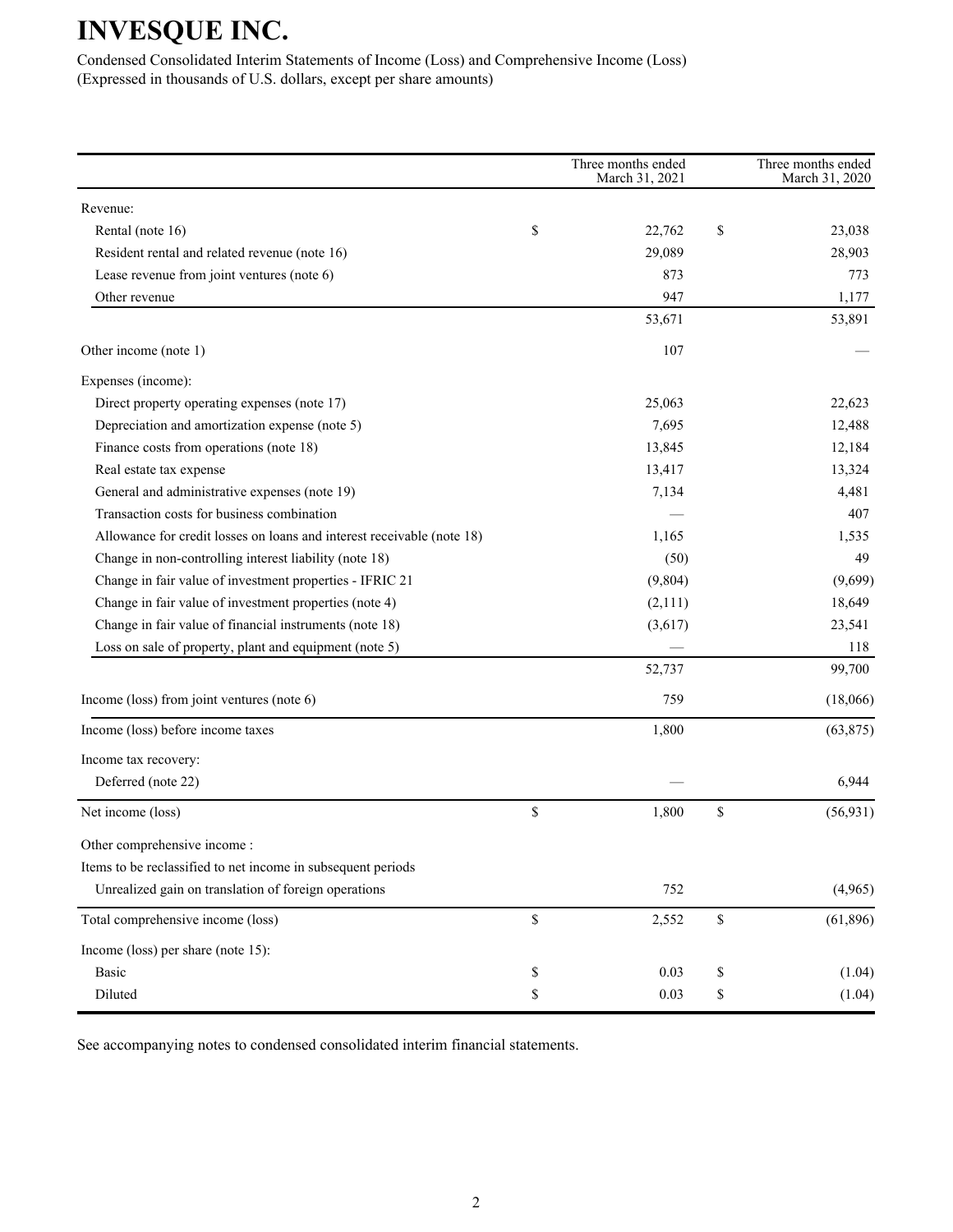Condensed Consolidated Interim Statements of Changes in Shareholders' Equity (Expressed in thousands of U.S. dollars) Three months ended March 31, 2021 and 2020

|                                                                            |   | Common share<br>capital | deferred shares | Equity settled Preferred share<br>capital | Contributed<br>surplus | Equity<br>component of<br>convertible<br>instruments | Cumulative<br>deficit | Accumulated<br>other<br>comprehensive<br>income (loss) | Total           |
|----------------------------------------------------------------------------|---|-------------------------|-----------------|-------------------------------------------|------------------------|------------------------------------------------------|-----------------------|--------------------------------------------------------|-----------------|
| Balance, January 1, 2021                                                   | ъ | 509,203 \$              | 2,328 \$        | 85,389 \$                                 | 400 \$                 | $3,764$ \$                                           | $(309, 032)$ \$       | 1,277                                                  | 293,329<br>- \$ |
| Net income                                                                 |   |                         |                 |                                           |                        |                                                      | 1,800                 | –                                                      | 1,800           |
| Other comprehensive income                                                 |   |                         |                 |                                           |                        |                                                      | –                     | 752                                                    | 752             |
| Common shares issued (note 14)                                             |   | 327                     | __              |                                           |                        |                                                      |                       |                                                        | 327             |
| Amortization of equity settled deferred shares (note 20)                   |   |                         | 354             |                                           |                        |                                                      |                       |                                                        | 354             |
| Common shares issued for equity settled deferred share<br>(note 14 and 20) |   | 516                     | (516)           |                                           |                        |                                                      |                       |                                                        |                 |
| Balance, March 31, 2021                                                    |   | 510,046 \$              | 2,166 \$        | 85,389 \$                                 | 400 \$                 | $3,764$ \$                                           | $(307, 232)$ \$       | $2,029$ \$                                             | 296,562         |

|                                                                        |    | Common share | capital deferred shares | Equity settled Preferred share<br>capital | Contributed<br>surplus | Equity<br>component of<br>convertible<br>instruments | deficit        | Accumulated<br>other<br>Cumulative comprehensive<br>income (loss) | Total     |
|------------------------------------------------------------------------|----|--------------|-------------------------|-------------------------------------------|------------------------|------------------------------------------------------|----------------|-------------------------------------------------------------------|-----------|
| Balance, January 1, 2020                                               | J. | 504,561 \$   | 733                     | <sup>\$</sup><br>85,389 \$                | 400S                   | $3,764$ \$                                           | $(114,908)$ \$ | 205 \$                                                            | 480,144   |
| Net loss                                                               |    |              |                         |                                           |                        |                                                      | (56, 931)      | —                                                                 | (56, 931) |
| Other comprehensive loss                                               |    |              |                         |                                           |                        |                                                      |                | (4,965)                                                           | (4,965)   |
| Common shares issued, net of issuance costs                            |    | 1,014        |                         |                                           |                        |                                                      |                |                                                                   | 1,014     |
| Common shares issued under the Company's dividend<br>reinvestment plan |    | 1,903        |                         |                                           |                        |                                                      |                |                                                                   | 1,903     |
| Dividends declared on common shares                                    |    |              |                         |                                           |                        | __                                                   | (10, 120)      | —                                                                 | (10, 120) |
| Common Shares purchased under NCIB                                     |    | (148)        |                         |                                           |                        |                                                      |                |                                                                   | (148)     |
| Amortization of equity settled deferred shares                         |    | __           | 169                     |                                           |                        |                                                      |                |                                                                   | 169       |
| Balance, March 31, 2020                                                | ъ  | 507,330 \$   | 902 \$                  | 85,389 \$                                 | 400 \$                 | $3,764$ \$                                           | $(181,959)$ \$ | $(4,760)$ \$                                                      | 411,066   |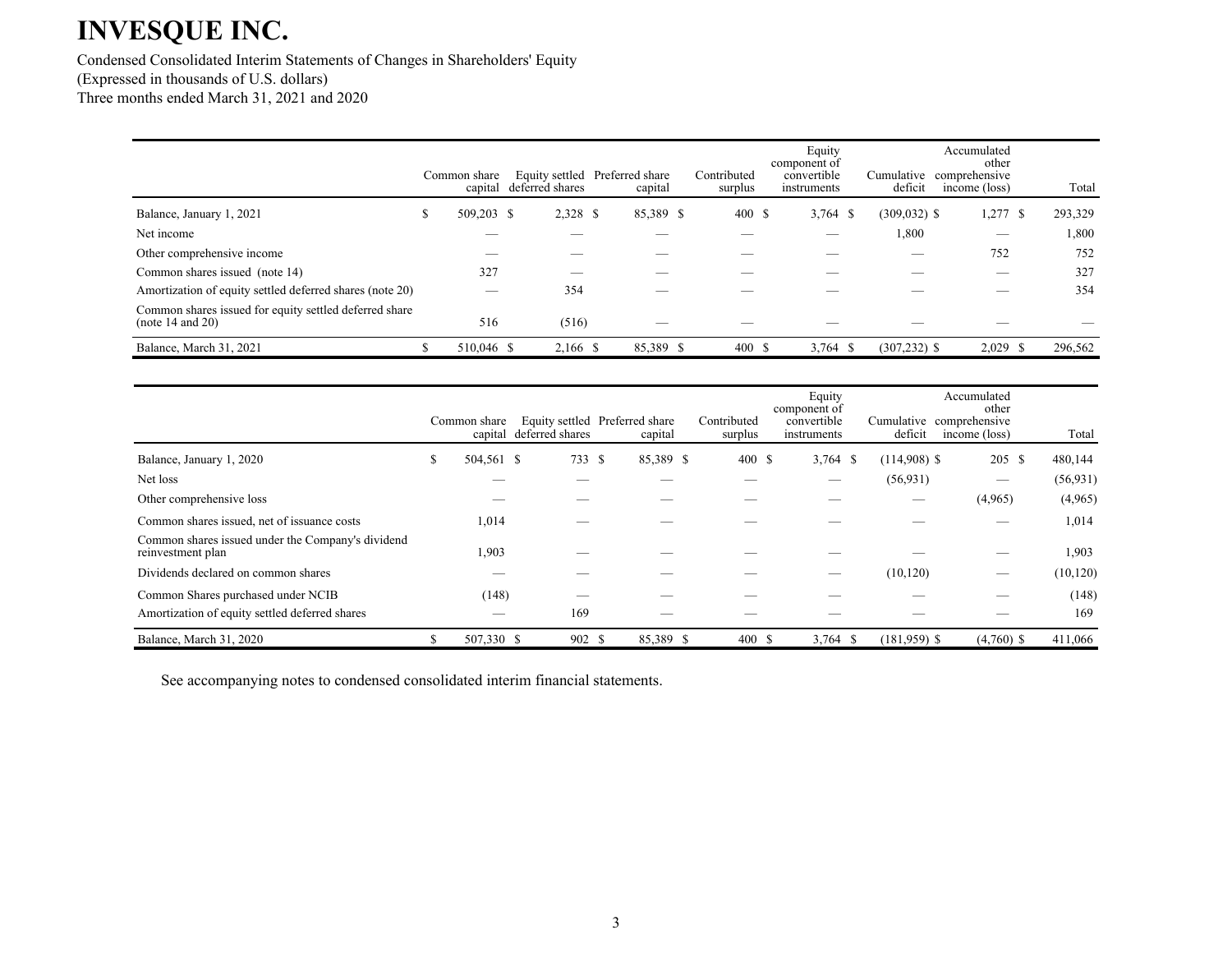### Condensed Consolidated Interim Statements of Cash Flows (Expressed in thousands of U.S. dollars)

Three months ended March 31, 2021 and 2020

|                                                                           | Three months ended March<br>31, 2021 | Three months ended March<br>31, 2020 |
|---------------------------------------------------------------------------|--------------------------------------|--------------------------------------|
| Cash flows from operating activities:                                     |                                      |                                      |
| Net income (loss)                                                         | \$<br>1,800                          | \$<br>(56, 931)                      |
| Items not involving cash:                                                 |                                      |                                      |
| Fair value adjustment of investment properties (note 4)                   | (2,111)                              | 18,649                               |
| Fair value adjustment of financial instruments (note 18)                  | (3,617)                              | 23,541                               |
| Depreciation and amortization expense (note 5)                            | 7,695                                | 12,488                               |
| Allowance for credit losses on loans and interest receivable<br>(note 18) | 1,165                                | 1,535                                |
| Straight-line rent (note 16)                                              | (1,262)                              | (1,716)                              |
| Amortization of tenant inducements (note 16)                              | 195                                  | 93                                   |
| Finance costs from operations (note 18)                                   | 13,845                               | 12,184                               |
| Change in non-controlling interest liability (note 18)                    | (50)                                 | 49                                   |
| Loss on sale of property, plant and equipment                             |                                      | 118                                  |
| Loss from joint ventures (note 6)                                         | (759)                                | 18,066                               |
| Deferred income tax (note 22)                                             |                                      | (6,944)                              |
| Interest paid                                                             | (12,993)                             | (13,589)                             |
| Interest income received                                                  | 169                                  | 132                                  |
| Debt extinguishment costs paid                                            | (696)                                |                                      |
| Change in non-cash operating working capital:                             |                                      |                                      |
| Tenant and other receivables                                              | (592)                                | (3,195)                              |
| Accounts payable and accrued liabilities                                  | (886)                                | (1, 813)                             |
| Unearned revenue                                                          | (405)                                | 268                                  |
| Other assets                                                              | (744)                                | (1,731)                              |
| Other liabilities                                                         | 766                                  | (444)                                |
| Accrued real estate taxes                                                 | (1,218)                              | 1,118                                |
| Net cash provided by operating activities                                 | \$<br>302                            | \$<br>1,878                          |
| Cash flows from financing activities:                                     |                                      |                                      |
| Proceeds from credit facilities (note 13)                                 | \$<br>4,453                          | \$<br>19,000                         |
| Payments on credit facilities (note 13)                                   |                                      | (7,000)                              |
| Debt issuance costs paid (note 13)                                        | (206)                                | (382)                                |
| Proceeds from mortgages payable (note 13)                                 | 17,135                               | 2,360                                |
| Payments of mortgages payable (note 13)                                   | (15, 374)                            | (9,227)                              |
| Dividends paid to common shareholders                                     |                                      | (8,185)                              |
| Payment for repurchase of common shares                                   |                                      | (148)                                |
| Cash provided by (used in) financing activities                           | \$<br>6,008                          | \$<br>(3,582)                        |
| Cash flows from investing activities:                                     |                                      |                                      |
| Additions to investment properties                                        | \$                                   | \$<br>(2,259)                        |
| Additions to property, plant and equipment                                | (2,155)                              | (1, 476)                             |
| Dispositions of property, plant and equipment                             |                                      | 11,900                               |
| Distributions from joint ventures                                         | 164                                  | 729                                  |
| Contributions to joint ventures                                           | (36)                                 | (1,688)                              |
| Distributions to non-controlling interest partners                        | (2,106)                              | (49)                                 |
| Proceeds from income support agreement                                    |                                      | 49                                   |
| Payments to previous owner of Care                                        | (126)                                |                                      |
| Payments for prepaid acquisition costs                                    | (116)                                |                                      |
| Repayment of loans receivable                                             | 119                                  | 349                                  |
| Cash provided by (used in) investing activities                           | \$<br>(4,256)                        | \$<br>7,555                          |
| Increase in cash and cash equivalents                                     | 2,054                                | 5,851                                |
| Cash and cash equivalents, beginning of period                            | 34,133                               | 11,838                               |
| Cash and cash equivalents, end of period                                  | \$<br>36,187                         | \$<br>17,689                         |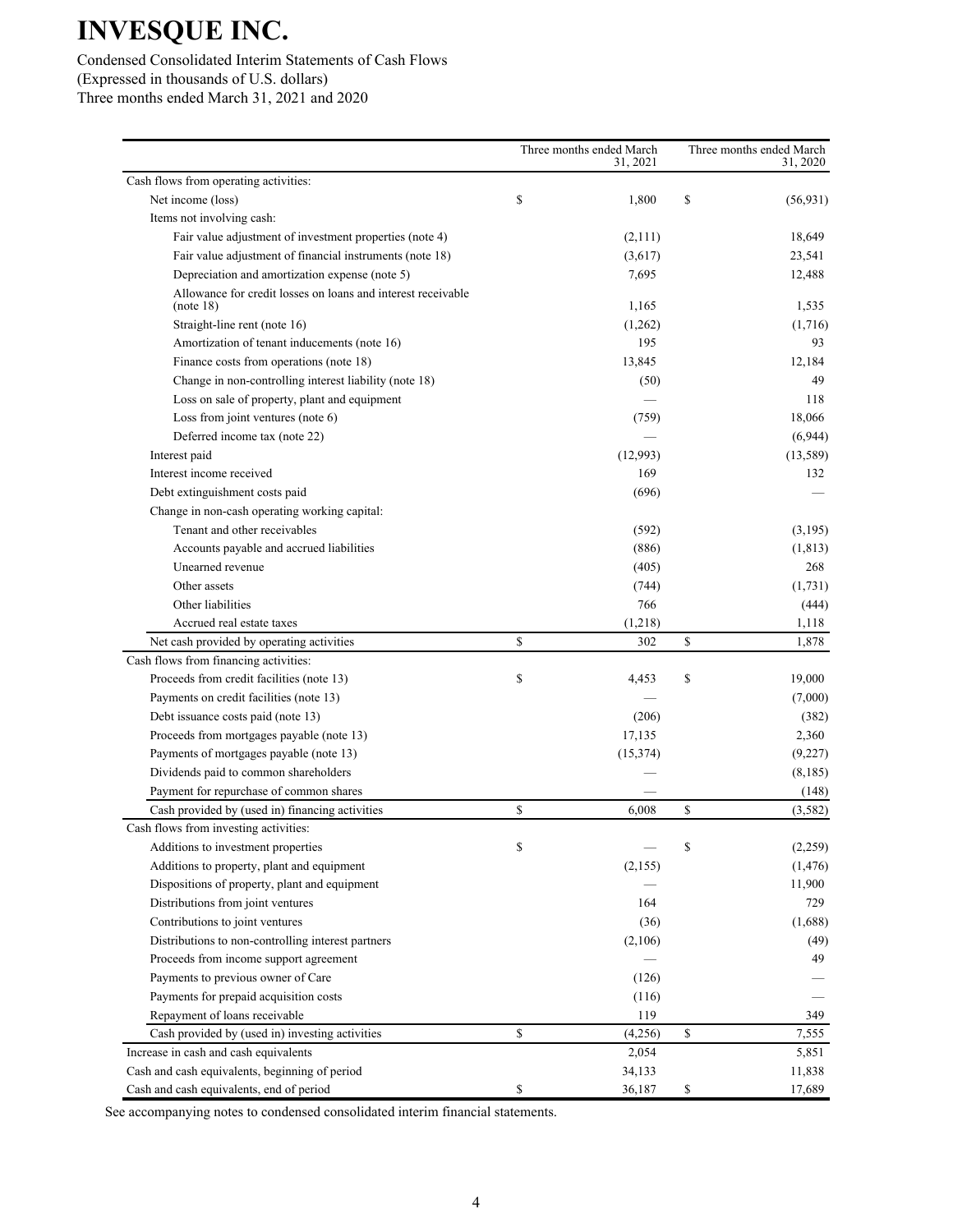Notes to Condensed Consolidated Interim Financial Statements

(Expressed in thousands of U.S. dollars unless otherwise noted, except share and per share amounts) Three months ended March 31, 2021 and 2020

Invesque Inc. (the "Company") was incorporated on May 31, 2007 under the Business Corporations Act (Ontario). Effective April 4, 2016, the Company changed its name from "Kingsway Arms Retirement Residences Inc." to "Mainstreet Health Investments Inc." and continued under the laws of the Province of British Columbia. Effective January 3, 2018, the Company changed its name from "Mainstreet Health Investments Inc." to "Invesque Inc.". The Company's registered office is 2500 - 700 W Georgia Street, Vancouver, British Columbia V7Y 1B3.

The Company currently owns a portfolio of North American income generating properties across the health care spectrum. The Company's portfolio includes investments in independent living, assisted living, memory care, skilled nursing, transitional care and medical office properties, which are operated primarily under long-term leases and joint venture arrangements with operating partners. The Company's portfolio also includes investments in owner occupied seniors housing properties in which Invesque owns the real estate and provides management services through its subsidiary management company, Commonwealth Senior Living.

At March 31, 2021, the Company owns interests in a portfolio of 122 health care and senior living properties comprised of 69 consolidated investment properties, 36 consolidated owner occupied properties, interests in 16 properties held through joint arrangements, and one property held for sale.

#### **1. Basis of preparation:**

(a) Liquidity Assessment

A novel strain of coronavirus causing the disease known as COVID-19 has spread throughout the world, including across the United States and Canada, causing the World Health Organization to declare the COVID-19 outbreak a pandemic in March 2020. In an attempt to contain the spread and impact of the pandemic, authorities throughout the United States and Canada have implemented measures such as travel bans and restrictions, stay-at-home orders, social distancing guidelines and limitations on other business activity. The pandemic has resulted in a significant economic downturn in the United States, Canada and globally, and has also led to disruptions and volatility in capital markets. These trends are likely to continue into 2021 and potentially beyond.

The pandemic has had an impact on results and operations of the Company, including decreased occupancy, delays in collections from tenants, and increased operating expenses. The Company announced on April 10, 2020 that it suspended the dividend for all common shares beginning from April 1, 2020 until further notice.

The Company expects that the pandemic could continue to have a negative effect on its results of operations, financial position and cash flows, particularly if negative economic and public health conditions in the United States and Canada persist for a significant period of time. The ultimate impact of the pandemic on the Company's financial results will depend on future developments, which are highly uncertain and cannot be predicted with confidence. This includes, among other factors, the duration and severity of the pandemic as well as negative economic conditions arising therefrom, the impact of the pandemic on occupancy rates in the Company's communities, the volume of COVID-19 patients cared for across the portfolio, and the impact of government actions on the seniors housing industry and broader economy, including through existing and future stimulus efforts. The impact of COVID-19 has been partially offset to date by certain government stimulus programs which have helped to offset COVID-19 related expenses and compensate for lost revenues, but the Company is not able to provide assurance that such programs may continue to be available in the future. For the three months ended March 31, 2021, the Company recognized \$107 of other income related to government grants funded through programs designed to assist seniors housing operators who have experienced both lost revenue and increased expenses during the COVID-19 pandemic (three months ended March 31, 2020 - NIL). For the three months ended March 31, 2021, the Company recognized \$129 of income from joint ventures related to the Company's share of government grants recognized at the joint venture properties for COVID-19 pandemic relief (three months ended March 31, 2020 - NIL).

Liquidity risk is the risk that an entity is unable to fund its assets or meet its obligations as they come due. Liquidity risk is managed in part through cash forecasting. While there are uncertainties in assessing future liquidity requirements under normal operating conditions, the stressed conditions caused by COVID-19 have introduced increased uncertainties. The Company monitors forecasts of liquidity requirements to ensure it has the ability to meet operational needs by maintaining sufficient availability of the combination of cash and credit facility capacity, and to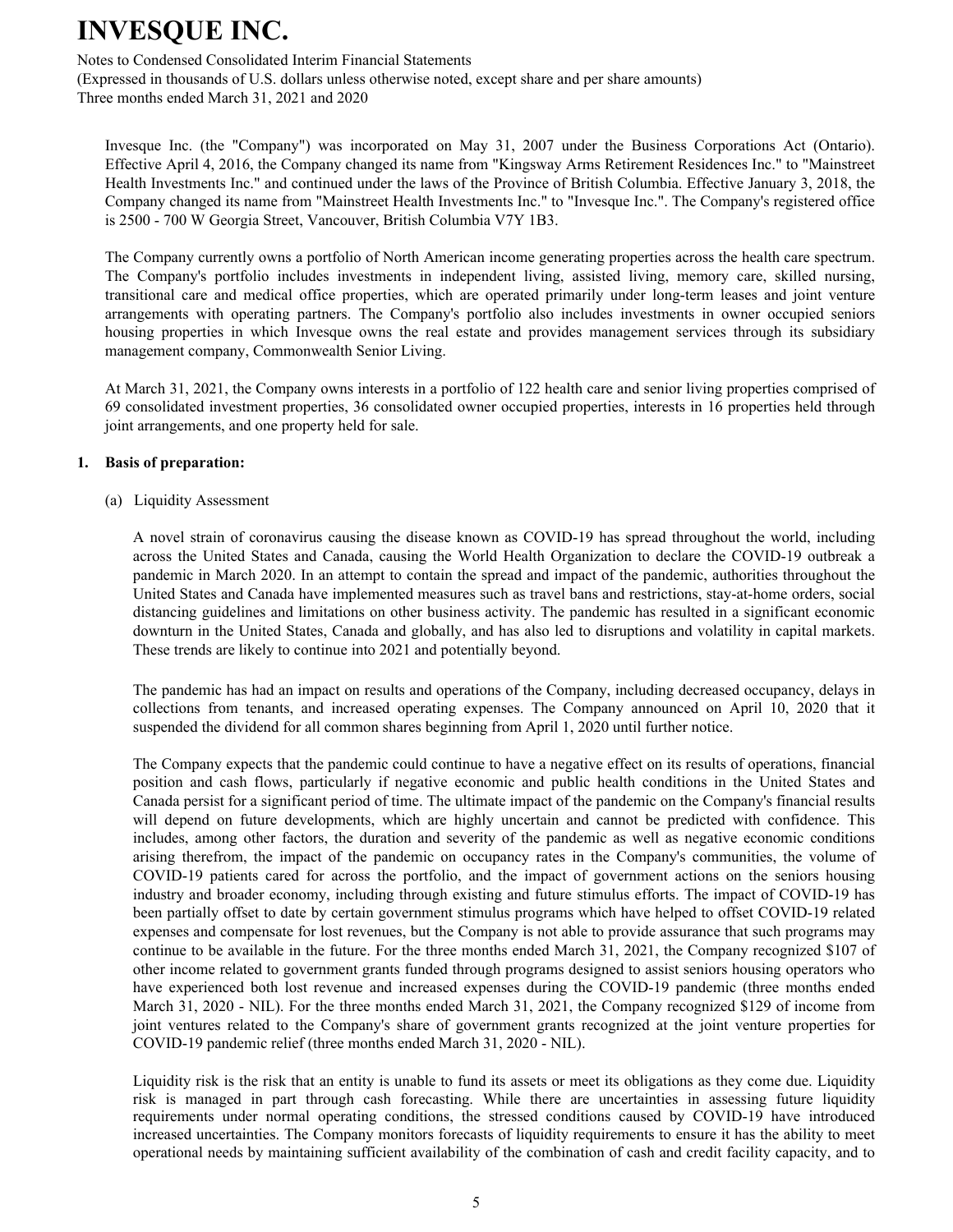Notes to Condensed Consolidated Interim Financial Statements

(Expressed in thousands of U.S. dollars unless otherwise noted, except share and per share amounts) Three months ended March 31, 2021 and 2020

ensure the Company will meet its financial covenants related to debt agreements. Such forecasting involves a significant degree of judgment which takes into consideration current and projected macroeconomic conditions, the Company's cash collection efforts, debt financing and refinancing plans, and covenant compliance required under the terms of debt agreements. There is a risk that such liquidity forecasts may not be achieved and that currently available debt financing may no longer be available to the Company at terms and conditions that are favorable, or at all.

As a result of the events and conditions associated with COVID-19, the Company has amended certain terms of various financing arrangements having conducted an assessment of its liquidity. The Company believes that it has sufficient available liquidity to meet its minimum obligations as they come due and to comply with financial covenants in its credit facilities, as amended, for a period of at least 12 months from March 31, 2021. Further, the Company has assessed that there are no material uncertainties related to events or conditions that may cast significant doubt upon the Company's ability to continue as a going concern. In making this significant judgment, the Company has prepared a cash flow forecast with the most significant assumptions in the preparation of such forecast being the ability of its most significant tenant, Symcare, to meet its projected rental obligations to the Company and the continued availability of financing.

In response to a severe downside scenario, management has the ability to take the following mitigating actions to reduce costs, optimize the Company's cash flow and preserve liquidity:

- (i) utilizing available cash to pay down debts,
- (ii) sell certain properties and use the proceeds to buy down debt,
- (iii) exercise the Company's right to convert its convertible debentures into common shares,
- (iv) satisfying the \$10,000 Magnetar Facility (defined below) through the issuance of common shares,
- (v) reducing non-essential capital expenditures.
- (b) Statement of compliance:

These condensed consolidated interim financial statements have been prepared in accordance with International Accounting Standard ("IAS") 34, Interim Financial Reporting, as issued by the International Accounting Standards Board ("IASB"). The condensed consolidated interim financial statements do not include all of the information required for full annual financial statements and should be read in conjunction with the Company's annual consolidated financial statements for the year ended December 31, 2020 issued on March 11, 2021, and which have been prepared in accordance with International Financial Reporting Standards ("IFRS"), as issued by the IASB.

These condensed consolidated interim financial statements were approved by the Board of Directors of the Company and authorized for issuance on May 12, 2021.

These condensed consolidated interim financial statements follow the same accounting policies and methods of application as the consolidated financial statements as at and for the year ended December 31, 2020. The following IFRS amendments were adopted in 2021:

In August 2020, the IASB issued Interest Rate Benchmark Reform ("IBOR") Reform and the Effects on Financial Reporting – Phase II (amendments to IFRS 9, IFRS 7, IAS 39 – Financial Instruments: Recognition and Measurement ("IAS 39"), IFRS 4 – Insurance Contracts ("IFRS 4") and IFRS 16 – Leases ("IFRS 16")). The objective of the second phase of the IASB's project was to assist entities in providing useful information about the effects of the transition to alternative benchmark rates and support preparers in applying the requirements of the IFRS Standards when changes are made to contractual cash flows or hedging relationships as a result of the transition to an alternative benchmark interest rate. The amendments affect the basis for determining the contractual cash flows as a result of benchmark interest rate reform, hedge accounting and disclosures.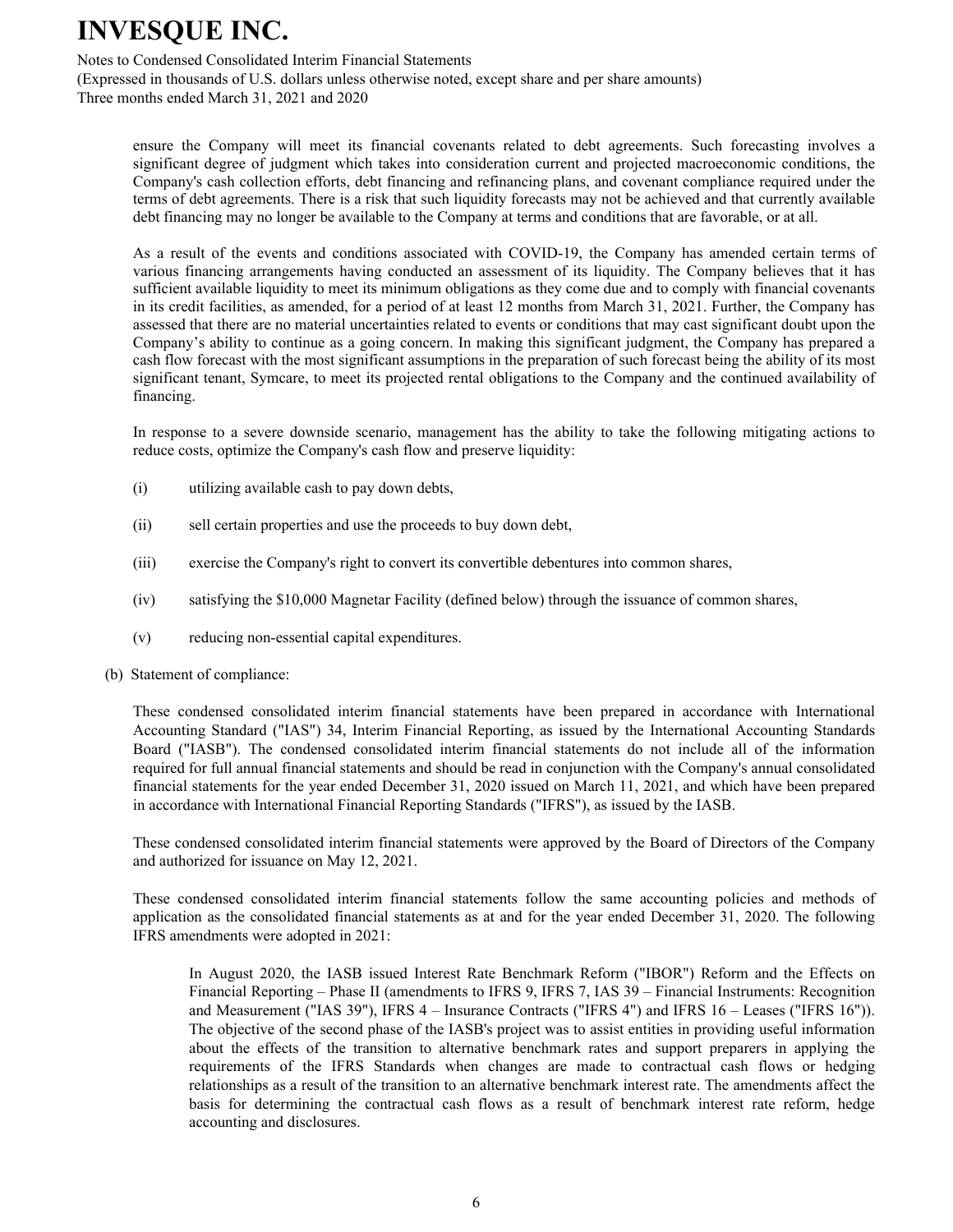Notes to Condensed Consolidated Interim Financial Statements

(Expressed in thousands of U.S. dollars unless otherwise noted, except share and per share amounts) Three months ended March 31, 2021 and 2020

> On March 5, 2021, the Financial Conduct Authority announced that panel bank submissions for certain LIBOR settings will cease as at December 31, 2021 and the remainder on June 30, 2023, after which representative LIBOR rates will no longer be available. The Company holds debt and derivative instruments that will be impacted by any potential changes to the June 30, 2023 LIBOR cessation date. To the extent not already completed, the Company plans to amend in-place agreements to a new benchmark or implement appropriate fallback provisions as applicable in response to the IBOR reform prior to or by the June 30, 2023 effective date.

#### **2. Loans receivable:**

Loans receivable issued as at March 31, 2021 and December 31, 2020 are detailed in the table below:

| Debtor                                                                | Loan Type                          | March 31,<br>2021 | December<br>31, 2020 | <b>Issued Date</b>             | Maturity<br>Date $(1)$          | Current<br>Interest<br>Rate | <b>PIK</b><br>Interest<br>Rate |
|-----------------------------------------------------------------------|------------------------------------|-------------------|----------------------|--------------------------------|---------------------------------|-----------------------------|--------------------------------|
| Mainstreet Investment Company, LLC                                    | Interest-only loan \$              | 3,932 \$          | 3,932                | December 22, 2016              | December 22, 2018               | 8.5 %                       | $1.5\%$                        |
| Autumnwood Lifestyles Inc.                                            | Revolving credit<br>facility       | 1,194             | 1,178                | November 1, 2016               | October 31, 2018 <sup>(3)</sup> | 8.0%                        | $-$ %                          |
| Symcare ML, LLC                                                       | Loan receivable                    | 7,295             | 7,295                | October 20, 2017               | December 31, 2033               | 5.0 %                       | $-$ %                          |
| Premier Senior Living, LLC <sup>(6)</sup>                             | Loan receivable                    | 724               | 725                  | August 16, 2013 <sup>(2)</sup> | August 16, 2025                 | 9.4%                        | $-$ %                          |
| <b>Ellipsis Real Estate Partners</b>                                  | Loan receivable                    | 951               | 951                  | May 4, 2018                    | May 4, 2028                     | $-$ %                       | $10.0 \%$                      |
| <b>Ellipsis Real Estate Partners</b>                                  | Loan receivable                    | 1,335             | 1,338                | September 14, 2018             | September 14, 2028              | $-$ %                       | 10.0%                          |
| Symcare ML, LLC                                                       | Loan receivable                    | 15,000            | 15,000               | December 26, 2018              | December 31, 2033               | 5.0 %                       | 5.0 %                          |
| Hillcrest Millard, LLC                                                | Loan receivable                    | 509               | 503                  | January 1, 2019                | January 1, 2028                 | $-$ %                       | 5.0 %                          |
| Hillcrest Firethorn, LLC                                              | Loan receivable                    | 478               | 472                  | January 1, 2019                | November 1, 2027                | $-$ %                       | 5.0 %                          |
| <b>Bridgemoor Transitional Care</b><br>Operations, LLC <sup>(5)</sup> | Loan receivable                    | 1,872             | 1,872                | June 5, 2019                   | June 5, 2035                    | $-$ %                       | $-$ %                          |
| MOC Webster, LLC                                                      | Loan receivable                    | 770               | 576                  | June 5, 2019                   | June 5, 2035                    | $-$ %                       | $-$ %                          |
| RHS Propco Mooresville, LLC                                           | Loan receivable                    | 5,000             | 5,000                | June 28, 2019                  | July 1, 2024                    | $8.5\%$                     | $-$ %                          |
| Memory Care America LLC                                               | Loan receivable                    | 1,078             | 1,198                | July 31, 2019                  | January 1, 2024                 | $8.5\%$                     | $-$ %                          |
| Ellipsis Real Estate Partners LLC <sup>(9)</sup>                      | Mezzanine loan                     | 476               | 474                  | October 25, 2019               | October 1, 2022                 | $2.5\%$                     | $7.5 \%$                       |
| Blue Bell Senior Holdings, LLC <sup>(7)</sup>                         | Loan receivable                    | 490               | 490                  | February 21, 2020              | March 1, 2024                   | 5.9%                        | $-$ %                          |
| PSL Care GP LLC                                                       | Loan receivable                    | 450               | 450                  | May 6, 2020                    | (8)                             | $3.5 \%$                    | $-$ %                          |
| Accrued current and long term interest                                |                                    | 3,223             | 3,122                |                                |                                 |                             |                                |
| Allowance for losses on loans receivable                              |                                    | (29, 409)         | (28, 241)            |                                |                                 |                             |                                |
| Carrying value of loans recorded at amortized cost \$                 |                                    | 15,368 \$         | 16,335               |                                |                                 |                             |                                |
| Javelina Ventures, LLC                                                | Loan receivable -<br><b>FVTPL</b>  | 2,368             | 2,368                | December 31, 2018              | (4)                             | $-$ %                       | 5.0 %                          |
|                                                                       | Carrying value of loans receivable | 17,736            | 18,703               |                                |                                 |                             |                                |
|                                                                       | Less current portion               | 1,818             | 1,799                |                                |                                 |                             |                                |
|                                                                       | Long-term portion \$               | 15,918 \$         | 16,904               |                                |                                 |                             |                                |

(1) Mezzanine loans are due at the time of sale of the property if sale occurs earlier than the stated maturity date.

(2) Loan assumed through acquisition on February 1, 2018. Loan was originally issued by Care PSL Holdings LLC on August 16, 2013.

(3) Maturity date is the later of October 31, 2018 or the completion of the expansion projects at the Marina Point and Red Oak Facilities. The projects are not yet complete.

(4) The repayment of this loan is pursuant to Javelina Ventures Operating Agreement in which net available cash from operations will be used to repay the principal and accrued interest on this loan

(5) This loan was issued to MOC Fort Worth, LLC; MOC Round Rock, LLC; MOC San Antonio II, LLC; MOC Webster, LLC; and Bridgemoor Transitional Care Operations, LLC.

(6) This loan was issued to Park Terrace Operating, LLC; Seneca Lake Terrace Operating, LLC; and Premier Senior Living, LLC.

(7) Maturity date is the earlier of March 1, 2024, the date that the existing debt secured by the property is refinanced, or upon termination of the management agreement.

(8) No stated maturity date for loan receivable. Principal of loan is repaid when distributions are made from the joint venture operated by Phoenix..

(9) This loan was funded for the development of a memory care facility in Wyoming, MI.

\$27,726 of the loans outstanding and \$2,437 of the accrued current and long term interest as at March 31, 2021 in the table above are made to current tenant operators. Of these amounts, \$25,128 has been reserved as uncollectible.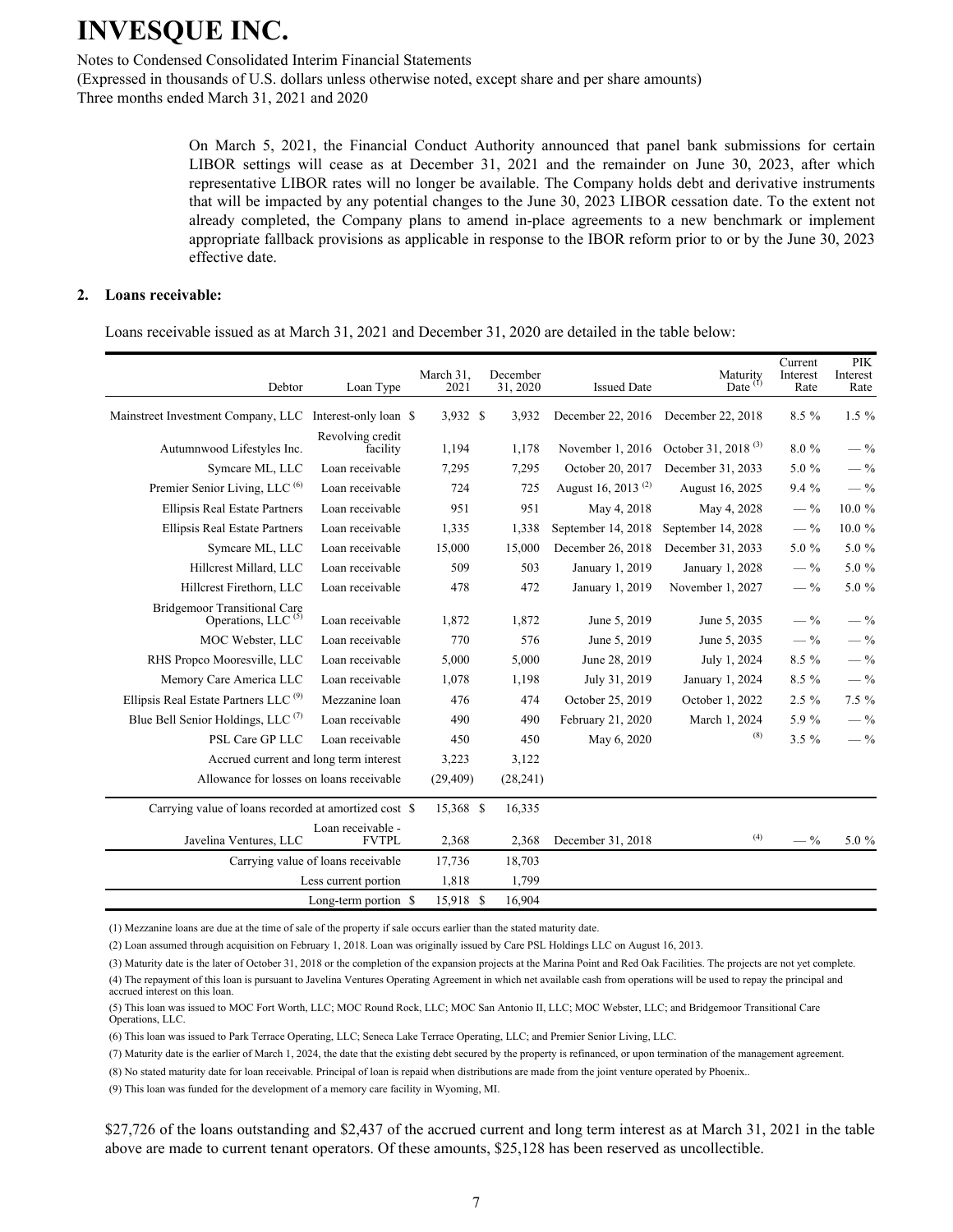Notes to Condensed Consolidated Interim Financial Statements

(Expressed in thousands of U.S. dollars unless otherwise noted, except share and per share amounts) Three months ended March 31, 2021 and 2020

Loans receivable and associated allowance for losses on loans receivable accounted for at amortized cost as at March 31, 2021 are as follows:

|                                          | Stage 1   | Stage 2  | Stage 3   | Total    |
|------------------------------------------|-----------|----------|-----------|----------|
| Loans receivable, net of loan fees       | 11.202 \$ | 1.202 \$ | 32.373 \$ | 44,777   |
| Allowance for losses on loans receivable | (127)     | (239)    | (29.043)  | (29,409) |
| Loans receivable, net of allowances      | 1.075     | 963 S    | 3.330     | 15.368   |

Loans receivable and associated allowance for losses on loans receivable accounted for at amortized cost as at December 31, 2020 are as follows:

|                                          | Stage 1   | Stage 2    | Stage 3  | Total     |
|------------------------------------------|-----------|------------|----------|-----------|
| Loans receivable, net of loan fees       | 11.079 \$ | $1.186$ \$ | 32.311 S | 44.576    |
| Allowance for losses on loans receivable | (127)     | (236)      | (27.878) | (28, 241) |
| Loans receivable, net of allowances      | 10.952 \$ | 950 S      | 4.433    | 16.335    |

The changes in the gross loans receivable balance during the period ended March 31, 2021 are shown in the following table:

|                                                   |    | Stage 1     | Stage 2             | Stage 3   | Total  |
|---------------------------------------------------|----|-------------|---------------------|-----------|--------|
| Total loans receivable as at December<br>31, 2020 | \$ | 11,079 \$   | 1,186 \$            | 32,311 \$ | 44,576 |
| Issuances                                         |    | 123         |                     | 181       | 304    |
| Repayments                                        |    |             |                     | (119)     | (119)  |
| <b>Currency Translation</b>                       |    |             | 16                  |           | 16     |
| Total loans receivable as at March 31,<br>2021    | S  | $11,202$ \$ | $1,202 \text{ }$ \$ | 32,373 \$ | 44,777 |

The changes in the allowance for credit losses during the period ended March 31, 2021 are shown in the following table:

|                                                              | Stage 1    | Stage 2 | Stage 3   | Total  |
|--------------------------------------------------------------|------------|---------|-----------|--------|
| Total allowance for credit losses as at<br>December 31, 2020 | \$<br>127S | 236 \$  | 27,878 \$ | 28,241 |
| Allowance for credit losses                                  |            |         |           |        |
| Remeasurement                                                |            |         | 990       | 990    |
|                                                              | \$<br>127S | 236 \$  | 28,868 \$ | 29,231 |
| <i>Issuances</i>                                             |            |         | 194       | 194    |
| Repayments                                                   |            |         | (19)      | (19)   |
| <b>Currency Translation</b>                                  |            | 3       |           |        |
| Total allowance for credit losses as at<br>March 31, 2021    | \$<br>127  | 239 \$  | 29,043 \$ | 29.409 |

For the three months ended March 31, 2021, a loss of \$1,165 (three months ended March 31, 2020 - \$1,535) was recorded in the condensed consolidated interim statements of income (loss) and comprehensive income (loss).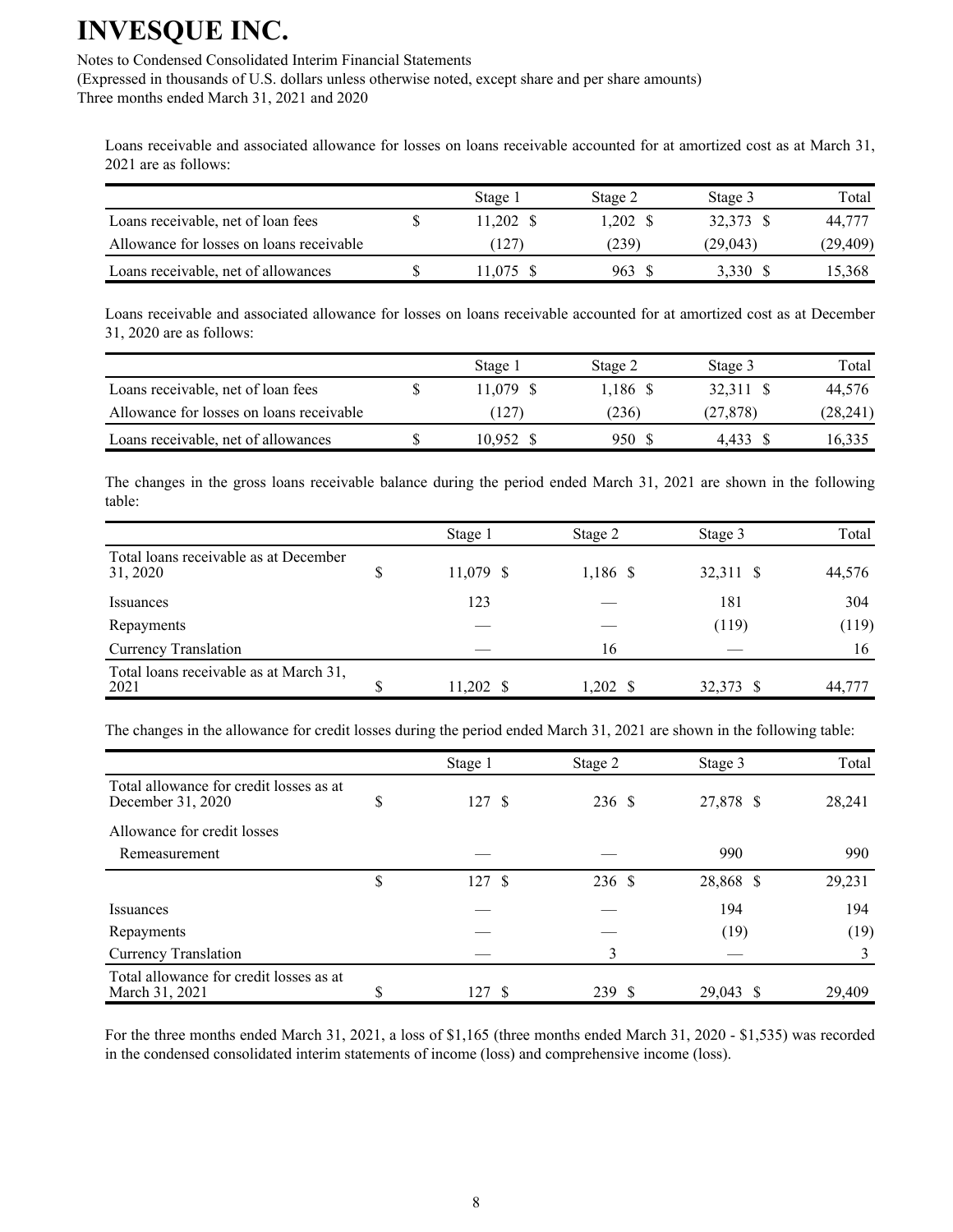Notes to Condensed Consolidated Interim Financial Statements (Expressed in thousands of U.S. dollars unless otherwise noted, except share and per share amounts)

Three months ended March 31, 2021 and 2020

### **3. Other assets:**

Other assets are as follows:

|                                                            | March 31, 2021 | December 31, 2020 |
|------------------------------------------------------------|----------------|-------------------|
| Prepaid expense                                            | \$<br>2,812    | \$<br>2,330       |
| Security deposits and costs related to future acquisitions | 770            | 682               |
| Escrow deposits held by lenders                            | 5,874          | 5,251             |
| Right-of-use assets                                        | 1,748          | 1,889             |
| Bond assets                                                | 813            | 881               |
| Other                                                      | 1,301          | 807               |
|                                                            | \$<br>13,318   | \$<br>11,840      |
| Current                                                    | \$<br>10,757   | \$<br>9,069       |
| Non-current                                                | 2,561          | 2,771             |
|                                                            | \$<br>13,318   | \$<br>11,840      |

Escrow deposits held by lenders includes amounts held for use in payment of real estate taxes, property insurance and replacement reserves.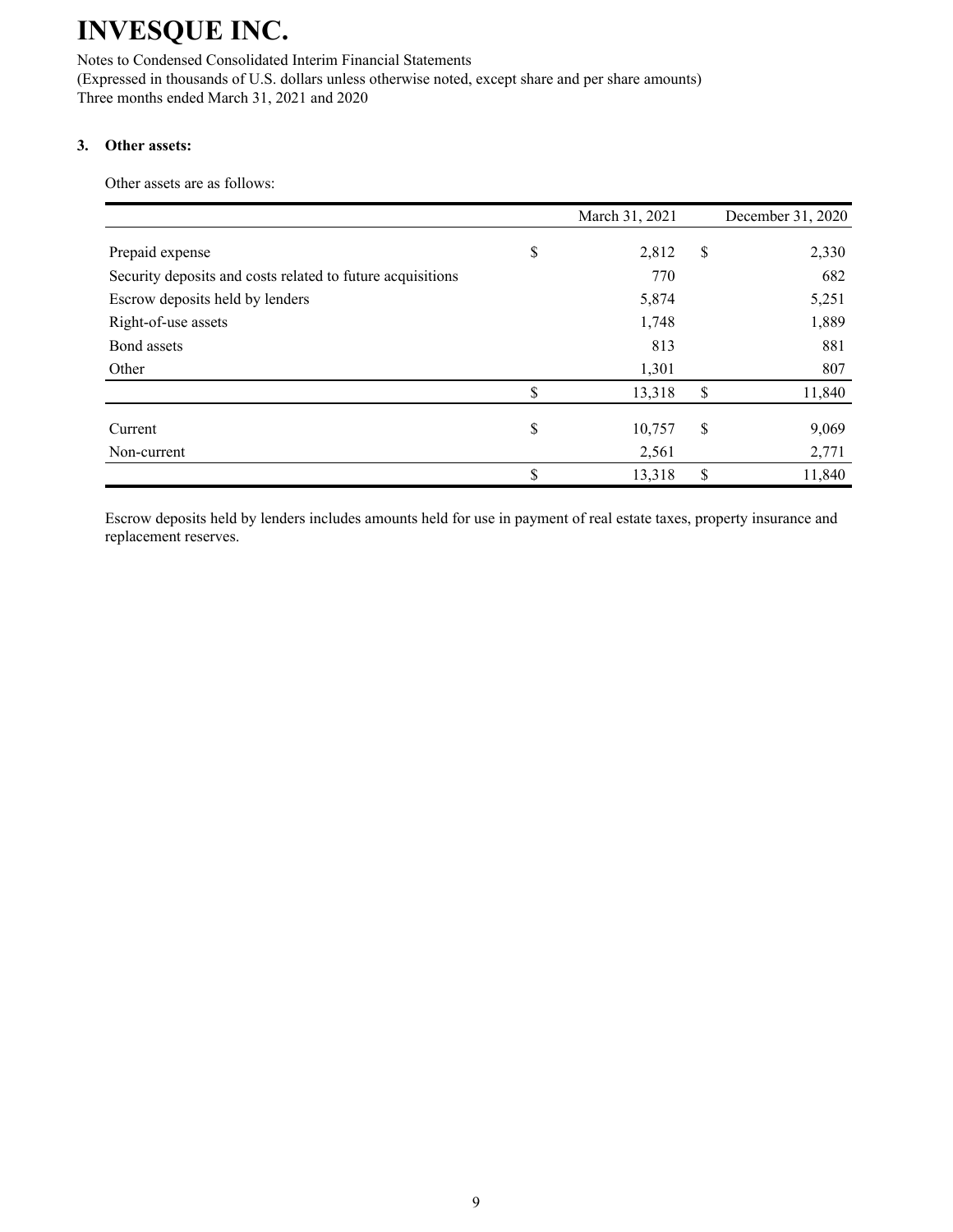Notes to Condensed Consolidated Interim Financial Statements

(Expressed in thousands of U.S. dollars unless otherwise noted, except share and per share amounts) Three months ended March 31, 2021 and 2020

#### **4. Investment properties:**

|                                                           | Number of<br>Properties | Amount        |
|-----------------------------------------------------------|-------------------------|---------------|
| Balance, December 31, 2020                                | 69                      | \$<br>882,019 |
| Increase in straight-line rents                           |                         | 1,262         |
| Fair value adjustment                                     |                         | 2,111         |
| Amortization of tenant inducements                        |                         | (195)         |
| Translation of foreign operations                         |                         | 1,826         |
| Balance, March 31, 2021                                   | 69                      | \$<br>887,023 |
| Investment properties in use.                             |                         | \$<br>868,411 |
| Property under development                                |                         | 18,612        |
| Balance, March 31, 2021                                   |                         | \$<br>887,023 |
| Property tax liability under IFRIC 21                     |                         | (9,804)       |
| Fair value adjustment to investment properties - IFRIC 21 |                         | 9,804         |
|                                                           |                         | \$<br>887,023 |

At March 31, 2021, the Company used an internal valuation process to value its investment properties. Third party appraisers are engaged to prepare valuations on a portion of the portfolio annually such that one third of the portfolio is valued externally each year, and every property in the portfolio is valued externally at least once every five years. Management considers the external valuations for a cross-section of properties that represent different geographical locations across the Company's portfolio and updates, as deemed necessary, the valuation models to reflect current market data.

Acquired investment properties are initially measured at cost, including directly attributable acquisition costs, when the transactions are deemed to be asset acquisitions. Acquisition costs related to business combinations are expensed in the period incurred. Subsequent to initial recognition, investment properties are measured at fair value, determined based on available market evidence. The Company uses alternative valuation methods such as the direct capitalized income approach or discounted cash flow projections (Level 3 inputs). The fair value of investment properties reflects rental income from current leases and assumptions about rental income from future leases in light of current market conditions. When a loan is arranged with a tenant at a below market rate, the estimated fair value of the discount is recognized as a tenant inducement at the time the loan commitment is made.

Capital expenditures include costs related to expansion projects at two buildings in Canada that are jointly owned. The Company has committed to fund its share of the projects as the expansions are completed.

The Company continues to review market capitalization, discount and terminal capitalization rates as well as its future cash flow projections and the valuation of its properties in light of the COVID-19 pandemic. The carrying value for the Company's investment properties reflects its best estimate for the highest and best use as at March 31, 2021. It is not possible to forecast with certainty the duration and full scope of the economic impact of COVID-19 and other consequential changes it will have on the Company's business and operations, both in the short term and in the long term. In a long term scenario, certain aspects of the Company's business and operations that could potentially be impacted include rental income, occupancy, turnover, future demand, and market rents, which all ultimately impact the underlying valuation of investment properties.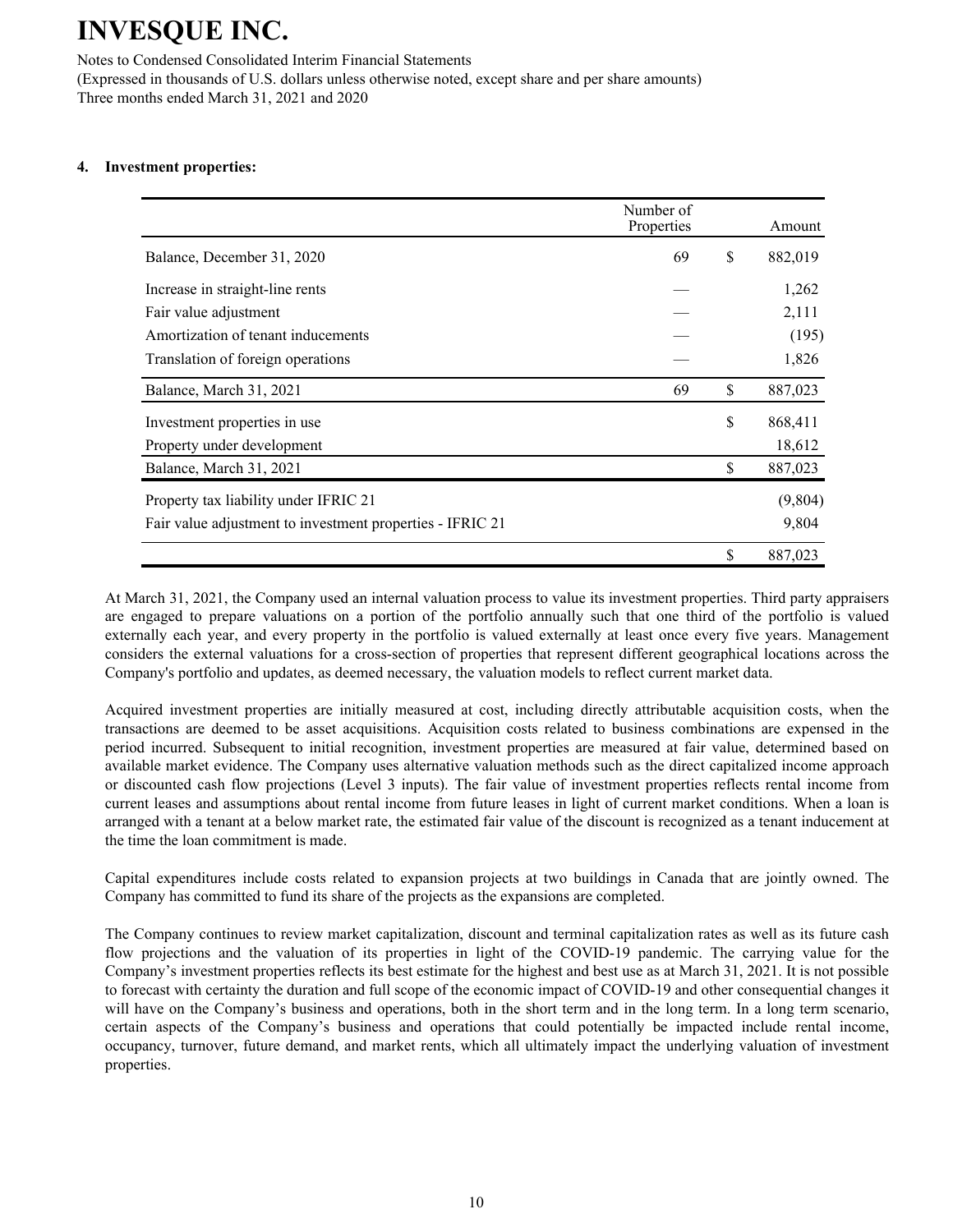Notes to Condensed Consolidated Interim Financial Statements

(Expressed in thousands of U.S. dollars unless otherwise noted, except share and per share amounts) Three months ended March 31, 2021 and 2020

The following table summarizes the significant unobservable inputs in determining fair value:

| Significant unobservable inputs | Inter-relationship between significant unobservable inputs and fair value measurements                                                                                                              |
|---------------------------------|-----------------------------------------------------------------------------------------------------------------------------------------------------------------------------------------------------|
| Capitalization rates            | There is an inverse relationship between the capitalization rates and the fair value; in<br>other words, the higher the capitalization rate, the lower the estimated fair value.                    |
| Stabilized future cash flows    | There is a direct relationship between the stabilized future cash flows and the fair value;<br>in other words, the higher the stabilized future cash flows, the higher the estimated fair<br>value. |

The capitalization rates used in determining fair value of investment properties measured as at March 31, 2021 and December 31, 2020 are set out in the following table:

|                                        | March 31, 2021    | December 31, 2020 |
|----------------------------------------|-------------------|-------------------|
| Capitalization rate - range            | $6.83\% - 9.00\%$ | $5.85\% - 9.00\%$ |
| Capitalization rate - weighted average | 8.07%             | 8.06%             |

The fair value of investment properties is most sensitive to changes in capitalization rates and stabilized future cash flows. Changes in the capitalization rates and stabilized future cash flows would result in the following changes in the fair value of the Company's investment properties:

|                                                                        |    | March 31, 2021 |    | December 31, 2020 |
|------------------------------------------------------------------------|----|----------------|----|-------------------|
| Investment property valued using direct capitalization income approach | S  | 583,830        | S  | 617,931           |
| Investment property valued using discounted cash flow projection       | S  | 141,760        | \$ | 139,727           |
| Investment property valued using other methods                         | S  | 161,433        | S  | 124,361           |
| Capitalization rate:                                                   |    |                |    |                   |
| 25-basis point increase                                                | \$ | (17,674)       | S  | (18, 727)         |
| 25-basis point decrease                                                | \$ | 18,824         | S  | 19,945            |

In addition, a 1% increase in stabilized future cash flows would result in a portfolio fair value increase of \$5,838. A 1% decrease in stabilized future cash flows would result in a portfolio fair value decrease of \$5,838. A 1% increase in stabilized future cash flows coupled with a 0.25% decrease in capitalization rates would result in a portfolio fair value increase of \$24,850. A 1% decrease in stabilized future cash flows coupled with a 0.25% increase in capitalization rates would result in a portfolio fair value decrease of \$23,336.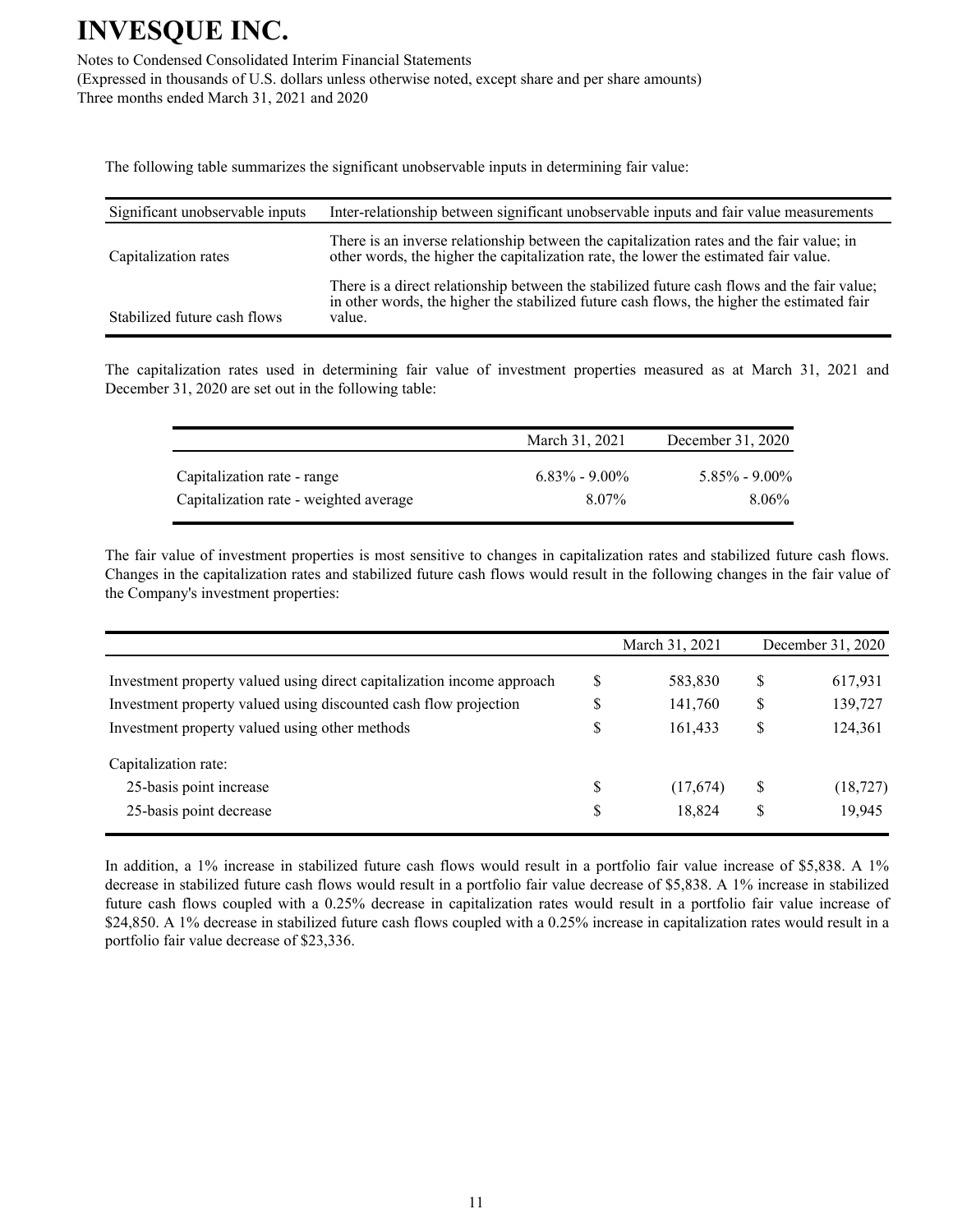Notes to Condensed Consolidated Interim Financial Statements

(Expressed in thousands of U.S. dollars unless otherwise noted, except share and per share amounts) Three months ended March 31, 2021 and 2020

### **5. Property, plant and equipment, net:**

#### *(a) Property, plant and equipment, net:*

Property, plant and equipment consists of the following as at March 31, 2021:

|                                                                  | Land            |    | <b>Buildings</b> | Furniture,<br>fixtures and<br>equipment | Properties<br>under<br>development |               | Total   |
|------------------------------------------------------------------|-----------------|----|------------------|-----------------------------------------|------------------------------------|---------------|---------|
| Cost                                                             |                 |    |                  |                                         |                                    |               |         |
| Balance, December 31, 2020                                       | \$<br>28,827 \$ |    | 465,288 \$       | 12,843 \$                               | 7,406 \$                           |               | 514,364 |
| <b>Additions</b>                                                 |                 |    | 1,014            | 453                                     | 688                                |               | 2,155   |
| <b>Transfers</b>                                                 |                 |    | 4,453            |                                         | (4, 453)                           |               |         |
| Balance, March 31, 2021                                          | \$<br>28,827    | \$ | 470,755 \$       | 13,296 \$                               | 3,641 $\sqrt{s}$                   |               | 516,519 |
| <b>Accumulated depreciation</b>                                  |                 |    |                  |                                         |                                    |               |         |
| Balance, December 31, 2020                                       | \$              | S  | 59,744 \$        | 2,795 \$                                | $\overline{\phantom{0}}$           | -S            | 62,539  |
| Depreciation and amortization                                    |                 |    | 7,195            | 500                                     |                                    |               | 7,695   |
| Balance, March 31, 2021                                          | \$<br>$-$ \$    |    | 66,939 \$        | 3,295 \$                                |                                    | <sup>\$</sup> | 70,234  |
| Property, plant and equipment, net<br>balance, December 31, 2020 | \$<br>28,827 \$ |    | 405,544 \$       | $10,048$ \$                             | 7,406 \$                           |               | 451,825 |
| Property, plant and equipment, net<br>balance, March 31, 2021    | \$<br>28,827    | S  | 403,816 \$       | $10,001$ \$                             | $3,641$ \$                         |               | 446,285 |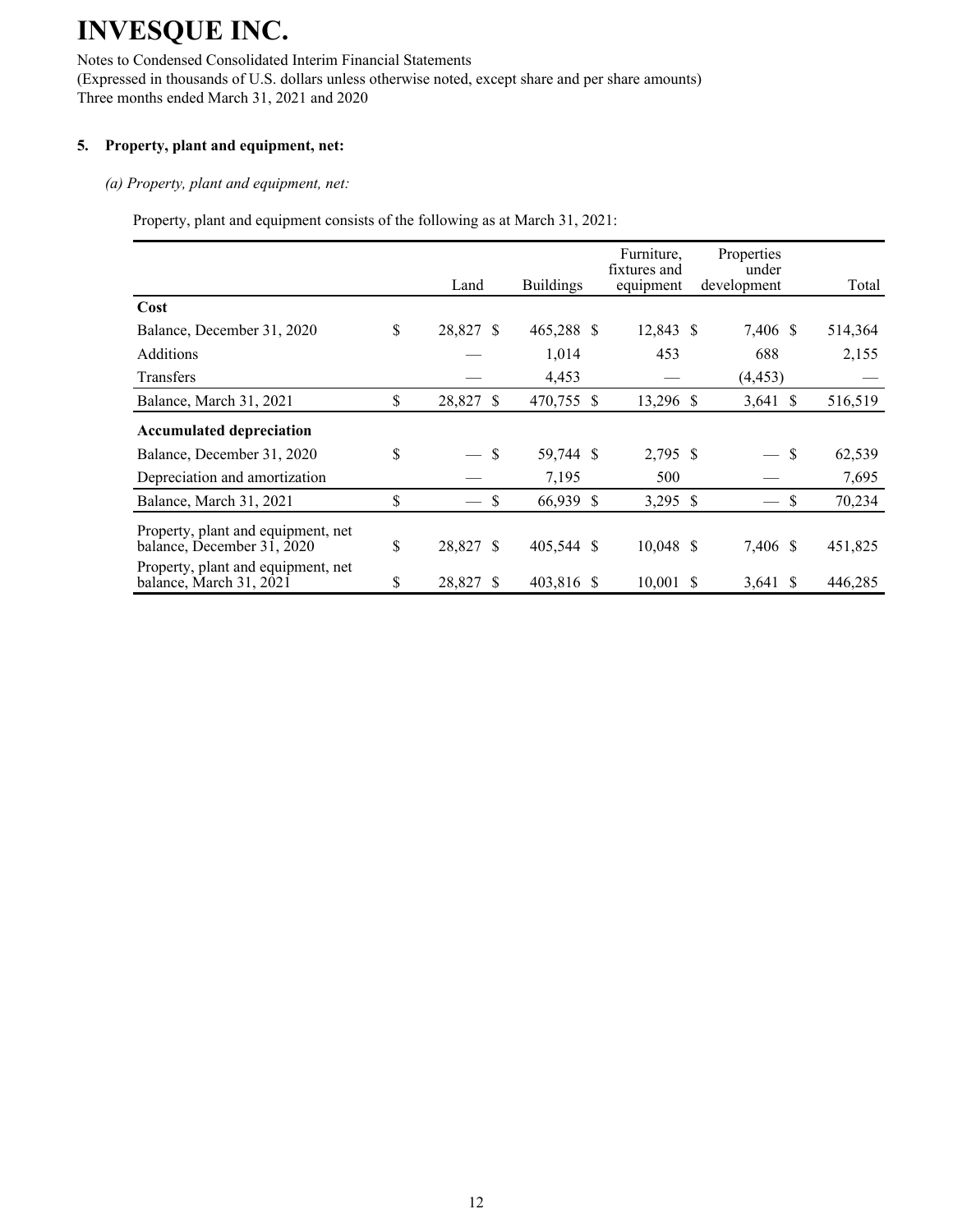#### Notes to Condensed Consolidated Interim Financial Statements

(Expressed in thousands of U.S. dollars unless otherwise noted, except share and per share amounts) Three months ended March 31, 2021 and 2020

#### **6. Joint arrangements:**

As at March 31, 2021, the following are the Company's joint arrangements:

| Joint arrangement            | Number of<br>properties | Location             | Company<br>ownership | Consolidation type    |
|------------------------------|-------------------------|----------------------|----------------------|-----------------------|
| Invesque-Autumnwood Landlord | 4                       | Canada               | 50 $%$               | Joint operation $(1)$ |
| Invesque-Autumnwood Operator |                         | Canada               | 50 %                 | Joint venture $(2)$   |
| Calamar                      | 2                       | <b>United States</b> | $75\%$               | Joint venture $(3)$   |
| Heritage JV                  | 3                       | <b>United States</b> | $80\%$               | Joint venture $(3)$   |
| Heritage Newtown             |                         | <b>United States</b> | $80\%$               | Joint venture $(3)$   |
| Heritage Harleysville        |                         | <b>United States</b> | $90\%$               | Joint venture $(3)$   |
| Heritage Glassboro           |                         | <b>United States</b> | $90\%$               | Joint venture $(3)$   |
| Jaguarundi                   | 8                       | <b>United States</b> | $61\%$               | Joint venture $(4)$   |

(1) The Company directly holds its interest in the real estate joint operation.

(2) These joint venture arrangements have been structured through separate legal entities and lease the properties from the joint operation landlord.

(3) These joint venture arrangements have been structured through separate legal entities. The joint venture owns an interest in separate legal entities which own the real estate and operations.

(4) The joint venture owns an interest in separate legal entities which own the real estate and leases the properties to third party operators.

The Company has entered into a number of joint arrangements for the purpose of jointly owning and operating certain of its seniors housing investments as detailed in the table above.

The Company and Autumnwood each owns a 50% direct beneficial interest in the real estate assets of the Invesque-Autumnwood Landlord entity and are jointly obligated for the related mortgages for a portfolio of four properties which are accounted for as joint operations and are accounted for under the proportionate consolidation method. The Company's 50% interest in the operations of these properties is held through separate legal entities (collectively referred to as "Invesque-Autumnwood Operators"), which under IFRS 11, Joint arrangements, are accounted for as joint ventures using the equity method. Invesque-Autumnwood Operators have leased the real estate from the landlords under their respective lease agreements. These leases are for three-year periods, with six automatic renewals every third anniversary for a total of 21 years. The Company's share of the landlords' lease receipts, \$873 for the three months ended March 31, 2021 (three months ended March 31, 2020 - \$773), is reported as lease revenue from joint ventures. Invesque-Autumnwood Operators lease expense is included in the share of income from joint ventures in the condensed consolidated interim statements of income (loss) and comprehensive income (loss).

The Company has an interest in eight seniors housing and care properties in the United States in which it also owns an interest in the operations at those properties through joint arrangements. In these joint arrangements, the Company owns an interest in the real estate and operations through separate legal entities at each of the properties and has management agreements in place to provide for the day to day operations resulting in joint control of the interests. Each of these joint arrangements are accounted for as joint ventures using the equity method and the Company's share of net income is included in income from joint ventures in the condensed consolidated interim statements of income (loss) and comprehensive income (loss).

The Company provides a guarantee on the outstanding mortgage balances of the Jaguarundi Ventures, LP in exchange for a fee equal to 15 basis points on the amount guaranteed. The Company earns an asset management fee of 25 basis points based on gross asset value. For the three months ended March 31, 2021, the Company has earned guaranty fees of \$15 (three months ended March 31, 2020 - \$15) and management fees of \$101 (three months ended March 31, 2020 - \$101) from Jaguarundi Ventures, LP included in other revenue in the condensed consolidated interim statements of income (loss) and comprehensive income (loss).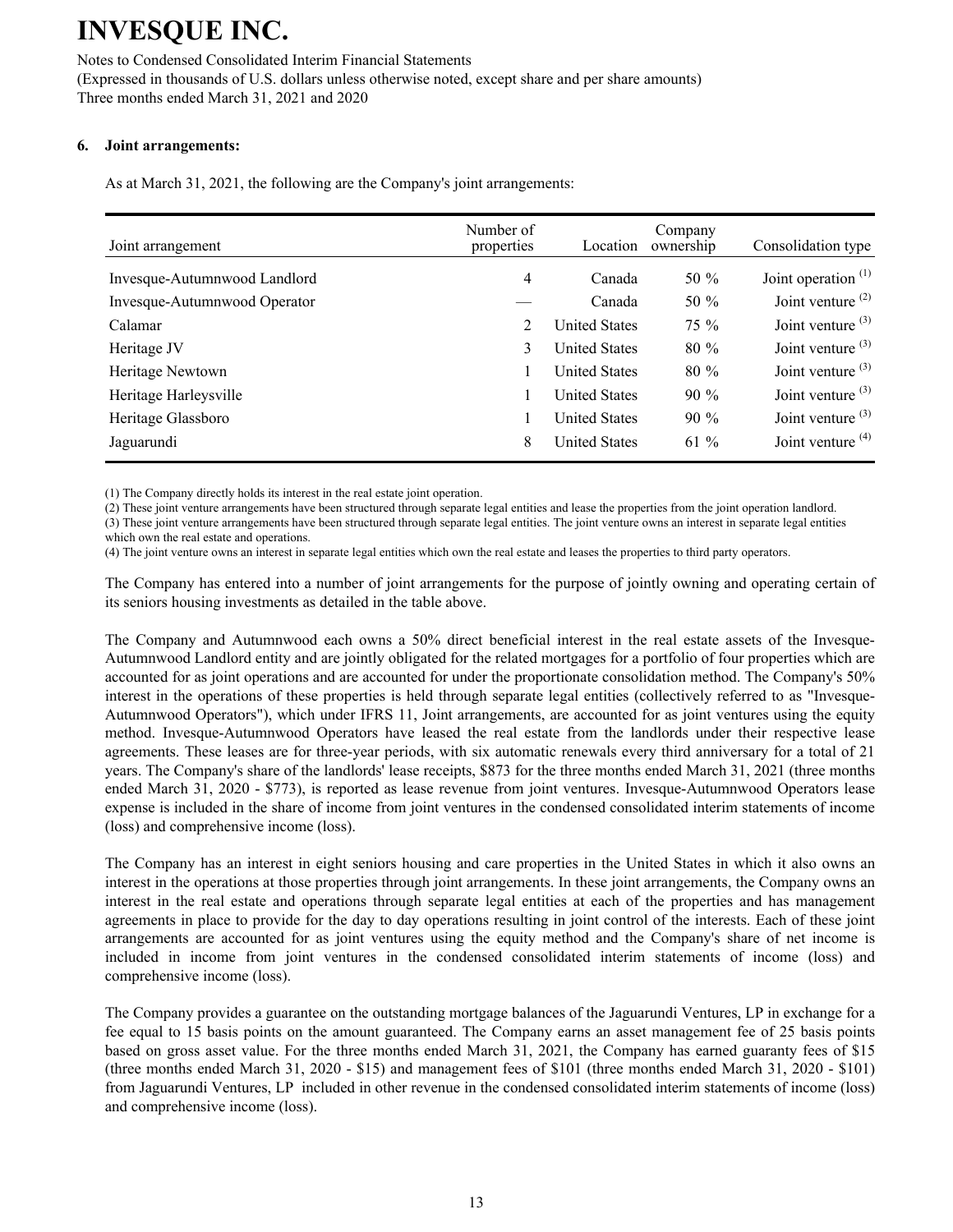Notes to Condensed Consolidated Interim Financial Statements

(Expressed in thousands of U.S. dollars unless otherwise noted, except share and per share amounts) Three months ended March 31, 2021 and 2020

The following tables summarize the information about the Company's investment in joint ventures, which have been accounted for under the equity method:

|                                                                                    | Three months ended<br>March 31, 2021 | Three months ended<br>March 31, 2020 |              |
|------------------------------------------------------------------------------------|--------------------------------------|--------------------------------------|--------------|
| Cash contributions to joint ventures<br>Distributions received from joint ventures |                                      | 36<br>164                            | 1.688<br>729 |

|                                             | March 31, 2021   |                                | December 31, 2020 |            |                                |
|---------------------------------------------|------------------|--------------------------------|-------------------|------------|--------------------------------|
|                                             | Net assets       | Company share of<br>net assets |                   | Net assets | Company share of<br>net assets |
| Cash                                        | \$<br>5,495 \$   | 4,173                          | \$                | 5,480 \$   | 4,152                          |
| Tenant and other receivables                | 2,768            | 1,469                          |                   | 3,204      | 1,765                          |
| Other                                       | 2,256            | 1,898                          |                   | 923        | 839                            |
| Current assets                              | 10,519           | 7,540                          |                   | 9,607      | 6,756                          |
| Investment properties                       | 292,946          | 204,508                        |                   | 292,526    | 204,399                        |
| Property, plant and equipment, net          | 26,179           | 18,917                         |                   | 26,317     | 19,044                         |
| Loans receivable                            | 3,884            | 55                             |                   | 3,885      | 55                             |
| Other non-current assets                    | 484              | 364                            |                   | 481        | 362                            |
| Total assets                                | \$<br>334,012 \$ | 231,384                        | \$                | 332,816 \$ | 230,616                        |
| Accounts payable and accrued<br>liabilities | \$<br>$9,020$ \$ | 6,625                          | \$                | $6,753$ \$ | 4,787                          |
| Unearned revenue                            | 654              | 535                            |                   | 712        | 585                            |
| Mortgages payable - current                 | 25,189           | 17,230                         |                   | 25,332     | 17,311                         |
| Current liabilities                         | 34,863           | 24,390                         |                   | 32,797     | 22,683                         |
| Mortgages payable - non-current             | 186,528          | 134,915                        |                   | 187,120    | 135,298                        |
| Loan commitment liability                   | 293              | 178                            |                   | 416        | 252                            |
| Derivative instruments                      | 5,846            | 4,521                          |                   | 7,249      | 5,615                          |
| Other non-current liabilities               | 2,248            | 1,478                          |                   | 2,286      | 1,510                          |
| <b>Total liabilities</b>                    | \$<br>229,778 \$ | 165,482                        | \$                | 229,868 \$ | 165,358                        |
| Net assets                                  | \$<br>104,234 \$ | 65,902                         | \$                | 102,948 \$ | 65,258                         |

Loan commitment liability represents the fair value of commitments made by the Company to issue loans at rates below market value.

As at March 31, 2021, a joint arrangement with respect to one property currently undergoing renovations did not meet certain debt service coverage ratio requirements under the terms of a mortgage agreement secured by the property. As the joint arrangement did not have an unconditional right to defer settlement of the mortgage for at least twelve months as at March 31, 2021, the \$9,500 outstanding loan balance has been classified as a current liability of the joint arrangement as at March 31, 2021.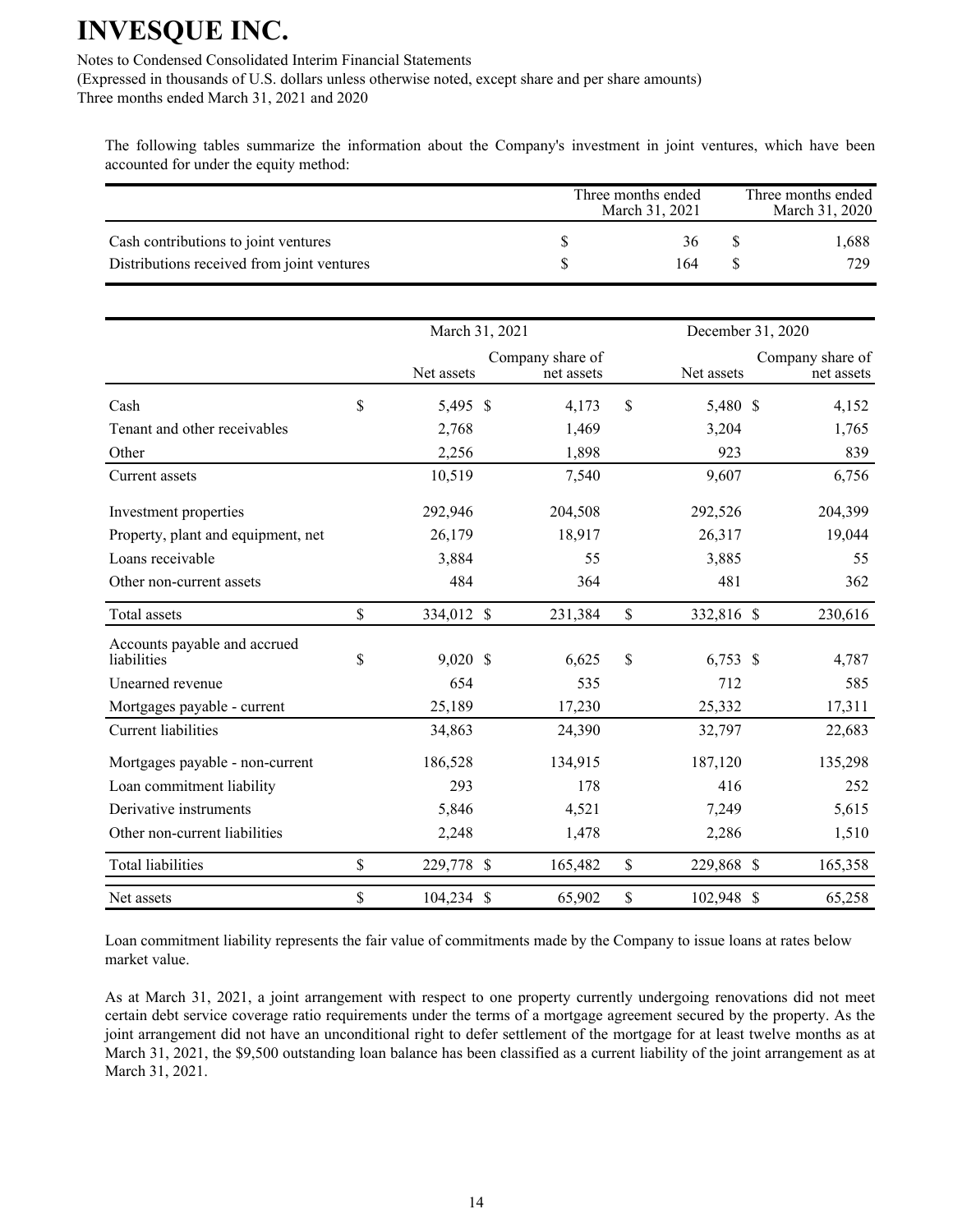#### Notes to Condensed Consolidated Interim Financial Statements

(Expressed in thousands of U.S. dollars unless otherwise noted, except share and per share amounts) Three months ended March 31, 2021 and 2020

|                                                                 | Three months ended March 31,<br>2021 |                                                   |    | Three months ended March 31,<br>2020 |                                                   |  |  |
|-----------------------------------------------------------------|--------------------------------------|---------------------------------------------------|----|--------------------------------------|---------------------------------------------------|--|--|
|                                                                 | Net income<br>$(\text{loss})$        | Company share<br>of net income<br>$(\text{loss})$ |    | Net income<br>$(\text{loss})$        | Company share<br>of net income<br>$(\text{loss})$ |  |  |
| Revenue                                                         | \$<br>14,402 \$                      | 8,613                                             | \$ | 19,505 \$                            | 12,802                                            |  |  |
| Other income                                                    | 144                                  | 129                                               |    |                                      |                                                   |  |  |
| Property operating expense                                      | (9,695)                              | (5, 547)                                          |    | (12, 564)                            | (8,022)                                           |  |  |
| Depreciation expense                                            | (181)                                | (136)                                             |    | (181)                                | (136)                                             |  |  |
| Finance costs                                                   | (2,293)                              | (1,643)                                           |    | (2,404)                              | (1,690)                                           |  |  |
| Real estate tax expense                                         | (408)                                | (247)                                             |    | (418)                                | (253)                                             |  |  |
| General and administrative expenses                             | (1, 125)                             | (681)                                             |    | (71)                                 | (34)                                              |  |  |
| Allowance for credit losses on loans and<br>interest receivable | (699)                                | (423)                                             |    | (3,865)                              | (3,119)                                           |  |  |
| Change in fair value of financial instruments                   | 1,402                                | 1,094                                             |    | (5, 491)                             | (4,261)                                           |  |  |
| Change in fair value of investment properties                   | (213)                                | (400)                                             |    | (18, 406)                            | (13, 353)                                         |  |  |
| Net income (loss), prior to distributions to<br>owners          | \$<br>$1,334$ \$                     | 759                                               | S  | $(23,895)$ \$                        | (18,066)                                          |  |  |

Related party transactions occur between the Company and its joint ventures. These related party transactions are in the normal course of operations and are measured at the exchange amount, which is the amount of consideration established and agreed to between the parties. Except as disclosed elsewhere in these condensed consolidated interim financial statements, the related party balances are included in other receivables, loans receivable, accounts payable, loan commitment liabilities, and lease revenue from joint ventures.

The following table summarizes information about the gross balance of mortgages payable at the joint ventures:

|                                | March 31, 2021                             | December 31, 2020                       |
|--------------------------------|--------------------------------------------|-----------------------------------------|
| Mortgages at fixed rates:      |                                            |                                         |
| Mortgages (principal) $(1)$    | \$<br>170,412                              | \$<br>170,814                           |
| Interest rates                 | 3.99% to 4.98%                             | 3.99% to 4.98%                          |
| Weighted average interest rate | 4.30 $\%$                                  | 4.30 $%$                                |
| Mortgages at variable rates:   |                                            |                                         |
| Mortgages (principal)          | \$<br>42,277                               | \$<br>42,635                            |
| Interest rates                 | LIBOR plus $2.40\%$ to LIBOR<br>plus 3.00% | LIBOR plus 2.40% to LIBOR<br>plus 3.00% |
| Weighted average interest rate | 3.88 %                                     | 3.88 %                                  |
| Blended weighted average rate  | $4.22 \%$                                  | $4.22\%$                                |

(1) Includes \$114,415 of variable rate mortgages that are fixed with interest rate swaps.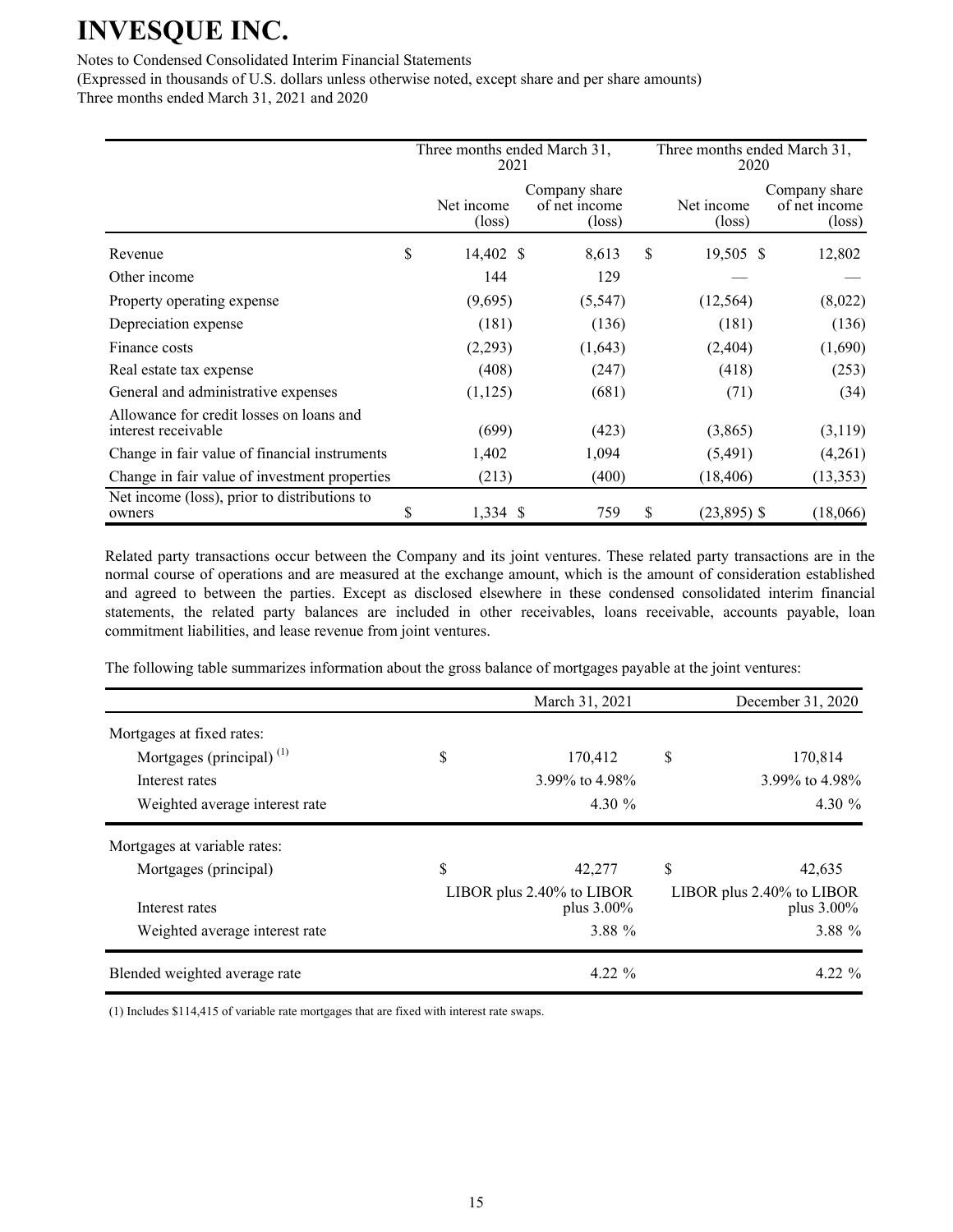Notes to Condensed Consolidated Interim Financial Statements

(Expressed in thousands of U.S. dollars unless otherwise noted, except share and per share amounts)

Three months ended March 31, 2021 and 2020

The following tables summarize the information about the Company's investment in Jaguarundi Ventures, LP, which have been accounted for under the equity method and included in tables above. Jaguarundi Ventures, LP is shown separately below due to significance of the interest in the joint venture. The joint venture was formed on June 5, 2019. During the three months ended March 31, 2021, the Company has not made cash contributions to Jaguarundi Ventures, LP (three months ended March 31, 2020 - \$1,428). During the three months ended March 31, 2021, the Company has not received any distributions from Jaguarundi Ventures, LP (three months ended March 31, 2020 - NIL).

|                                             | March 31, 2021            |                                |               |            | December 31, 2020 |                                |  |
|---------------------------------------------|---------------------------|--------------------------------|---------------|------------|-------------------|--------------------------------|--|
|                                             | Net assets                | Company share of<br>net assets |               | Net assets |                   | Company share of<br>net assets |  |
| Cash                                        | \$<br>$1,341 \text{ }$ \$ | 811                            | $\mathbf S$   | $1,658$ \$ |                   | 1,003                          |  |
| Tenant and other receivables                | 971                       | 587                            |               | 1,602      |                   | 969                            |  |
| Other                                       | 83                        | 51                             |               | 110        |                   | 68                             |  |
| Current assets                              | 2,395                     | 1,449                          |               | 3,370      |                   | 2,040                          |  |
| Investment properties                       | 144,232                   | 87,270                         |               | 143,785    |                   | 86,999                         |  |
| Total assets                                | \$<br>146,627 \$          | 88,719                         | \$            | 147,155 \$ |                   | 89,039                         |  |
| Accounts payable and accrued<br>liabilities | \$<br>$1,383$ \$          | 837                            | \$            | 1,918 \$   |                   | 1,160                          |  |
| Mortgages payable - current                 | 15,049                    | 9,106                          |               | 15,227     |                   | 9,214                          |  |
| Current liabilities                         | 16,432                    | 9,943                          |               | 17,145     |                   | 10,374                         |  |
| Mortgages payable - non-current             | 83,669                    | 50,625                         |               | 84,149     |                   | 50,916                         |  |
| Loan commitment liability                   | 293                       | 177                            |               | 416        |                   | 252                            |  |
| Derivative instruments                      | 1,323                     | 801                            |               | 1,602      |                   | 969                            |  |
| Other non-current liabilities               | 1,700                     | 1,029                          |               | 1,700      |                   | 1,029                          |  |
| Total liabilities                           | \$<br>103,417 \$          | 62,575                         | $\mathcal{S}$ | 105,012 \$ |                   | 63,540                         |  |
| Net assets                                  | \$<br>43,210 \$           | 26,144                         | \$            | 42,143 \$  |                   | 25,499                         |  |

The Company provides a guarantee on the outstanding mortgage balances of the Jaguarundi Ventures, LP in exchange for a fee equal to 15 basis points on the amount guaranteed. As of March 31, 2021, the outstanding mortgages balance of Jaguarundi Ventures, LP is \$98,718. As of March 31, 2021, the value of the properties that collateralize the mortgages is \$144,232 and is sufficient to support the mortgage values.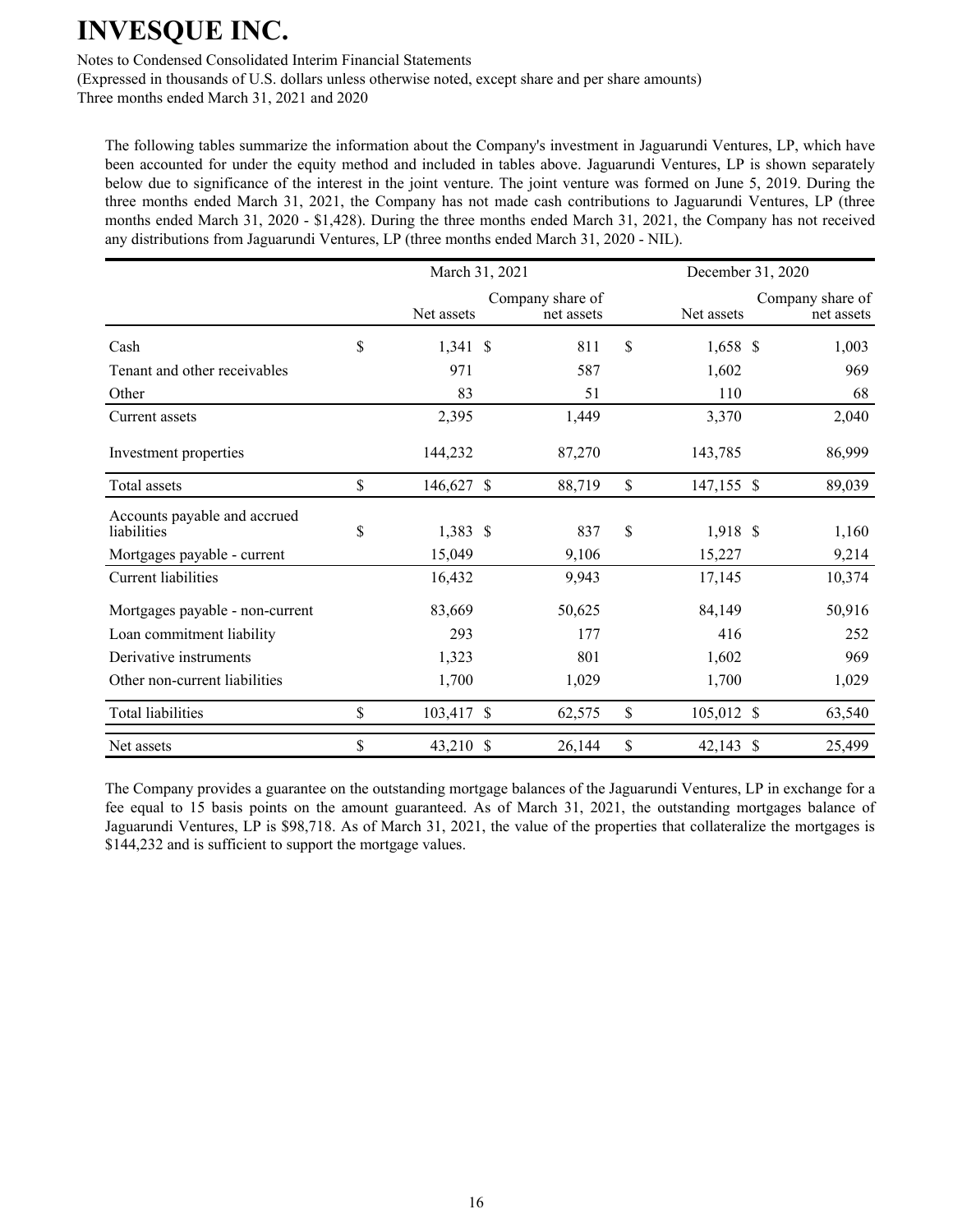### Notes to Condensed Consolidated Interim Financial Statements

(Expressed in thousands of U.S. dollars unless otherwise noted, except share and per share amounts) Three months ended March 31, 2021 and 2020

|                                                                 | Three months ended March 31,<br>2021 |  |                                                   |   | Three months ended March 31,<br>2020 |                                                   |  |  |
|-----------------------------------------------------------------|--------------------------------------|--|---------------------------------------------------|---|--------------------------------------|---------------------------------------------------|--|--|
|                                                                 | Net income<br>$(\text{loss})$        |  | Company share<br>of net income<br>$(\text{loss})$ |   | Net income<br>$(\text{loss})$        | Company share<br>of net income<br>$(\text{loss})$ |  |  |
| Revenue                                                         | \$<br>$3,630$ \$                     |  | 2,174                                             | S | 3,608 \$                             | 2,161                                             |  |  |
| Finance costs                                                   | (1,084)                              |  | (656)                                             |   | (1,155)                              | (699)                                             |  |  |
| Real estate tax expense                                         | (408)                                |  | (247)                                             |   | (418)                                | (253)                                             |  |  |
| General and administrative expenses                             | (1, 126)                             |  | (681)                                             |   | (117)                                | (70)                                              |  |  |
| Allowance for credit losses on loans and<br>interest receivable | (699)                                |  | (423)                                             |   | (3,865)                              | (3,119)                                           |  |  |
| Change in fair value of financial instruments                   | 278                                  |  | 168                                               |   | (1,170)                              | (708)                                             |  |  |
| Change in fair value of investment properties                   | 475                                  |  | 310                                               |   | (5,887)                              | (3, 540)                                          |  |  |
| Net income (loss), prior to distributions to<br>owners          | \$<br>$1,066$ \$                     |  | 645                                               | S | $(9,004)$ \$                         | (6,228)                                           |  |  |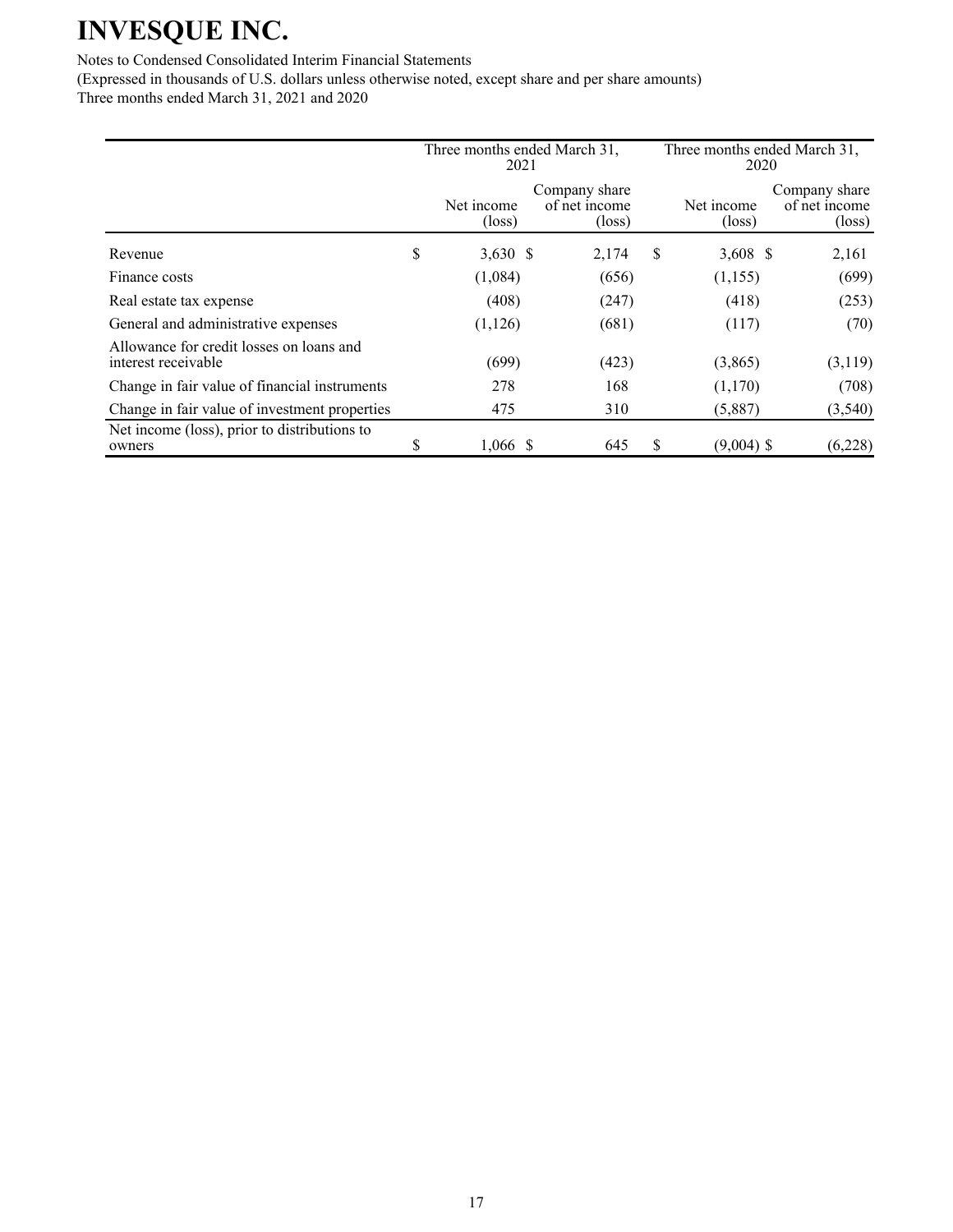Notes to Condensed Consolidated Interim Financial Statements (Expressed in thousands of U.S. dollars unless otherwise noted, except share and per share amounts) Three months ended March 31, 2021 and 2020

### **7. Credit facilities:**

The credit facilities are recorded net of loan fees, which are capitalized when paid, and amortized into finance cost over the terms of the related loans using the effective interest rate method.

|                                                         | March 31, 2021 | Borrowing rate at<br>March 31, 2021 | December 31, 2020 | Borrowing rate at<br>December 31, 2020 |
|---------------------------------------------------------|----------------|-------------------------------------|-------------------|----------------------------------------|
| Credit Facility Term <sup>(1)</sup>                     | \$<br>200,000  | 4.66 $\%$                           | \$<br>200,000     | 4.66 $%$                               |
| Credit Facility Revolver <sup>(3)</sup>                 | 190,500        | $3.56\%$                            | 190,500           | 3.58 %                                 |
| <b>MOB</b> Facility USD<br>denominated portion          | 21,286         | $2.32\%$                            | 21,286            | $2.34\%$                               |
| <b>MOB Facility CAD</b><br>denominated portion $(1)(2)$ | 67,815         | 4.32 %                              | 66,904            | 4.32 %                                 |
| <b>Magnetar Facility</b>                                | 10.000         | $9.00\%$                            | 10,000            | $9.00\%$                               |
| Commonwealth Facility <sup>(4)</sup>                    | 180,453        | 3.80 %                              | 176,000           | 3.84%                                  |
| Finance costs, net                                      | (3,580)        |                                     | (4,094)           |                                        |
| Carrying value                                          | \$<br>666,474  | 4.07 $%$                            | \$<br>660,596     | 4.09 $%$                               |
| Less current portion                                    | 10,000         |                                     | 10,000            |                                        |
| Long-term portion                                       | \$<br>656,474  |                                     | \$<br>650,596     |                                        |

(1) This facility is fixed with an interest rate swap.

(2) This facility is denominated in Canadian dollars with a principal amount of CAD\$85,202.

(3) \$75,000 of this facility is fixed with interest rate swaps.

(4) \$176,000 of this facility is fixed with interest rate swaps.

On December 20, 2018 the Company entered into an agreement for an unsecured credit facility (the "Credit Facility") with a \$400,000 capacity. The Credit Facility is comprised of a \$200,000 term loan and a \$200,000 revolving line of credit. The term loan has a maturity date of December 20, 2023, while the revolving line of credit has a maturity date of December 20, 2022, with a one year extension option, subject to lender approval. The Credit Facility bears interest at a rate of LIBOR plus an applicable margin based on the Company's consolidated leverage ratio, with an option to use a rate based on Base Rate, as defined in the agreement, plus an applicable margin.

The borrowing capacity of the Credit Facility is based on the undepreciated book value of an unencumbered pool of assets. Per the agreement, the Company's leverage could not exceed 62.5% through December 31, 2019, reducing to 60% thereafter. The agreement also provides for the Company's leverage to increase to 65% for two quarters following any material acquisition (the "surge period"). Per the agreement, the fixed charge ratio shall not be less than 1.75 to 1.0. On November 7, 2019, the Company amended the terms of the Credit Facility to extend the surge provision period following a material acquisition for both the maximum consolidated total leverage ratio covenant and unencumbered pool leverage covenant. The maximum consolidated total leverage ratio covenant can increase to 65% for four quarters starting with the third quarter of 2019. The unencumbered pool leverage ratio may increase to 65% for two quarters starting with the third quarter of 2019, reducing to 62.5% for two quarters after that, and reducing back to 60% thereafter. The Company's acquisition of Commonwealth is considered a material acquisition under the terms of the Credit Facility.

On November 4, 2020, the Company entered into an agreement to modify the Credit Facility, in which the facility will be permanently converted to a facility secured by pledges of equity in the special purposes entities which own the properties making up a borrowing base. The minimum fixed charge coverage ratio covenant will permanently decrease from 1.75 to 1.60. Per the agreement, the Company will be granted a surge period effective with the quarterly reporting period ended September 30, 2020 through June 30, 2021. During the surge period, the consolidated leverage ratio covenant will be increased from 60% to 65%, the advance rate will increase from 60% to 65% of the borrowing base, the applicable margin for LIBOR loans will increase 15 basis points, and the implied interest rate used to calculate the debt service coverage amount will decrease from 6.0% to 5.75%.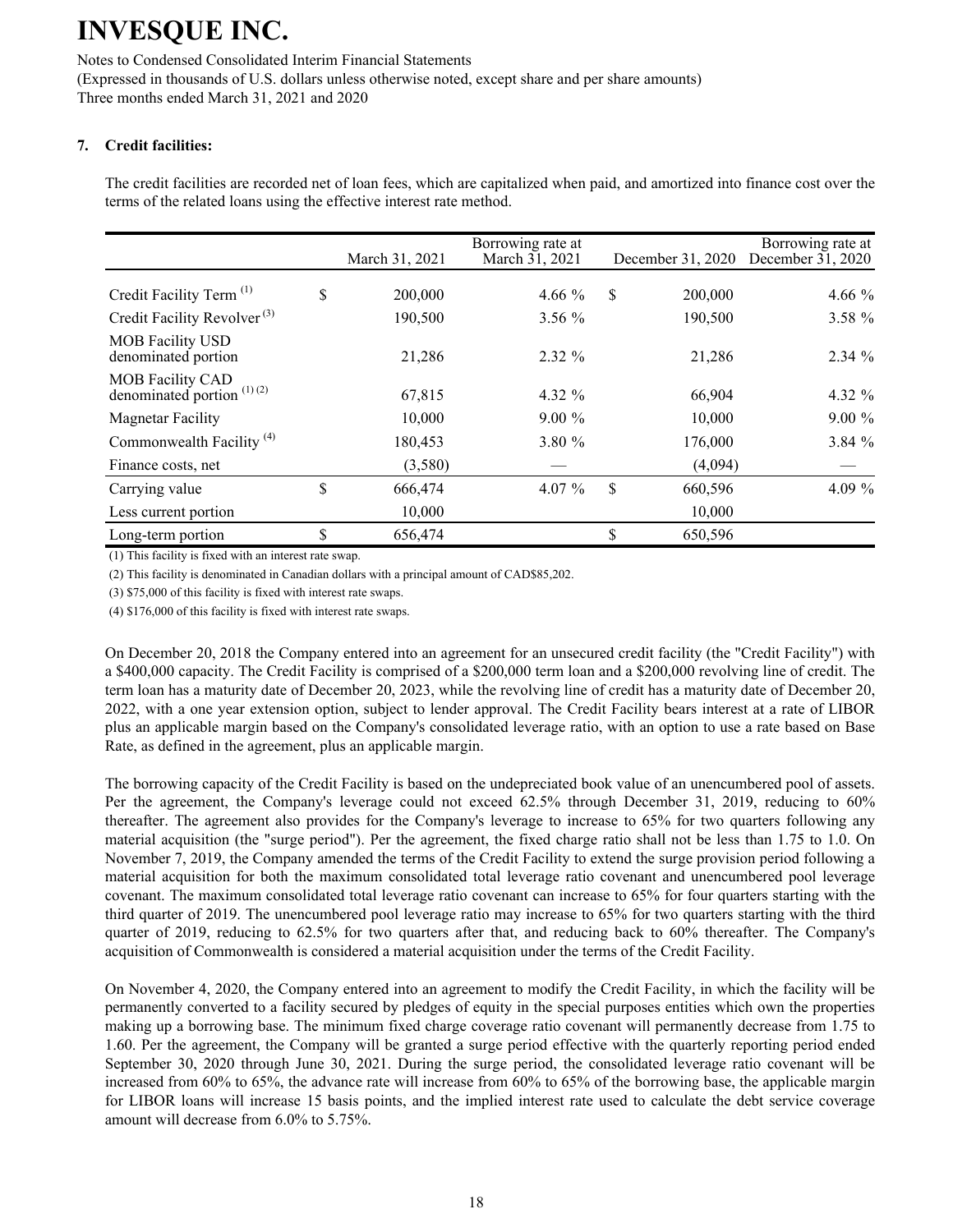Notes to Condensed Consolidated Interim Financial Statements

(Expressed in thousands of U.S. dollars unless otherwise noted, except share and per share amounts) Three months ended March 31, 2021 and 2020

The table below shows the applicable margins at each leverage ratio during the surge period, which includes a 15 basis point increase:

|                |                                                | Applicable Margin for | Applicable Margin for<br>Revolving Credit LIBOR LIBOR Loans that are Term |
|----------------|------------------------------------------------|-----------------------|---------------------------------------------------------------------------|
| Level          | Consolidated Leverage Ratio                    | Loans                 | Loans                                                                     |
|                | Less than $40\%$                               | $1.75\%$              | 1.70%                                                                     |
| $\overline{2}$ | Equal to or greater than 40% but less than 45% | $1.90\%$              | $1.85\%$                                                                  |
| 3              | Equal to or greater than 45% but less than 50% | $2.05\%$              | $2.00 \%$                                                                 |
| 4              | Equal to or greater than 50% but less than 55% | $2.20 \%$             | $2.15 \%$                                                                 |
| 5              | Equal to or greater than 55% but less than 60% | $2.35\%$              | $2.30 \%$                                                                 |
| 6              | Equal to or greater than 60% but less than 65% | 2.60%                 | $2.55\%$                                                                  |

On May 1, 2018, a wholly owned subsidiary of the Company entered into a secured credit facility ("MOB Facility") for the purpose of funding the acquisition of 14 medical office buildings. The facility has maximum commitment amounts of CAD\$90,060, with a borrowing rate of the BA Rate plus 220 basis points, and a US Dollar commitment of \$22,515, with a borrowing rate of LIBOR plus 220 basis points. The facility provides for interest-only payments through its maturity date of May 1, 2023. Per the terms of the agreement, CAD\$4,858 and USD\$1,228 are reserved for the construction of tenant improvements and the payment of leasing commissions for leases entered into after the closing of the transaction. On May 1, 2018, in conjunction with the acquisition, the Company drew CAD\$85,202 and USD\$16,647. The facility also included an allocation of USD\$4,460 for the acquisition of an additional medical office property in Williamsville, New York. On June 28, 2018, the Company amended the terms of the agreement to increase the borrowing capacity for the Williamsville, New York property to USD\$6,572. The company drew a total of USD\$6,572 in conjunction with the closing of the Williamsville asset on July 9, 2018. On December 31, 2018, the Company repaid USD\$1,933 on the facility. On September 21, 2020, the Company entered into an amendment to the MOB Facility that reset certain loan covenant levels. Pursuant to the terms of the amendment, during a test period beginning June 30, 2020, the Company's debt yield covenant level was reduced to 5.75% (which increases to 8.00% at December 31, 2021).

On July 26, 2019, the Company entered into a credit agreement with Magnetar for a principal amount of \$30,000, annual interest rate of 8.5%, and an initial maturity of one year with a one year extension option ("Magnetar Facility"). On December 5, 2019, the Company repaid \$15,000 on the facility. On June 5, 2020, the Company gave notice of intent to exercise the one year extension option and per the Magnetar Facility credit agreement the interest rate increased to 9.0%. On June 16, 2020, the Company repaid \$5,000 on the Magnetar Facility.

On August 1, 2019, a wholly owned subsidiary of the Company entered into a secured credit facility ("Commonwealth Facility") for the purpose of funding the acquisition of Commonwealth Tranche I. The \$176,000 new debt secured by 16 properties has a maturity date of August 1, 2024, with 2 available extension options. It bears interest at a rate of LIBOR plus 215 basis points. The agreement also provides for an accordion feature that would extend the capacity of the loan by an additional \$50,000 subject to certain terms and conditions provided for in the agreement. Pursuant to the terms of the Commonwealth Facility, the Company is required to maintain a debt yield of 8.0% (which increases to 8.75% at September 30, 2021) as well as a Debt Service Coverage Ratio of 1.25.

On January 17, 2020, the Company entered into an amendment to the Commonwealth Facility that established a \$10,000 capital improvements holdback ("Holdback"). The Holdback provides funding to the Company for reimbursement of capital improvements made to the properties encumbered by the Commonwealth Facility. The amendment allows the Company to be reimbursed for 65% of capital improvement costs incurred. On January 26, 2021, the Company drew \$4,453 from the Holdback for reimbursement of expenses incurred for adding additional units to the Abingdon, South Boston and Front Royal properties.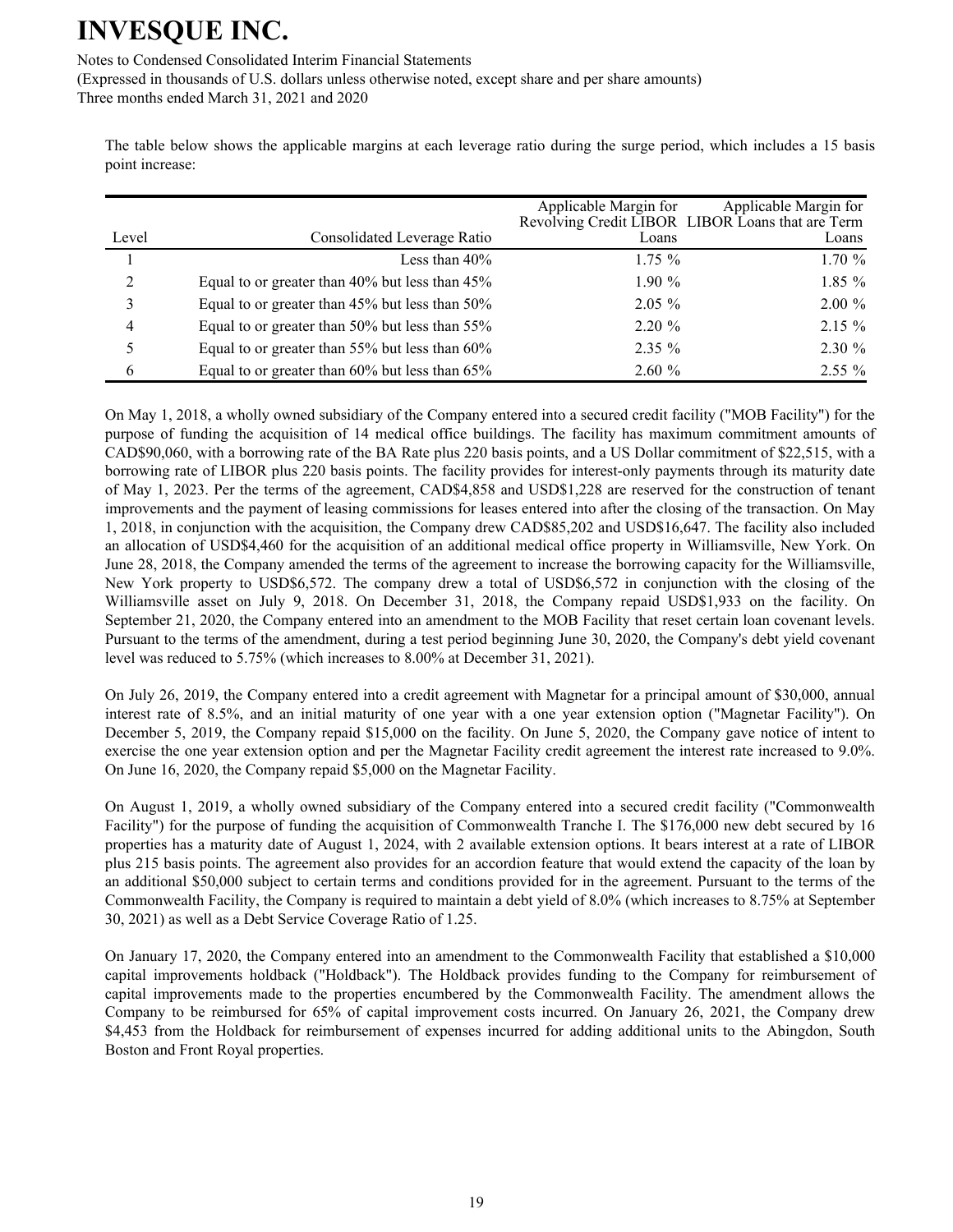Notes to Condensed Consolidated Interim Financial Statements

(Expressed in thousands of U.S. dollars unless otherwise noted, except share and per share amounts) Three months ended March 31, 2021 and 2020

Future principal repayments of the credit facilities are as follows:

|            | Aggregate principal<br>payments |
|------------|---------------------------------|
| 2021       | 10,000<br>\$                    |
| 2022       | 190,500                         |
| 2023       | 289,101                         |
| 2024       | 180,453                         |
| 2025       |                                 |
| Thereafter |                                 |
| Total      | \$<br>670,054                   |

#### **8.** M**ortgages payable:**

Mortgages payable consist of the following as at March 31, 2021:

|   | March 31, 2021 |   | December 31, 2020 |
|---|----------------|---|-------------------|
| S | 299,132        | S | 296,881           |
|   | 4,896          |   | 4,958             |
|   | (2,371)        |   | (2,375)           |
| S | 301,657        | S | 299,464           |
|   | 36,161         |   | 30,622            |
| S | 265,496        | S | 268,842           |
|   |                |   |                   |

Mortgages payable are collateralized by investment properties and property, plant and equipment with a value of \$458,529 at March 31, 2021. Maturity dates on mortgages payable range from 2021 to 2054, and the weighted average years to maturity is 6.67 years at March 31, 2021.

As at March 31, 2021, the Company did not meet certain lease coverage ratio requirements under the terms of a mortgage agreement secured by two properties. The two properties are subject to a purchase and sale agreement for the sale of the Company's interest in these properties as well as two additional properties operated by Inspirit Senior Living ("Inspirit") for total cash consideration of \$35,500, which will be used, in part, to repay the related outstanding mortgages (note 26). As the Company did not have an unconditional right to defer settlement of the mortgage for at least twelve months as at March 31, 2021, the \$9,628 outstanding loan balance has been classified as a current liability in the condensed consolidated interim statement of financial position as at March 31, 2021.

Future principal payments on the mortgages payable as at March 31, 2021 are as follows:

|            |    | Regular principal<br>payments | Principal due on<br>maturity | Total principal<br>payments | % of total principal<br>payments |
|------------|----|-------------------------------|------------------------------|-----------------------------|----------------------------------|
| 2021       | \$ | 4,940 \$                      | 20,303 \$                    | 25,243                      | $8\%$                            |
| 2022       |    | 6,306                         | 27,346                       | 33,652                      | $11\%$                           |
| 2023       |    | 5,479                         | 87,299                       | 92,778                      | 31 %                             |
| 2024       |    | 3,650                         | 37,613                       | 41,263                      | 14 %                             |
| 2025       |    | 2,337                         | 27,441                       | 29,778                      | 10 %                             |
| Thereafter |    | 35,101                        | 41,317                       | 76,418                      | 26 %                             |
|            | S  | 57,813 \$                     | 241,319 \$                   | 299,132                     | 100 %                            |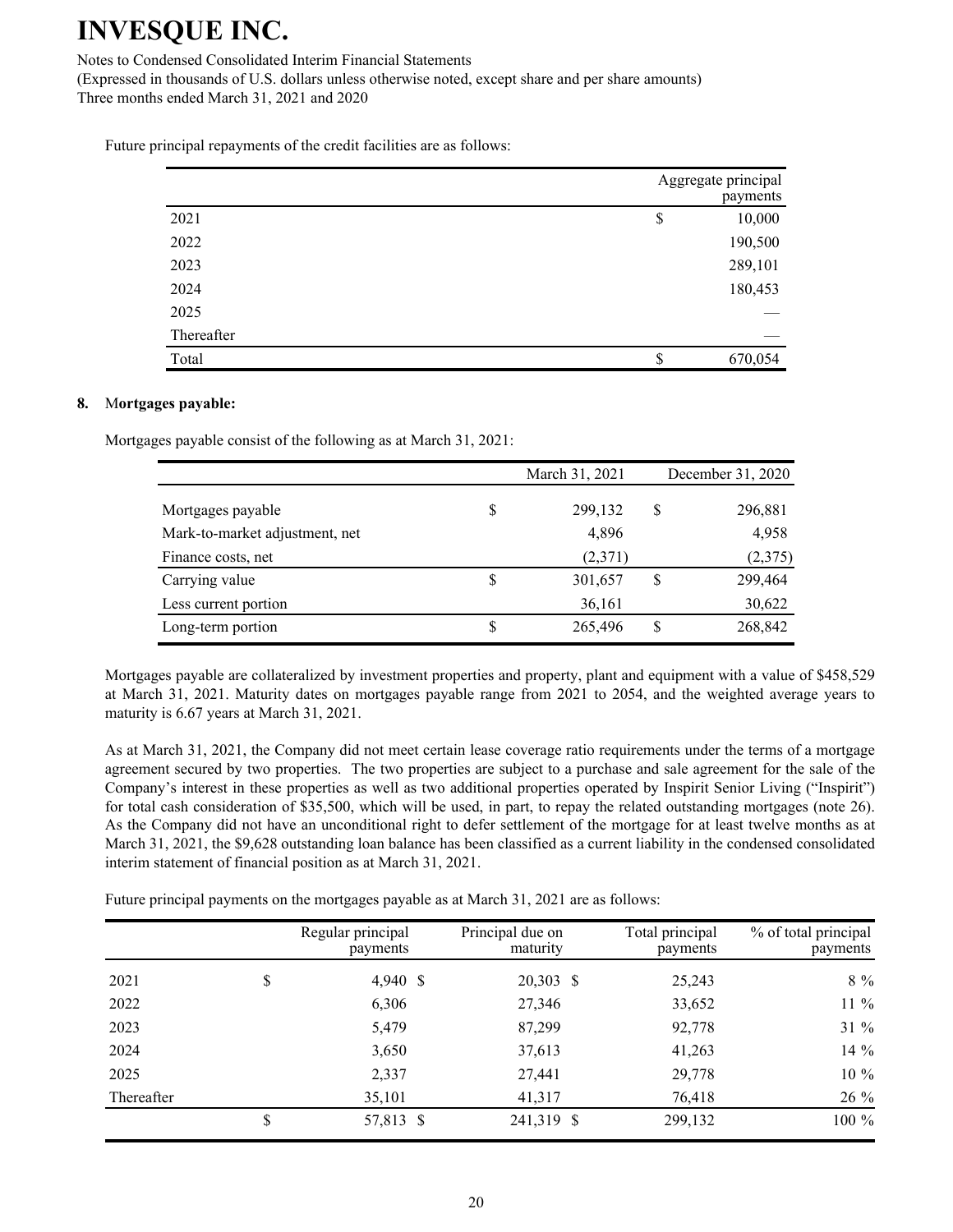Notes to Condensed Consolidated Interim Financial Statements

(Expressed in thousands of U.S. dollars unless otherwise noted, except share and per share amounts) Three months ended March 31, 2021 and 2020

| 225,953<br>2.16\% to 6.15\%<br>$4.34\%$ | \$<br>240,429<br>2.55% to 6.15%<br>$4.33\%$                                               |
|-----------------------------------------|-------------------------------------------------------------------------------------------|
|                                         |                                                                                           |
|                                         |                                                                                           |
|                                         |                                                                                           |
|                                         |                                                                                           |
|                                         |                                                                                           |
| 73,179                                  | \$<br>56,452                                                                              |
|                                         | LIBOR plus 2.45% to LIBOR<br>plus $2.7\overline{5}\%$ with a 1% LIBOR<br>Floor            |
|                                         | $3.53\%$                                                                                  |
|                                         | 4.18 %                                                                                    |
|                                         | LIBOR plus 2.40% to LIBOR<br>plus $2.75\%$ with a 1% LIBOR<br>Floor<br>3.29%<br>4.08 $\%$ |

(1) Includes \$66,776 of variable rate mortgages that are fixed with interest rate swaps.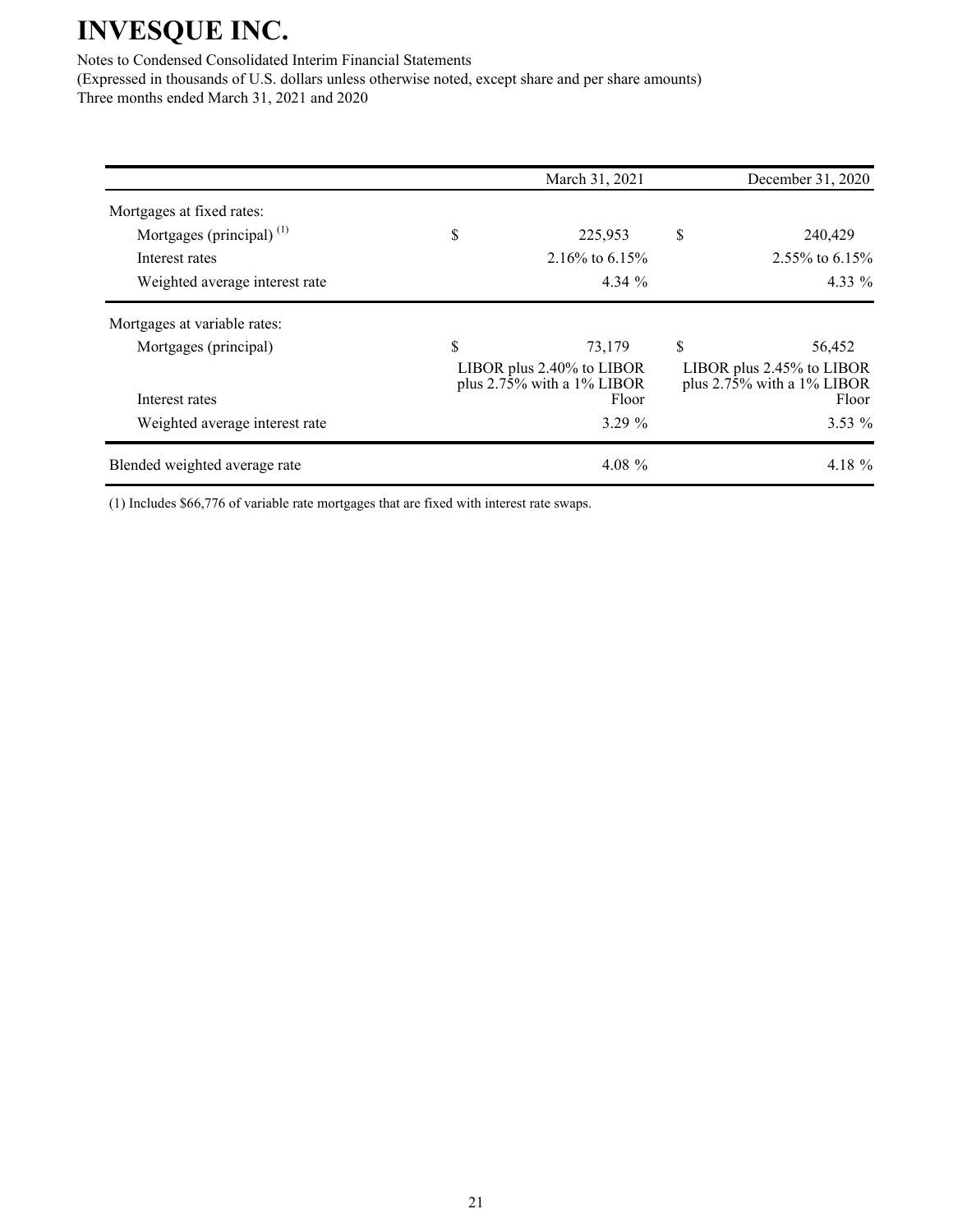Notes to Condensed Consolidated Interim Financial Statements (Expressed in thousands of U.S. dollars unless otherwise noted, except share and per share amounts) Three months ended March 31, 2021 and 2020

### **9. Derivative financial instruments:**

#### *(a) Derivative swaps:*

Derivative swaps as at March 31, 2021 are detailed in the table below:

|                                          |                   |                                    |                    | Asset (liability) balance |                      |                | Income (loss) for the three months<br>ended |
|------------------------------------------|-------------------|------------------------------------|--------------------|---------------------------|----------------------|----------------|---------------------------------------------|
| Swap                                     | Maturity date     | Fixed rate                         | Notional<br>amount | March 31, 2021            | December 31.<br>2020 | March 31, 2021 | March 31, 2020                              |
| Credit Facility Term                     | December 19, 2023 | LIBOR fixed at $2.11\%$ \$         | 200,000 \$         | $(9,948)$ \$              | $(11,945)$ \$        | $1,997$ \$     | (8,822)                                     |
| Credit Facility Revolver                 | January 2, 2024   | LIBOR fixed at $2.57\%$            | 25,000             | (1,578)                   | (1,860)              | 282            | (1,094)                                     |
| Credit Facility Revolver                 | December 1, 2022  | LIBOR fixed at $2.11\%$            | 50,000             | (1,726)                   | (1,996)              | 270            | (1,589)                                     |
| Red Oak Swap <sup><math>(1)</math></sup> | January 18, 2023  | Interest rate fixed at 2.17%       | 4,126              | (8)                       | (13)                 |                | (34)                                        |
| Winchester Swap                          | November 1, 2021  | Interest rate fixed at 4.54%       | 6,279              | (53)                      | (76)                 | 23             | (125)                                       |
| MOB Facility Swap <sup>(2)</sup>         | May 1, 2023       | Banker's Acceptance fixed at 2.12% | 67,815             | (2,212)                   | (2,561)              | 380            | (2,308)                                     |
| Grand Brook Swap                         | October 2, 2021   | Interest rate fixed at 5.98%       | 15,350             | (284)                     | (402)                | 118            | (236)                                       |
| Commonwealth Swap                        | August 1, 2024    | LIBOR fixed at $1.69\%$            | 176,000            | (7,005)                   | (9,375)              | 2,370          | (9,205)                                     |
| Constant Care Swap                       | October 1, 2022   | Interest rate fixed at 4.21%       | 26,843             | (543)                     | (641)                | 98             | (839)                                       |
| Oak Ridge Swap                           | April 1, 2022     | LIBOR fixed at $0.66\%$            | 14,178             | (81)                      | (100)                | 19             | (104)                                       |
|                                          |                   |                                    | Carrying value \$  | $(23, 438)$ \$            | (28,969)             | 5,562 \$<br>Ж. | (24, 356)                                   |
|                                          |                   | Less current liability portion     |                    | (337)                     | (491)                |                |                                             |
|                                          |                   | Long term liability portion \$     |                    | $(23,101)$ \$             | (28, 478)            |                |                                             |

1) The swap has a notional amount of CAD\$5,185.

2) The swap is for a fixed amount of CAD\$85,202.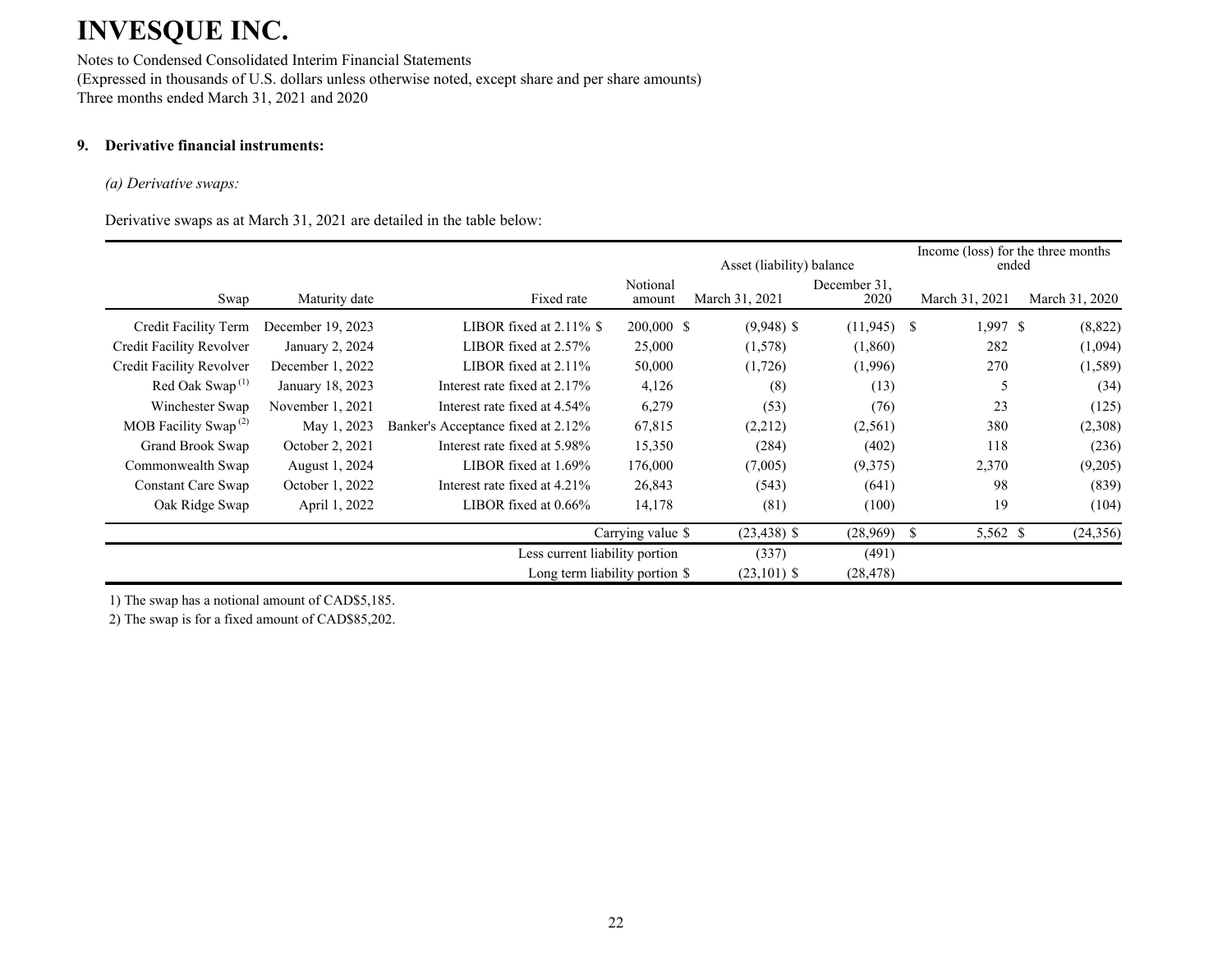Notes to Condensed Consolidated Interim Financial Statements

(Expressed in thousands of U.S. dollars unless otherwise noted, except share and per share amounts) Three months ended March 31, 2021 and 2020

### *(b) Prepayment embedded derivatives:*

Certain mortgages payable contain prepayment options that represent embedded derivatives that require bifurcation from the host contract. The prepayment options are measured at fair value, with changes in the fair value being recognized as change in fair value of financial instruments in the condensed consolidated interim statements of income (loss) and comprehensive income (loss).

The fair value of the prepayment embedded derivatives has been determined using a LIBOR based interest rate swap options ("swaptions") as a proxy. The swaptions were structured to mirror the financial conventions of the respective loans, including payment periods, accrual basis, principal amortization, prepayment dates and prepayment premiums. The swaptions were structured as fixed receiver with a strike rate set on market as of the date of the loan agreement with exercise premiums to match the underlying loans plus a cost of refinancing upon exercise. The resulting swaption price would represent a proxy for the value of the prepayment rights embedded in the underlying loans. The fair values determined are based on significant other observable inputs (Level 2). As at March 31, 2021, the prepayment embedded derivative assets have a fair value of \$2,869 (2020 - \$4,814). For the three months ended March 31, 2021, a fair value loss of \$1,945 (three months ended March 31, 2020 - \$815 gain), was recorded in the condensed consolidated interim statements of income (loss) and comprehensive income (loss).

#### **10. Convertible debentures:**

As at March 31, 2021, the convertible debentures are comprised of the following:

|                                                                    |  | March 31, 2021 | December 31, 2020 |          |
|--------------------------------------------------------------------|--|----------------|-------------------|----------|
| Issued                                                             |  | 94,975         | S                 | 94,975   |
| Issue costs, net of amortization and accretion of equity component |  | 165            |                   | (180)    |
| Equity component, excluding issue costs and taxes                  |  | (2,384)        |                   | (2, 384) |
| Carrying value convertible debentures                              |  | 92,756         | S                 | 92,411   |
| Less current portion                                               |  | 44,322         |                   |          |
| Long term portion                                                  |  | 48.434         |                   | 92,411   |

Interest costs related to the convertible debentures are recorded in financing costs using the effective interest rate method.

#### **11. Commonwealth preferred unit liability:**

As at March 31, 2021 the Commonwealth preferred unit liability is comprised of the following:

| Equity component, net of accretion    | March 31, 2021     | December 31, 2020 |                    |  |
|---------------------------------------|--------------------|-------------------|--------------------|--|
| Issued                                | 67,381<br>(1, 474) |                   | 67,381<br>(1, 584) |  |
| Commonwealth preferred unit liability | 65,907             |                   | 65,797             |  |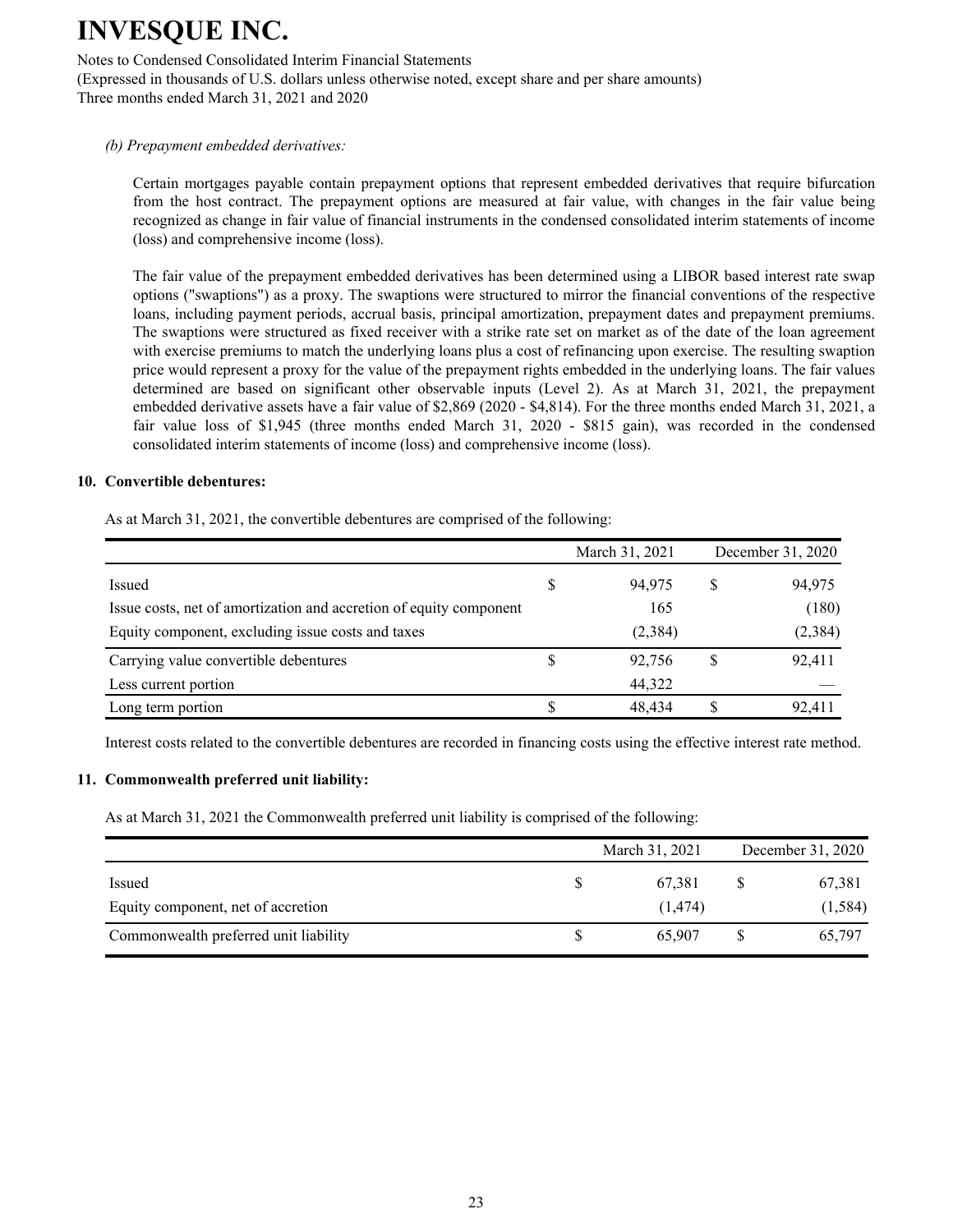Notes to Condensed Consolidated Interim Financial Statements (Expressed in thousands of U.S. dollars unless otherwise noted, except share and per share amounts) Three months ended March 31, 2021 and 2020

### **12. Other liabilities:**

Other liabilities are as follows:

|                                         | March 31, 2021 | December 31, 2020 |
|-----------------------------------------|----------------|-------------------|
| Deferred shares liability (note 20)     | \$<br>1,054    | \$<br>875         |
| Security deposits received from tenants | 8,677          | 8,576             |
| Escrows collected from tenant           | 1,872          | 1,816             |
| Unearned revenue                        | 2,269          | 2,674             |
| Liability to previous owner of Care     |                | 126               |
| Lease liability                         | 1,748          | 1,890             |
| Loan commitment liability (note 23)     | 81             | 115               |
| Exchangeable units liability            | 2,049          | 2,049             |
| Earnout payable (note 23)               | 2,254          | 2,254             |
| Other                                   | 732            | 841               |
|                                         | \$<br>20,736   | \$<br>21,216      |
| Current                                 | \$<br>4,468    | \$<br>4,975       |
| Non-current                             | 16,268         | 16,241            |
|                                         | \$<br>20,736   | \$<br>21,216      |

Loan commitment liability represents the fair value of commitments made by the Company to issue loans at rates below market value.

### **13. Reconciliation of changes in liabilities arising from financing activities:**

|                                                                                                     |   | Credit<br>facilities | Mortgages<br>payable | Convertible<br>debentures |              | Commonwealth<br>preferred unit<br>liability |    | Total     |
|-----------------------------------------------------------------------------------------------------|---|----------------------|----------------------|---------------------------|--------------|---------------------------------------------|----|-----------|
| Balance, December 31, 2020                                                                          | S | 660,596 \$           | 299,464 \$           | 92,411                    | <sup>S</sup> | 65,797                                      | -S | 1,118,268 |
| Proceeds from financing                                                                             |   | 4,453                | 17,135               |                           |              |                                             |    | 21,588    |
| Repayments                                                                                          |   |                      | (13,988)             |                           |              |                                             |    | (13,988)  |
| Scheduled principal payments                                                                        |   |                      | (1,386)              |                           |              |                                             |    | (1,386)   |
| Financing costs paid                                                                                |   |                      | (206)                |                           |              |                                             |    | (206)     |
| Amortizing of financing costs, mark to<br>market adjustments, and accretion of<br>equity components |   | 519                  | 164                  | 345                       |              | 110                                         |    | 1,138     |
| Changes in foreign currency rates                                                                   |   | 906                  | 474                  |                           |              |                                             |    | 1,380     |
| Balance, March 31, 2021                                                                             |   | 666,474 \$           | 301,657 \$           | 92,756 \$                 |              | 65,907                                      |    | 1,126,794 |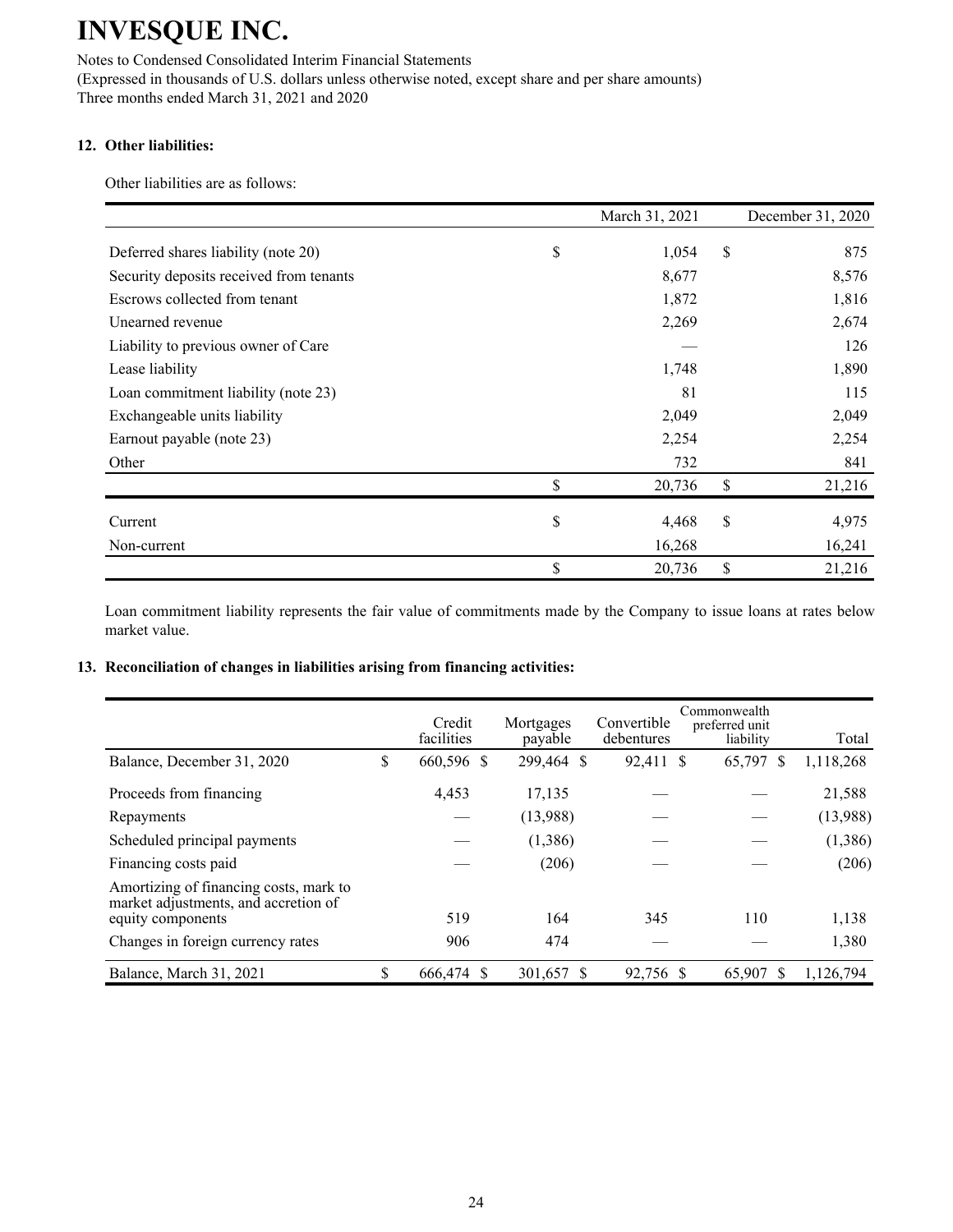Notes to Condensed Consolidated Interim Financial Statements (Expressed in thousands of U.S. dollars unless otherwise noted, except share and per share amounts) Three months ended March 31, 2021 and 2020

### **14. Share capital:**

### *(a) Common shares:*

The following number and value of common shares were issued and outstanding as at March 31, 2021:

|                                                        | Common shares | Carrying value |
|--------------------------------------------------------|---------------|----------------|
| Balance, December 31, 2020                             | 55,877,496    | 509,203        |
| Issued on settlement of Deferred Share Incentive Plan  | 118,902       | 327            |
| Issued on settlement of equity settled Deferred Shares | 76,596        | 516            |
| Balance, March 31, 2021                                | 56,072,994    | 510,046        |

On April 10, 2020, the Company announced the suspension of its dividend for all common shareholders from April 1, 2020 until further notice.

#### *(b) Preferred shares:*

The following number and value of preferred shares were issued and outstanding as at March 31, 2021:

|                                               | Preferred shares | Carrying value |
|-----------------------------------------------|------------------|----------------|
| Balance, December 31, 2020 and March 31, 2021 | 9.098.598        | 85.389         |

As at March 31, 2021, the preferred shares are convertible into 10,822,930 common shares of the Company.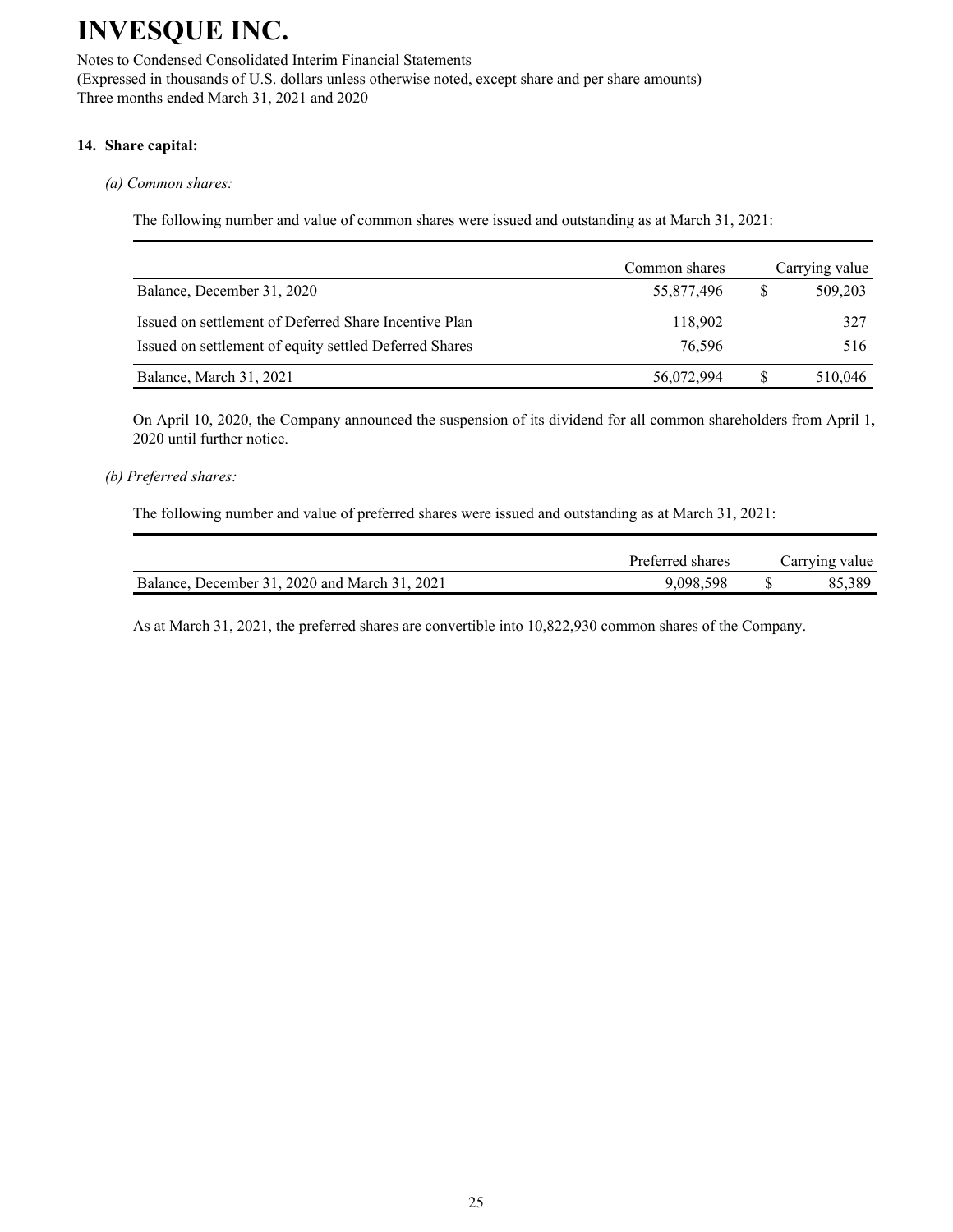Notes to Condensed Consolidated Interim Financial Statements

(Expressed in thousands of U.S. dollars unless otherwise noted, except share and per share amounts) Three months ended March 31, 2021 and 2020

### **15. Earnings (loss) per share:**

Basic income per share is calculated using the weighted average number of shares outstanding during the period. The calculation of diluted income per share, is calculated using the "if-converted" method and to the extent the conversion is dilutive, assumes all convertible securities have been converted at the beginning of the period, or at the time of issuance, if later, and any charges or returns on the convertible securities, on an after-tax basis, are removed from net earnings. The outstanding convertible debentures, unvested deferred shares and Commonwealth preferred units, if exercised, would be anti-dilutive to net income per share. Accordingly their potential exercise has been ignored in calculating the diluted net income per share.

The following table reconciles the numerator and denominator of the basic and diluted earnings per share computation:

*Net income (loss):*

|                                                            | Three months ended<br>March 31, 2021 | Three months ended<br>March 31, 2020 |
|------------------------------------------------------------|--------------------------------------|--------------------------------------|
| Net income (loss) for basic and diluted net loss per share | .800                                 | (56, 931)                            |

*Denominator for basic and diluted net income (loss) per share:*

|                                                                                     | Three months ended<br>March 31, 2021 | Three months ended<br>March 31, 2020 |
|-------------------------------------------------------------------------------------|--------------------------------------|--------------------------------------|
| Weighted average number of shares, including fully vested deferred<br>shares: Basic | 56,162,127                           | 54,963,412                           |
| Weighted average shares issued if all preferred shares were converted               | 10,656,131                           | <b>NIL</b>                           |
| Weighted average shares issued if all exchangeable units were<br>converted          | 327,869                              | NIL                                  |
| Weighted average number of shares: Diluted                                          | 67,146,127                           | 54,963,412                           |

*Net income (loss) per share:*

|              | Three months ended<br>March 31, 2021 | Three months ended<br>March 31, 2020 |        |  |
|--------------|--------------------------------------|--------------------------------------|--------|--|
| <b>Basic</b> | 0.03                                 |                                      | (1.04) |  |
| Diluted      | 0.03                                 |                                      | (1.04) |  |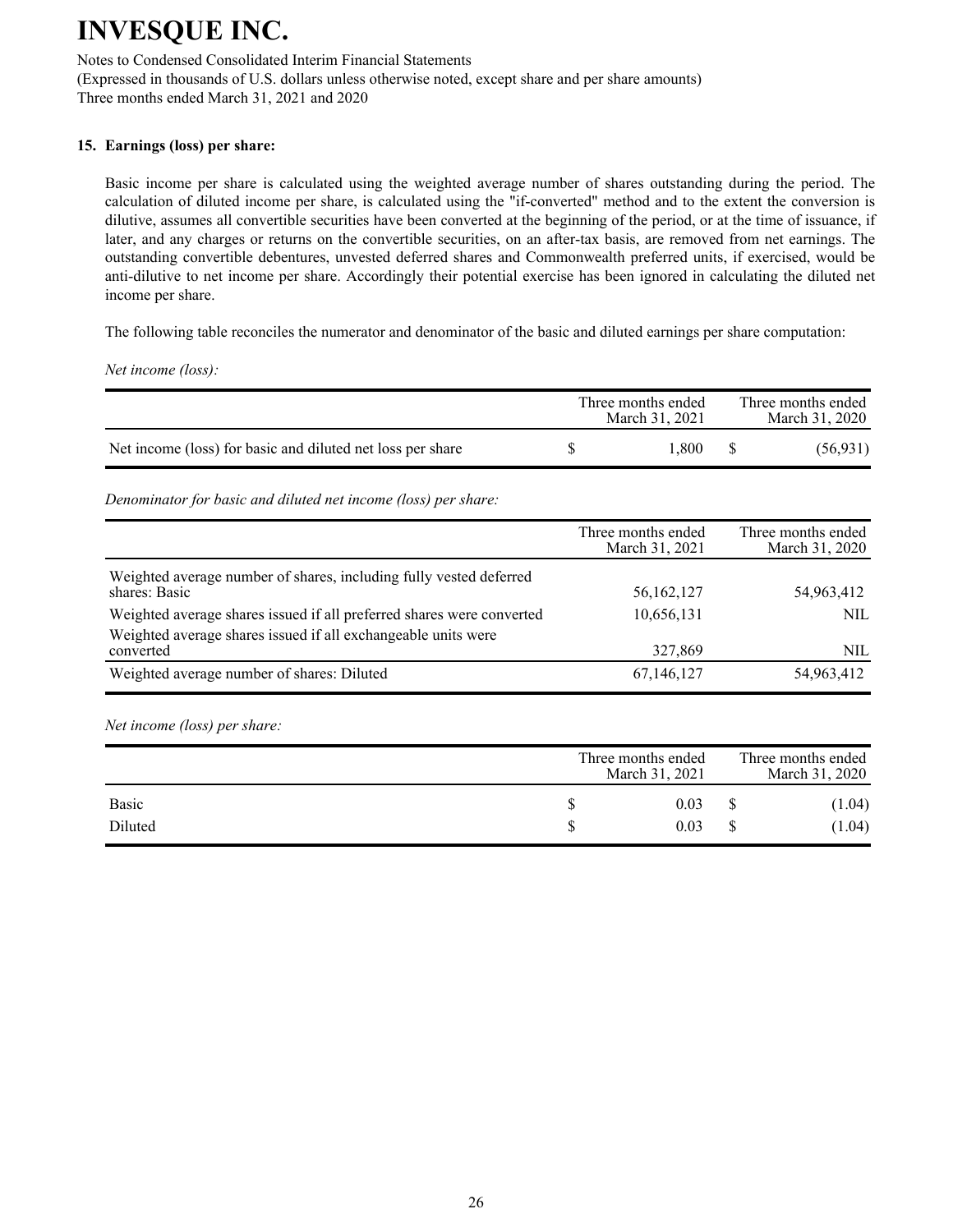Notes to Condensed Consolidated Interim Financial Statements

(Expressed in thousands of U.S. dollars unless otherwise noted, except share and per share amounts) Three months ended March 31, 2021 and 2020

#### **16. Revenue:**

#### *(a) Rental Revenue:*

Rental revenue consists of the following:

|                                                       |   | Three months ended<br>March 31, 2021 |   | Three months ended<br>March 31, 2020 |
|-------------------------------------------------------|---|--------------------------------------|---|--------------------------------------|
| Contractual rental revenue                            | S | 17,572                               | S | 17,155                               |
| Straight-line rent adjustments                        |   | 1,262                                |   | 1,716                                |
| Amortization of tenant inducements                    |   | (195)                                |   | (93)                                 |
| Property tax recoveries                               |   | 3,413                                |   | 3,457                                |
| Revenue from services - CAM recoveries <sup>(1)</sup> |   | 710                                  |   | 803                                  |
|                                                       |   | 22,762                               |   | 23,038                               |

(1) Represents property services element in accordance with IFRS 15

The Company is scheduled to receive rental income from operators of its seniors housing and care properties under the provisions of long term non-cancellable operating leases, generally with lease terms of 10 to 15 years, with provisions for lease extensions at the option of the tenants. These leases are triple-net and include renewal options and rent escalation clauses.

The Company is also scheduled to receive rental income from tenants of the medical office building portfolio. These leases include provisions for recovery of real estate taxes, insurance and costs associated with common area maintenance ("CAM").

The tenant Symcare operates a portfolio of 15 properties and pays rent pursuant to a master lease. For the three months ended March 31, 2021, rental revenue from this tenant comprised approximately 43% (three months ended March 31, 2020 - 43%), of the Company's consolidated rental revenue for the period.

Future minimum rentals to be received as of March 31, 2021 are as follows:

| Less than 1 year      | 69,856  |
|-----------------------|---------|
| Between 1 and 5 years | 274,825 |
| More than 5 years     | 498,847 |
|                       | 843,528 |

Future minimum rentals in the above table attributable to Symcare represent approximately 50% of the total.

*(b) Resident rental and related revenue:*

|                                                    | Three months ended<br>March 31, 2021 | Three months ended<br>March 31, 2020 |                  |  |  |  |
|----------------------------------------------------|--------------------------------------|--------------------------------------|------------------|--|--|--|
| Resident revenue<br>Service revenue <sup>(1)</sup> | 14.969<br>14.120                     |                                      | 12,966<br>15,937 |  |  |  |
|                                                    | 29.089                               |                                      | 28,903           |  |  |  |

(1) Represents property services element in accordance with IFRS 15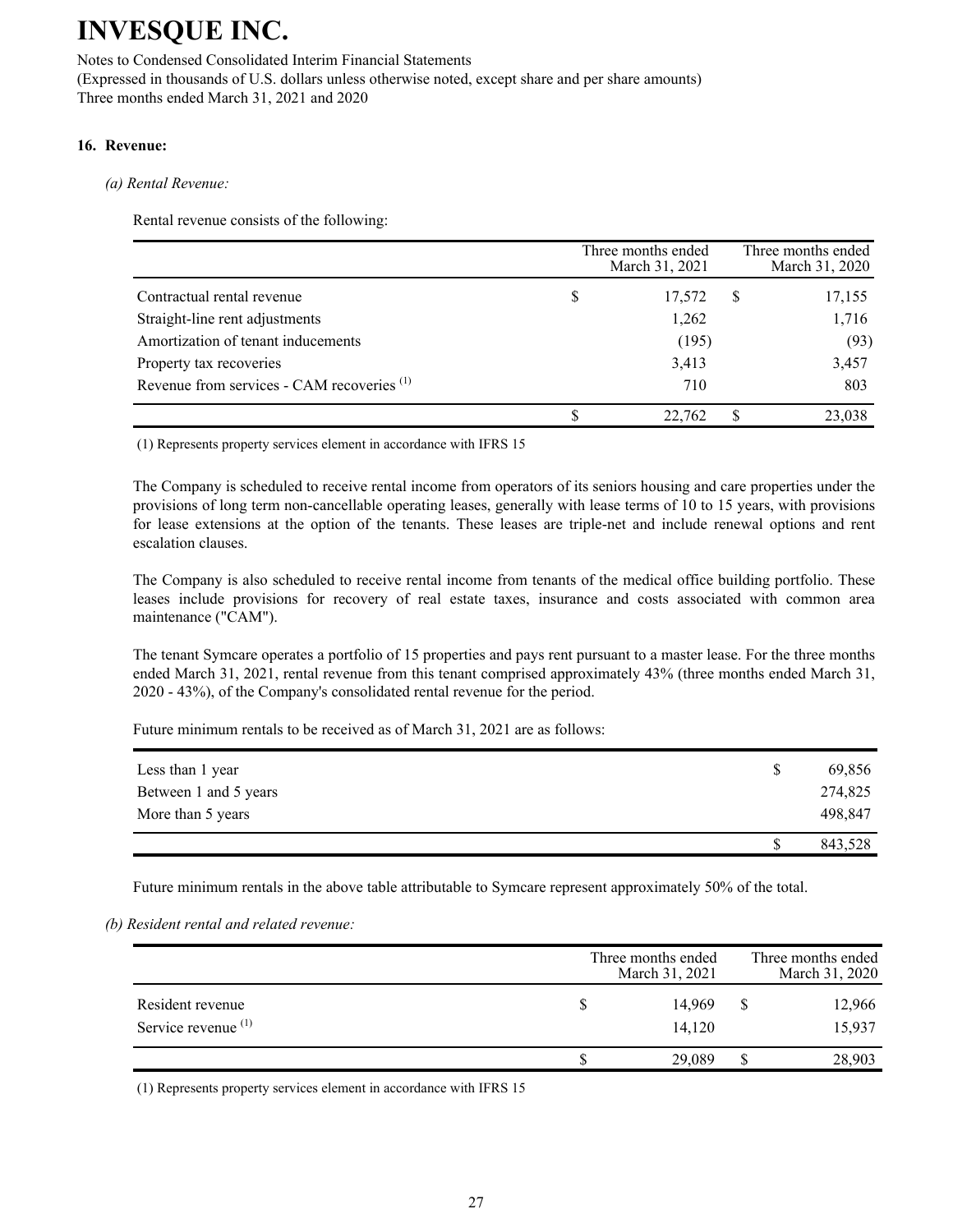Notes to Condensed Consolidated Interim Financial Statements (Expressed in thousands of U.S. dollars unless otherwise noted, except share and per share amounts) Three months ended March 31, 2021 and 2020

### **17. Direct property operating expenses:**

Direct property operating expenses consist of the following:

|                             | Three months ended March 31, 2021 |  |                                |  |        | Three months ended March 31, 2020 |                                 |   |                                |  |        |
|-----------------------------|-----------------------------------|--|--------------------------------|--|--------|-----------------------------------|---------------------------------|---|--------------------------------|--|--------|
|                             | Owner<br>occupied<br>properties   |  | Medical<br>office<br>buildings |  | Total  |                                   | Owner<br>occupied<br>properties |   | Medical<br>office<br>buildings |  | Total  |
| Repairs and maintenance     | \$<br>639 \$                      |  | 506 \$                         |  | 1,145  | \$                                | 605 \$                          |   | 483 \$                         |  | 1,088  |
| <b>Utilities</b>            | 1,067                             |  | 375                            |  | 1,442  |                                   | 996                             |   | 329                            |  | 1,325  |
| Property management fees    |                                   |  | 148                            |  | 148    |                                   |                                 |   | 142                            |  | 142    |
| Compensation and benefits   | 14,541                            |  |                                |  | 14,541 |                                   | 14,069                          |   |                                |  | 14,069 |
| Other services and supplies | 1,520                             |  | 239                            |  | 1,759  |                                   | 1,828                           |   | 252                            |  | 2,080  |
| Real estate taxes           | 633                               |  |                                |  | 633    |                                   | 534                             |   |                                |  | 534    |
| Other                       | 5,004                             |  | 391                            |  | 5,395  |                                   | 3,191                           |   | 194                            |  | 3,385  |
|                             | \$<br>23,404 \$                   |  | $1,659$ \$                     |  | 25,063 | \$                                | 21,223                          | S | $1,400$ \$                     |  | 22,623 |

### **18. Finance costs:**

Finance costs consist of the following:

|                                                                       | Three months ended<br>March 31, 2021 | Three months ended<br>March 31, 2020 |
|-----------------------------------------------------------------------|--------------------------------------|--------------------------------------|
| Interest expense on credit facilities                                 | \$<br>4,412                          | \$<br>6,535                          |
| Interest expense on mortgages payable                                 | 2,919                                | 2,821                                |
| Interest expense on convertible debentures                            | 1,312                                | 1,312                                |
| Distributions on exchangeable units                                   |                                      | 62                                   |
| Dividends on Commonwealth preferred units                             | 1,080                                | 1,084                                |
| Amortization and accretion expense                                    | 1,204                                | 1,027                                |
| Interest rate swap payments (receipts)                                | 2,591                                | 400                                  |
| Debt extinguishment costs                                             | 696                                  |                                      |
| Amortization of mark-to-market debt adjustments                       | (62)                                 | (193)                                |
| Interest income from loans receivable (note 2)                        | (307)                                | (864)                                |
| Finance costs from operations                                         | \$<br>13,845                         | \$<br>12,184                         |
| Allowance for credit losses on loans and interest receivable (note 2) | 1,165                                | 1,535                                |
| Change in non-controlling interest liability                          | (50)                                 | 49                                   |
| Change in fair value of financial instruments (note 9)                | (3,617)                              | 23,541                               |
| Total finance costs                                                   | \$<br>11,343                         | \$<br>37,309                         |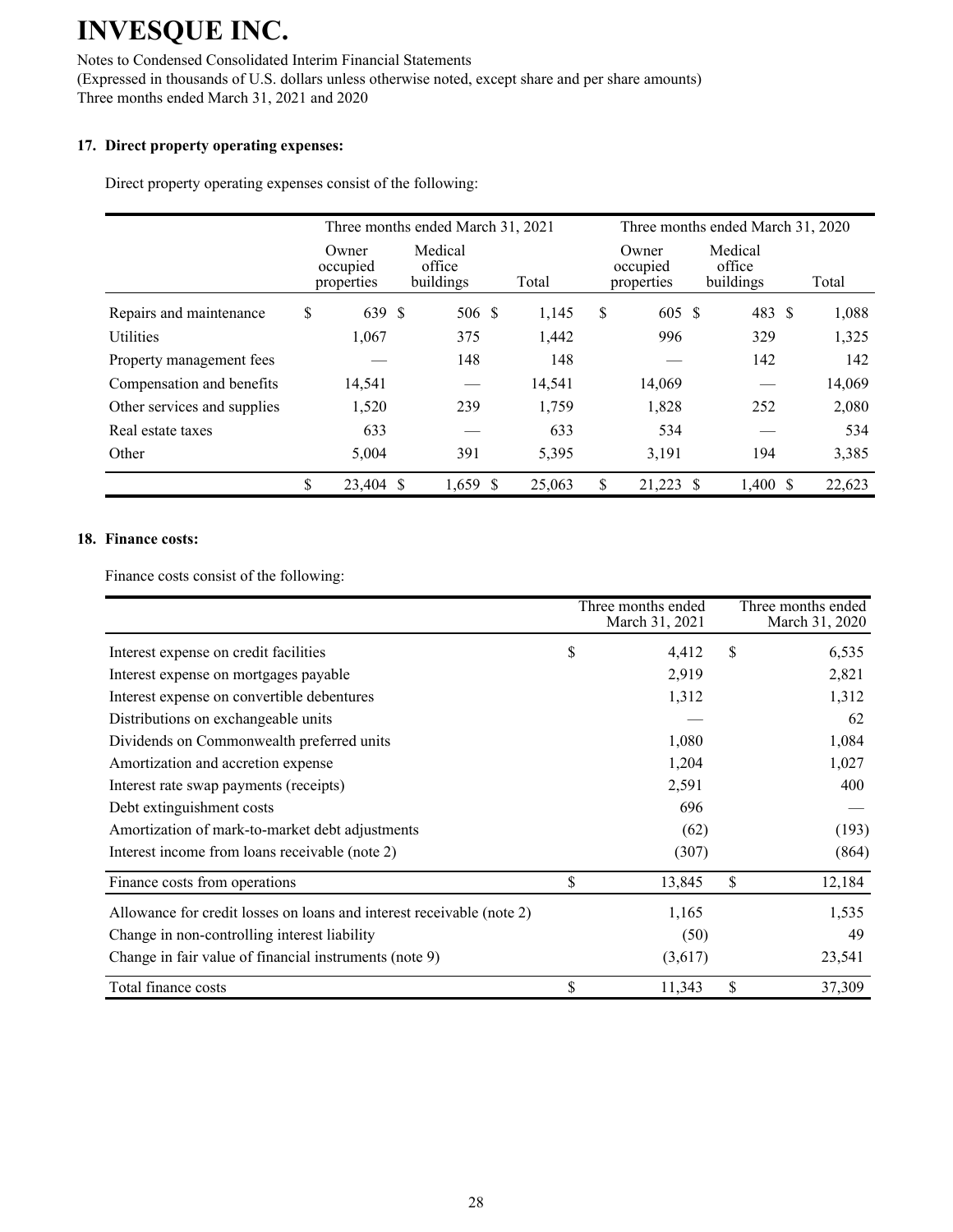Notes to Condensed Consolidated Interim Financial Statements

(Expressed in thousands of U.S. dollars unless otherwise noted, except share and per share amounts) Three months ended March 31, 2021 and 2020

### **19. General and administrative:**

General and administrative costs consist of the following:

|                                          | Three months ended<br>March 31, 2021 |   | Three months ended<br>March 31, 2020 |
|------------------------------------------|--------------------------------------|---|--------------------------------------|
| Compensation and benefits                | \$<br>2,966                          | S | 3,072                                |
| Asset management and administrative fees |                                      |   | 124                                  |
| Professional fees                        | 909                                  |   | 1,231                                |
| Deferred share compensation expense      | 1,021                                |   | (676)                                |
| Bad debt expense                         | 1,623                                |   |                                      |
| Other                                    | 615                                  |   | 730                                  |
|                                          | 7,134                                |   | 4,481                                |

For the three months ended March 31, 2021, \$1,699 (three months ended March 31, 2020 - \$1,614) of general and administrative costs were incurred at the Commonwealth management company.

#### **20. Deferred share incentive plan:**

At March 31, 2021, the number of deferred shares granted and outstanding and vested are as follows:

|                                                             | Granted/<br>Outstanding | <b>Fully Vested</b> |
|-------------------------------------------------------------|-------------------------|---------------------|
| As at December 31, 2020                                     | 1,317,543               | 210,978             |
| Discretionary Deferred Shares                               | 129,119                 | 177,921             |
| <b>Equity Settled Deferred Shares</b>                       |                         | 76,596              |
| Individual Contributed Deferred Shares (vested immediately) | 15,723                  | 15,723              |
| Company Contributed Deferred Shares                         | 15,723                  | 8,913               |
| Shares issued upon vesting of deferred shares               | (195, 498)              | (195, 498)          |
| Shares settled for cash pursuant to the plan terms          | (59,019)                | (59, 019)           |
| As at March 31, 2021                                        | 1,223,591               | 235,614             |

For the three months ended March 31, 2021, the expense recognized in the condensed consolidated interim statements of income (loss) and comprehensive income (loss) related to deferred shares was \$1,021 (three months ended March 31, 2020 - \$(676)). A deferred share liability of \$1,054 (2020 - \$875) is included in other non-current liabilities in the condensed consolidated interim statements of financial position as at March 31, 2021.

On January 24, 2020, the Company granted 344,310 deferred shares that are considered to be equity settled, as the participants of this grant have waived their rights to receive settlement in cash pursuant to the plan. During the three months ended March 31, 2021, the Company amortized \$354 (three months ended March 31, 2020 - \$169) of equity settled deferred shares.

During the three ended March 31, 2021, the Company did not grant dividends on deferred shares (three months ended March 31, 2020 - 35,934 shares).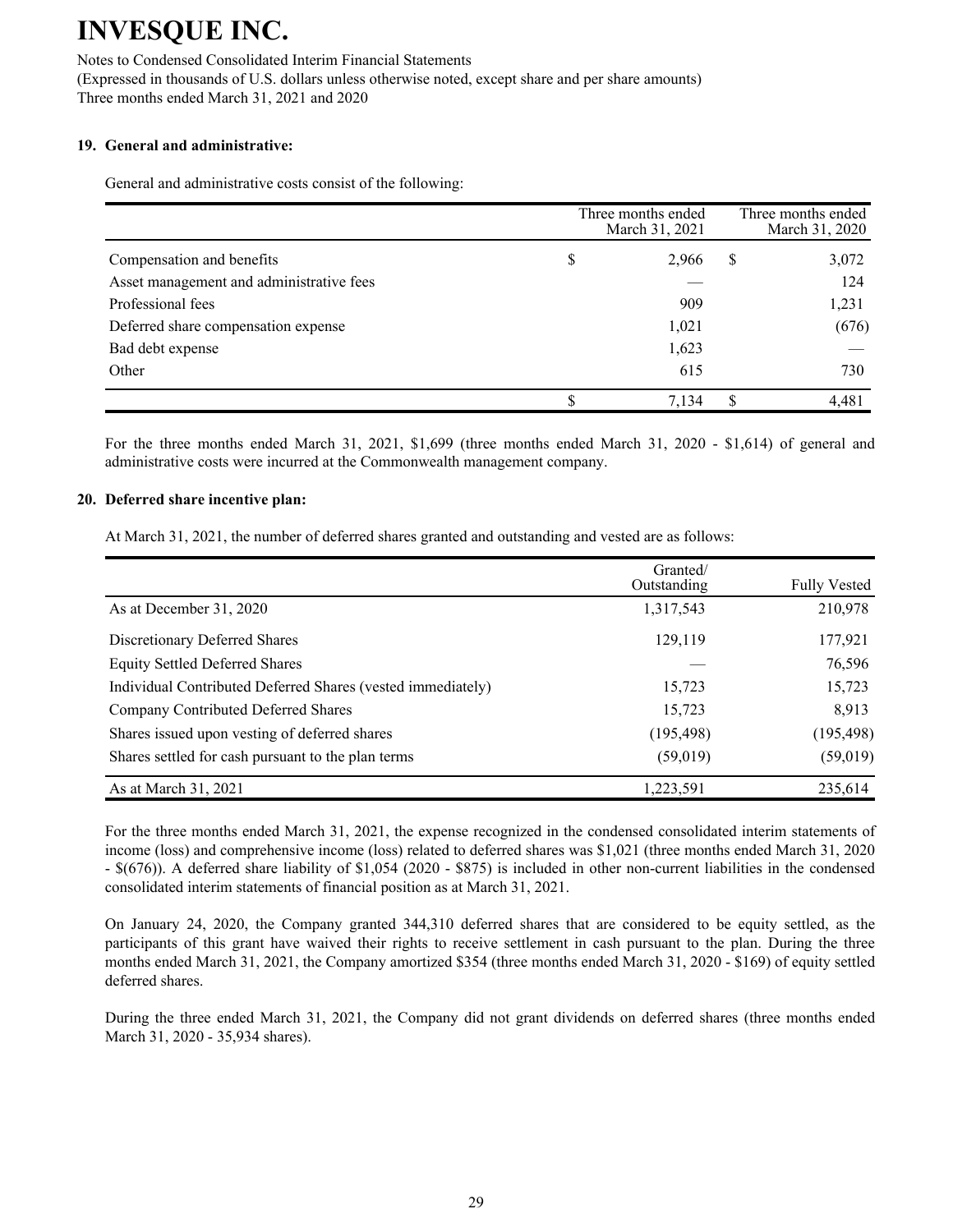Notes to Condensed Consolidated Interim Financial Statements

(Expressed in thousands of U.S. dollars unless otherwise noted, except share and per share amounts) Three months ended March 31, 2021 and 2020

### **21. Related party transactions:**

Related party transactions in addition to those disclosed elsewhere in these condensed consolidated interim financial statements are as follows:

On July 26, 2019, the Company entered into a credit agreement with Magnetar for a principal amount of \$30,000, annual interest rate of 8.5%, and an initial maturity of one year with a one year extension option. On December 5, 2019, the Company repaid \$15,000 on the facility. On June 5, 2020, the Company gave notice of intent to exercise the one year extension option and per the credit agreement the interest rate will increase to 9.0%. On June 16, 2020, the Company repaid \$5,000 on the facility. During the three months ended March 31, 2021, the Company expensed \$225 of interest related to this credit facility in the condensed consolidated interim statements of income (loss) and comprehensive income (loss) (three months ended March 31, 2020 - \$319).

#### **22. Income taxes:**

The income tax recovery in the condensed consolidated interim statements of income (loss) and comprehensive income (loss) differs from that expected by applying the combined federal, provincial and state income tax rates of 26.5% (2020 - 26.5%). The differences for the three months ended March 31, 2021 and 2020 are as follows:

|                                                    |   | Three months ended<br>March 31, 2021 |   | Three months ended<br>March 31, 2020 |
|----------------------------------------------------|---|--------------------------------------|---|--------------------------------------|
| Net income (loss) before income taxes              | S | 1.800                                | S | (63, 875)                            |
| Income tax expense (recovery) at Canadian tax rate |   | 477                                  |   | (16, 926)                            |
| Non-deductible expenses                            |   | 413                                  |   | (125)                                |
| Difference in tax rate in foreign jurisdiction     |   | 48                                   |   | (722)                                |
| Unrecognized tax losses                            |   | (938)                                |   | 10,829                               |
| Income tax recovery                                |   |                                      |   | (6,944)                              |

The gross movement in deferred tax is as follows:

|                                                   | Three months ended<br>March 31, 2021 | Three months ended<br>March 31, 2020 |         |  |  |
|---------------------------------------------------|--------------------------------------|--------------------------------------|---------|--|--|
| Deferred tax asset (liability), beginning balance |                                      |                                      | (6,944) |  |  |
| Deferred tax recovery                             |                                      |                                      | 6.944   |  |  |
| Deferred tax asset (liability), ending balance    |                                      |                                      |         |  |  |

### **23. Commitments and contingencies:**

Pursuant to the Chesterton lease agreement and satisfaction of certain conditions, the tenant has an option prior to the end of the fifth year of the lease to increase rent to a level supported by certain metrics as identified in the lease agreement. In consideration for the exercise of such option, the Company is required to pay the tenant an amount equal to the capitalized value of the rent increase using a pre-determined capitalization rate. If such option is exercised, the tenant's rent is also increased by an amount equal to the consideration paid multiplied by the capitalization rate. The Company has not recorded any balance in the condensed consolidated interim financial statements associated with this commitment. The Chesterton property was sold on April 30, 2021 (note 26).

There are risks which arise from the joint arrangements, including the willingness of the other partners to contribute or withdraw funds and a change in creditworthiness of the partner. As a result, there may be a requirement by the Company to contribute cash into the operating partnerships.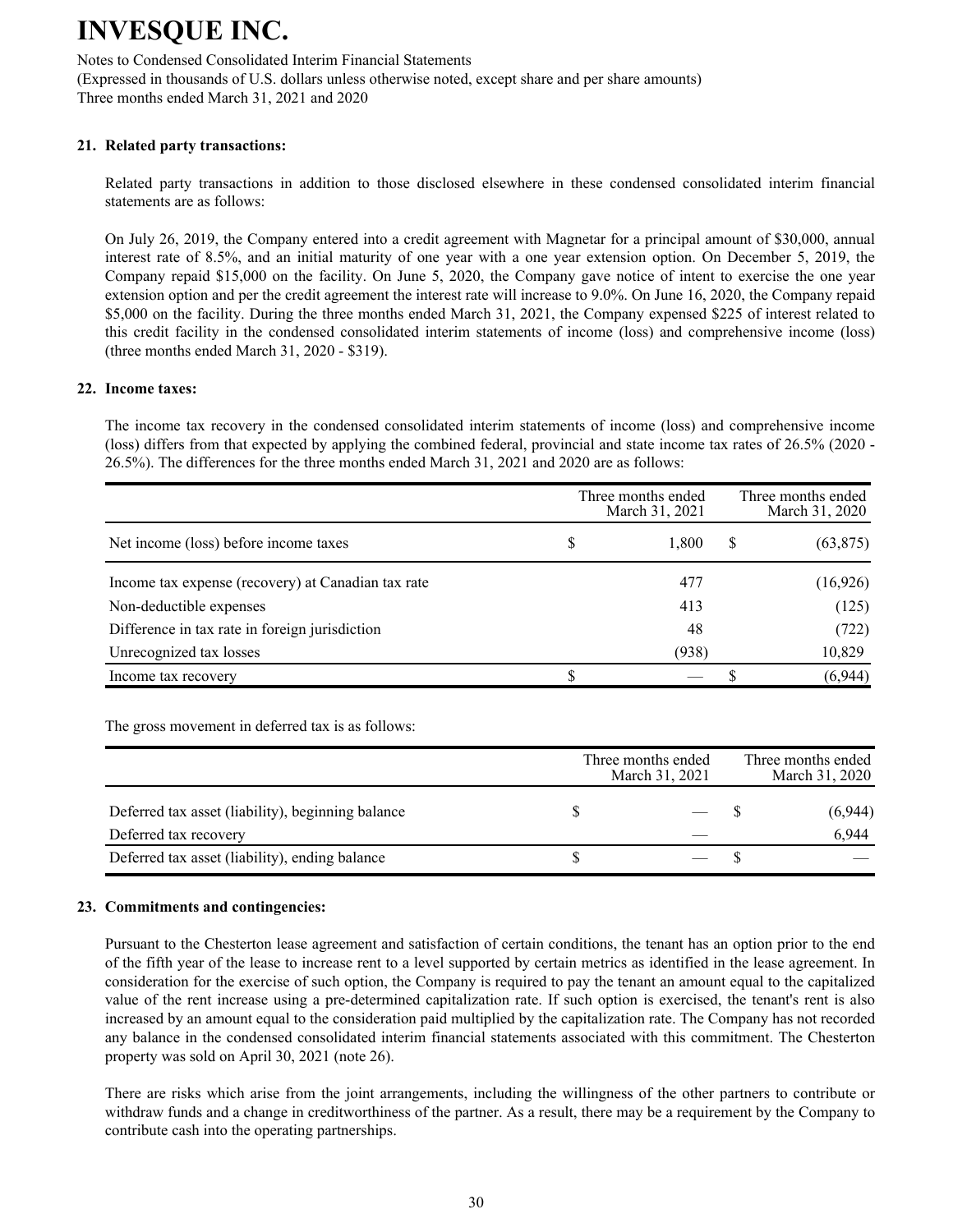Notes to Condensed Consolidated Interim Financial Statements

(Expressed in thousands of U.S. dollars unless otherwise noted, except share and per share amounts) Three months ended March 31, 2021 and 2020

On December 31, 2018, the Company entered into an operating agreement with Javelina Ventures, LLC in which the Company will share in 5% of the net available cash flows from operations. Concurrently, the Company entered into an agreement to guarantee a total of \$5,000 of the mortgages on the properties operated by Javelina Ventures, LLC. The Company earns an annual guaranty fee of \$225 until the loans have been repaid or the guaranty is released. The Company has not recorded any balance in the financial statements associated with this commitment.

On June 5, 2019, the Company entered into agreements to fund future loans to tenants of the Jaguarundi Ventures, LP joint venture. On October 1, 2019, the Company amended the agreements to increase the future loan commitments to the tenants. On February 18, 2020, the Company amended the agreements to further increase the future loan commitments to the tenants. As at March 31, 2021, the Company is committed to fund an additional \$152 pursuant to these agreements. The Company has recorded an associated loan commitment liability representing the fair value of these commitments, which were made at interest rates below market value. The Company provides a guarantee on the outstanding mortgage balances of the Jaguarundi Ventures, LP in exchange for a fee equal to 15 basis points on the amount guaranteed (note 6). As of March 31, 2021, the value of the properties that collateralize the mortgages is \$144,232 and is sufficient to support the mortgage values.

Pursuant to the Commonwealth purchase agreement, the Company may be required to fund one or more earnout payments relating to six communities that had not yet reached stabilization at the time of acquisition by the Company. These earnout payments are only payable in the event specific occupancy and EBITDAR thresholds have been satisfied, and must be met prior to the third anniversary of closing at which time the earnout payment obligation will cease to exist. The earnout payments, when funded, will consist of a combination of cash and additional preferred interests. During the year ended December 31, 2020, given the performance of one of the six communities, the Company recorded an expense related to the increase in the fair value of contingent consideration in the amount of \$3,256, which was paid through the issuance of \$1,701 of Commonwealth preferred units and \$1,555 of cash on hand. As at March 31, 2021, the Company has recorded a liability of \$2,254 in the financial statements associated with this commitment relating to the remaining five communities based on the weighted average probably of earnout payments owed using estimated future results at the properties.

On May 6, 2020, the Company entered into a limited partnership agreement with the operator Phoenix. Pursuant to this agreement, if the management agreement with Phoenix is terminated without cause, Phoenix has the right to cause the Company to purchase all of its interest in the partnership. The Company has not recorded any balance in the condensed consolidated interim financial statements associated with this commitment.

### **24. Fair value measurement:**

|                           |              | March 31, 2021 | December 31, 2020 |              |                          |            |         |  |  |
|---------------------------|--------------|----------------|-------------------|--------------|--------------------------|------------|---------|--|--|
|                           | Level 1      | Level 2        | Level 3           |              | Level 1                  | Level 2    | Level 3 |  |  |
| Derivative asset          | \$<br>$-$ \$ | 2,869 \$       |                   | <sup>S</sup> | $-$ \$                   | $4,814$ \$ |         |  |  |
| Investment properties     |              |                | 887,023           |              |                          |            | 882,019 |  |  |
| Loans receivable          |              |                | 2,368             |              |                          |            | 2,368   |  |  |
| Loan commitment liability |              | 81             |                   |              |                          | 115        |         |  |  |
| Derivative liability      |              | 23,438         |                   |              | $\overline{\phantom{0}}$ | 28,969     |         |  |  |
| Deferred share liability  |              | 1,054          |                   |              |                          | 875        |         |  |  |

The fair value hierarchy of assets and liabilities measured at fair value on a recurring basis in the consolidated statements of financial position is as follows:

 For the assets and liabilities measured at fair value as at March 31, 2021, there were no transfers between Level 1, Level 2 and Level 3 levels during the period. For changes in fair value measurements of investment properties included in Level 3 of the fair value hierarchy, refer to note 4 for details. The fair values of the derivative instruments represents estimates at a specific point in time using financial models, based on interest rates that reflect current market conditions, the credit quality of counterparties and interest rate curves. Fair value measurements of derivative instruments were estimated using Level 2 inputs. Fair value of deferred share liability represents the value of the units if converted using the market price of the Company's common shares.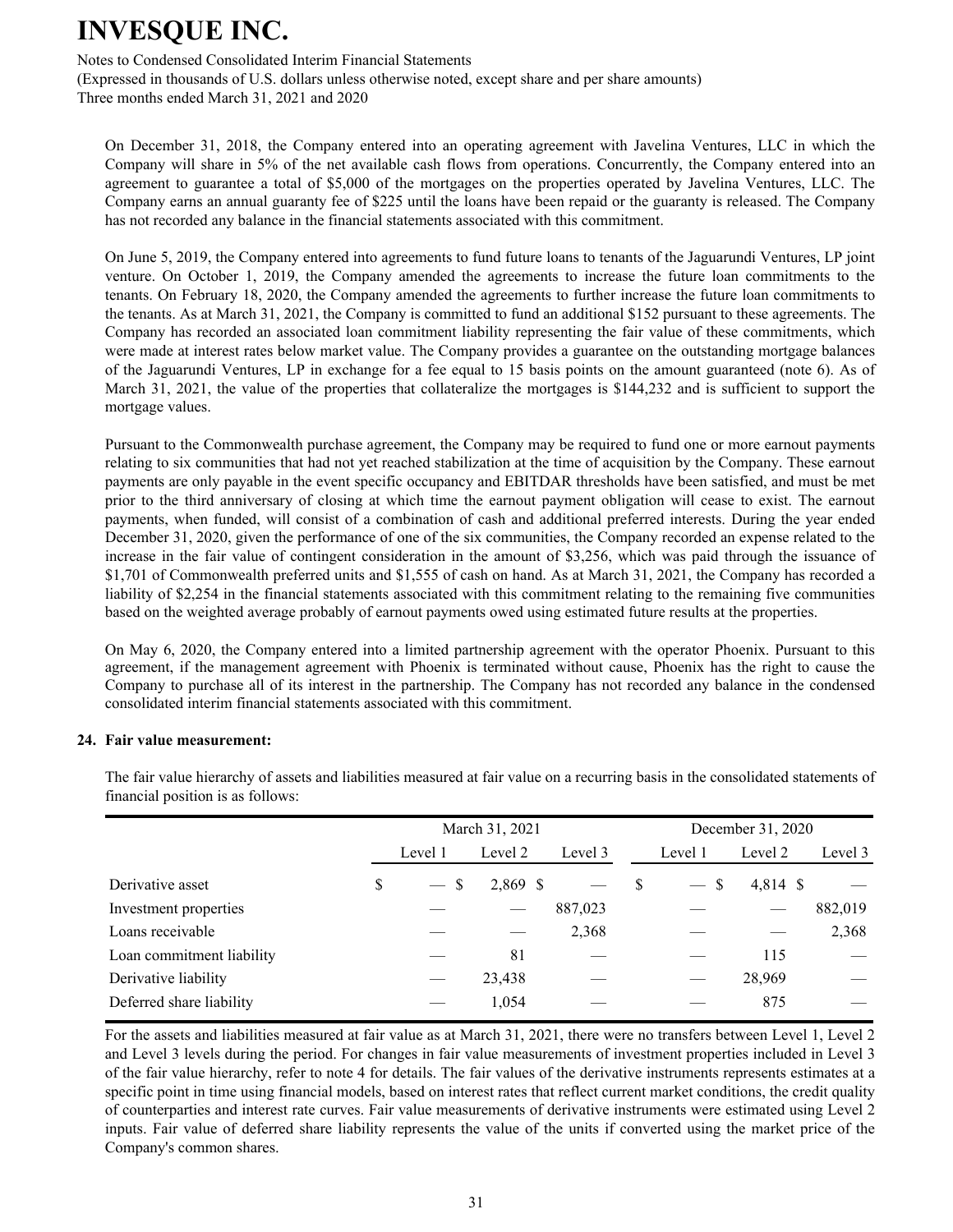Notes to Condensed Consolidated Interim Financial Statements

(Expressed in thousands of U.S. dollars unless otherwise noted, except share and per share amounts) Three months ended March 31, 2021 and 2020

### *Fair value of financial instruments:*

The carrying amounts and fair values of financial instruments as shown in the consolidated statements of financial position are shown in the table below. The table below excludes cash, restricted cash, tenant and other receivables, security deposits and costs related to future acquisitions, income support receivable, escrow deposits held by lenders, accounts payable and accrued liabilities, accrued real estate taxes, construction payable, liabilities to previous owner of Care, escrows collected from tenant, and dividend payable, as the carrying amounts of these assets and liabilities are a reasonable approximation of fair value due to their short term nature. The table also excludes security deposits received from tenants as the carrying amount is a reasonable approximation of fair value.

|                                       |                   | March 31, 2021 |                   | December 31, 2020 |            |  |
|---------------------------------------|-------------------|----------------|-------------------|-------------------|------------|--|
|                                       | Carrying<br>Value | Fair Value     | Carrying<br>Value |                   | Fair Value |  |
| Financial assets:                     |                   |                |                   |                   |            |  |
| Loans receivable                      | \$<br>17,736 \$   | 17,798         | \$<br>18,703 \$   |                   | 18,768     |  |
| Derivative instruments                | 2,869             | 2,869          | 4,814             |                   | 4,814      |  |
| Bond assets                           | 813               | 813            | 881               |                   | 881        |  |
| Financial liabilities:                |                   |                |                   |                   |            |  |
| Mortgages payable                     | 301,657           | 304,028        | 299,464           |                   | 301,839    |  |
| Credit facilities                     | 666,474           | 670,054        | 660,596           |                   | 664,690    |  |
| Derivative instruments                | 23,438            | 23,438         | 28,969            |                   | 28,969     |  |
| Convertible debentures                | 92,756            | 78,166         | 92,411            |                   | 58,784     |  |
| Commonwealth preferred unit liability | 65,907            | 65,907         | 65,797            |                   | 65,797     |  |
| Loan commitment liability             | 81                | 81             | 115               |                   | 115        |  |
| Exchangeable Units liability          | 2,049             | 934            | 2,049             |                   | 600        |  |

Fair value represents management's estimates of the fair market value at a given point in time, which may not reflect fair value in the future. These calculations are subjective and require estimation, and cannot be determined with precision. Changes in assumptions could significantly affect the estimates.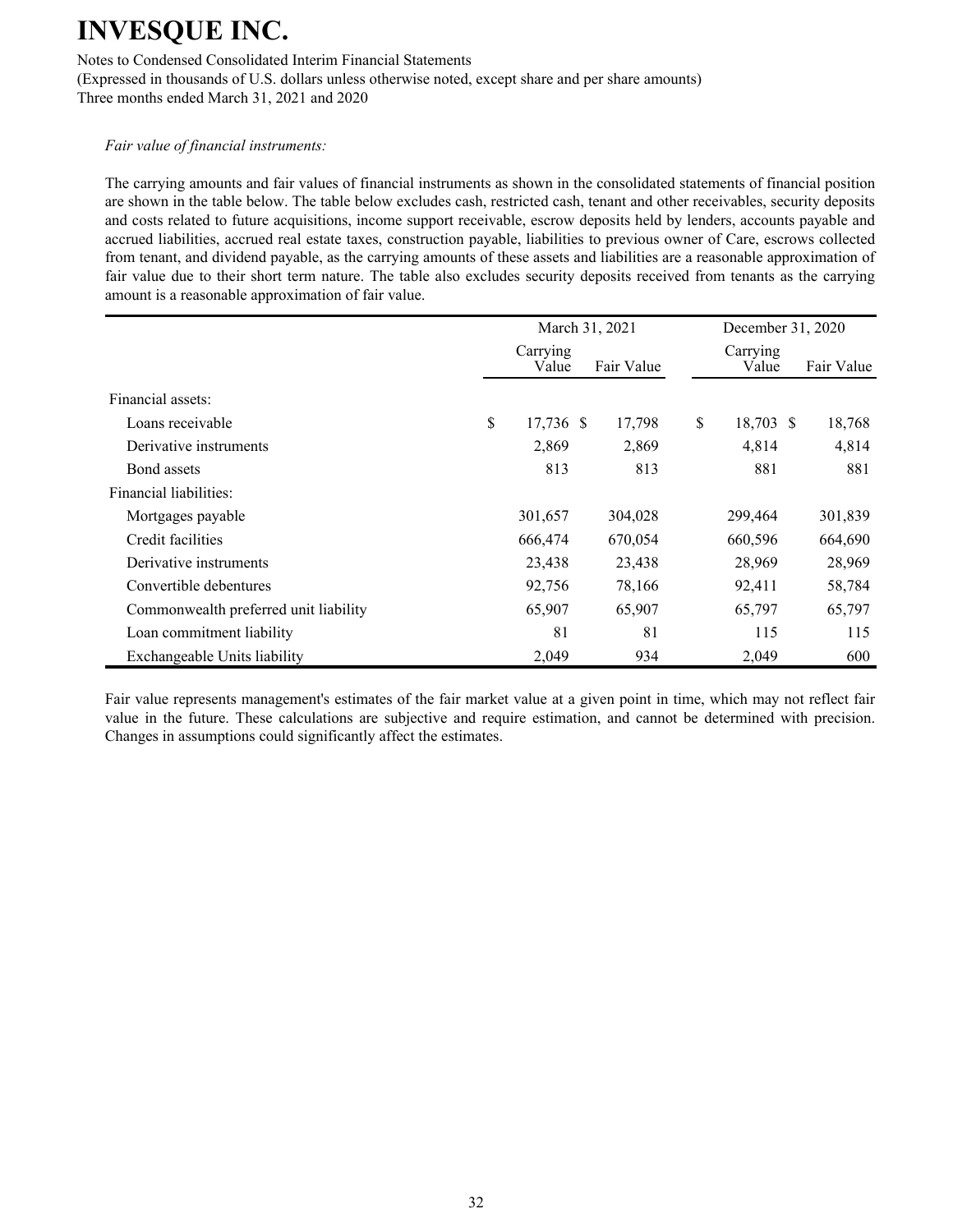Notes to Condensed Consolidated Interim Financial Statements

(Expressed in thousands of U.S. dollars unless otherwise noted, except share and per share amounts) Three months ended March 31, 2021 and 2020

### **25. Segments:**

The Company's current portfolio includes investments in assisted living, independent living, memory care, transitional care, long-term care, and medical office properties. The Company's senior housing and care investments in assisted living, independent living, memory care, transitional care and long-term care share similar characteristics and are generally leased to operators on a long-term, triple-net lease basis. In some instances the Company has an interest in both the property and operations in joint ventures and joint arrangements with the operating partner at the facility. The Company considers these investments to be one reportable operating segment. The Company has investments in 15 medical office buildings ("Medical office buildings"). This multi-tenant medical office portfolio has different characteristics that are evaluated by management, and is considered to be a separate reportable operating segment. Through the acquisition of Commonwealth and the transition of the Greenfield assets, the Company has investments in 36 properties and a management company that operates 29 of those properties ("owner occupied property"). Management considers this another reportable operating segment.

The following tables show net income (loss) by reportable segment for the three months ended March 31, 2021 and 2020:

|                                                                 | Three months ended March 31, 2021 |                                                            |  |                                 |                                |                     |           |  |  |  |
|-----------------------------------------------------------------|-----------------------------------|------------------------------------------------------------|--|---------------------------------|--------------------------------|---------------------|-----------|--|--|--|
|                                                                 |                                   | Seniors<br>housing and<br>care<br>investment<br>properties |  | Owner<br>occupied<br>properties | Medical<br>office<br>buildings | Corporate/<br>other | Total     |  |  |  |
| Rental revenue                                                  | \$                                | 19,698 \$                                                  |  | $\mathcal{S}$                   | $3,064$ \$                     | $\mathcal{S}$       | 22,762    |  |  |  |
| Resident rental and related revenue                             |                                   |                                                            |  | 29,089                          |                                |                     | 29,089    |  |  |  |
| Lease revenue from joint ventures                               |                                   | 873                                                        |  |                                 |                                |                     | 873       |  |  |  |
| Other revenue                                                   |                                   |                                                            |  | 499                             | 276                            | 172                 | 947       |  |  |  |
| Other income                                                    |                                   |                                                            |  | 107                             |                                |                     | 107       |  |  |  |
| Direct property operating expenses                              |                                   |                                                            |  | (23, 404)                       | (1,659)                        |                     | (25,063)  |  |  |  |
| Depreciation and amortization expense                           |                                   |                                                            |  | (7,672)                         |                                | (23)                | (7,695)   |  |  |  |
| Finance cost from operations                                    |                                   | (5,960)                                                    |  | (5,248)                         | (923)                          | (1,714)             | (13, 845) |  |  |  |
| Real estate tax expense                                         |                                   | (12,369)                                                   |  |                                 | (1,048)                        |                     | (13, 417) |  |  |  |
| General and administrative expenses                             |                                   | (1,643)                                                    |  | (1,699)                         | (34)                           | (3,758)             | (7, 134)  |  |  |  |
| Allowance for credit losses on loans and interest<br>receivable |                                   | (195)                                                      |  |                                 |                                | (970)               | (1,165)   |  |  |  |
| Changes in non-controlling interest liability                   |                                   | 24                                                         |  | 26                              |                                |                     | 50        |  |  |  |
| Change in fair value of investment properties - IFRIC<br>21     |                                   | 9,302                                                      |  |                                 | 502                            |                     | 9,804     |  |  |  |
| Change in fair value of investment properties                   |                                   | 864                                                        |  |                                 | 1,247                          |                     | 2,111     |  |  |  |
| Change in fair value of financial instruments                   |                                   | 245                                                        |  | 425                             | 379                            | 2,568               | 3,617     |  |  |  |
| Loss from joint ventures                                        |                                   | 759                                                        |  |                                 |                                |                     | 759       |  |  |  |
| Net income (loss)                                               | \$                                | 11,598 \$                                                  |  | $(7,877)$ \$                    | 1,804 \$                       | $(3,725)$ \$        | 1,800     |  |  |  |
| Expenditures for non-current assets:<br>Capital additions       |                                   |                                                            |  | 2,155                           |                                |                     | 2,155     |  |  |  |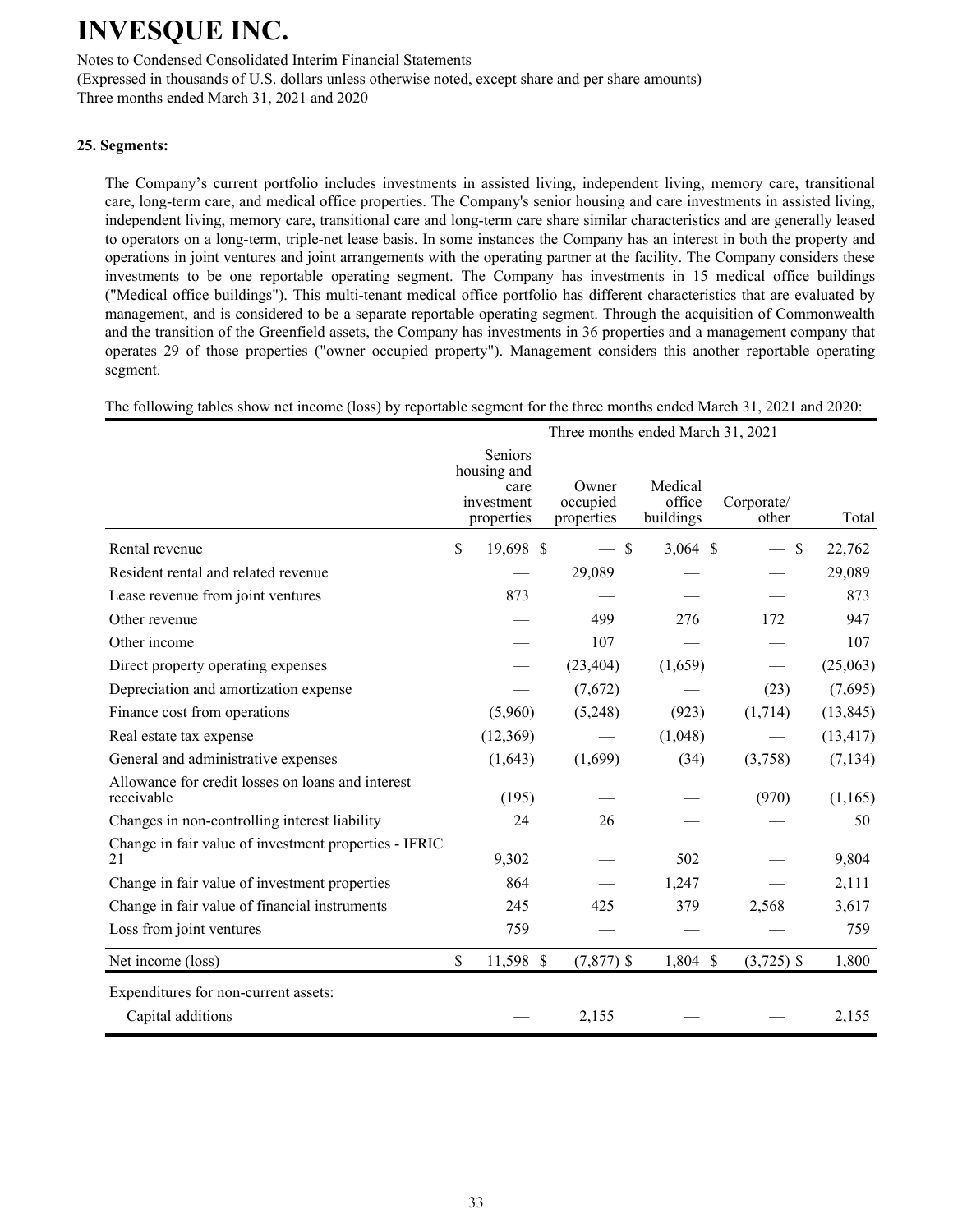Notes to Condensed Consolidated Interim Financial Statements

(Expressed in thousands of U.S. dollars unless otherwise noted, except share and per share amounts) Three months ended March 31, 2021 and 2020

|                                                                 | Three months ended March 31, 2020 |                                                            |                                 |                                |                                |           |  |  |  |  |
|-----------------------------------------------------------------|-----------------------------------|------------------------------------------------------------|---------------------------------|--------------------------------|--------------------------------|-----------|--|--|--|--|
|                                                                 |                                   | Seniors<br>housing and<br>care<br>investment<br>properties | Owner<br>occupied<br>properties | Medical<br>office<br>buildings | Corporate/<br>other            | Total     |  |  |  |  |
| Rental revenue                                                  | \$                                | 19,778 \$                                                  | $-$ \$                          | $3,260$ \$                     | \$<br>$\overline{\phantom{0}}$ | 23,038    |  |  |  |  |
| Resident renal and related revenue                              |                                   |                                                            | 28,903                          |                                |                                | 28,903    |  |  |  |  |
| Lease revenue from joint ventures                               |                                   | 773                                                        |                                 |                                |                                | 773       |  |  |  |  |
| Other income                                                    |                                   |                                                            | 418                             | 411                            | 348                            | 1,177     |  |  |  |  |
| Direct property operating expenses                              |                                   |                                                            | (21, 223)                       | (1,400)                        |                                | (22, 623) |  |  |  |  |
| Depreciation and amortization expense                           |                                   |                                                            | (12, 465)                       |                                | (23)                           | (12, 488) |  |  |  |  |
| Finance cost from operations                                    |                                   | (5,633)                                                    | (4,069)                         | (951)                          | (1, 531)                       | (12, 184) |  |  |  |  |
| Real estate tax expense                                         |                                   | (12, 255)                                                  |                                 | (1,069)                        |                                | (13, 324) |  |  |  |  |
| General and administrative expenses                             |                                   | (51)                                                       | (1,614)                         | (124)                          | (2,692)                        | (4, 481)  |  |  |  |  |
| Transaction costs for business combination                      |                                   |                                                            | (34)                            |                                | (373)                          | (407)     |  |  |  |  |
| Allowance for credit losses on loans and interest<br>receivable |                                   | (138)                                                      |                                 |                                | (1, 397)                       | (1, 535)  |  |  |  |  |
| Changes in non-controlling interest liability                   |                                   | 47                                                         | (96)                            |                                |                                | (49)      |  |  |  |  |
| Change in fair value of investment properties - IFRIC<br>21     |                                   | 9,192                                                      |                                 | 507                            |                                | 9,699     |  |  |  |  |
| Change in fair value of investment properties                   |                                   | (18,275)                                                   |                                 | (374)                          |                                | (18, 649) |  |  |  |  |
| Change in fair value of financial instruments                   |                                   | (1,235)                                                    | (8,389)                         | (2,308)                        | (11,609)                       | (23, 541) |  |  |  |  |
| Loss on sale of property, plant and equipment                   |                                   |                                                            | (118)                           |                                |                                | (118)     |  |  |  |  |
| Loss from joint ventures                                        |                                   | (18,066)                                                   |                                 |                                |                                | (18,066)  |  |  |  |  |
| Income tax recovery                                             |                                   |                                                            |                                 |                                | 6,944                          | 6,944     |  |  |  |  |
| Net loss                                                        | \$                                | $(25,863)$ \$                                              | $(18,687)$ \$                   | $(2,048)$ \$                   | $(10, 333)$ \$                 | (56, 931) |  |  |  |  |
| Expenditures for non-current assets:                            |                                   |                                                            |                                 |                                |                                |           |  |  |  |  |
| Capital additions                                               |                                   | 1,924                                                      | 1,476                           | 335                            |                                | 3,735     |  |  |  |  |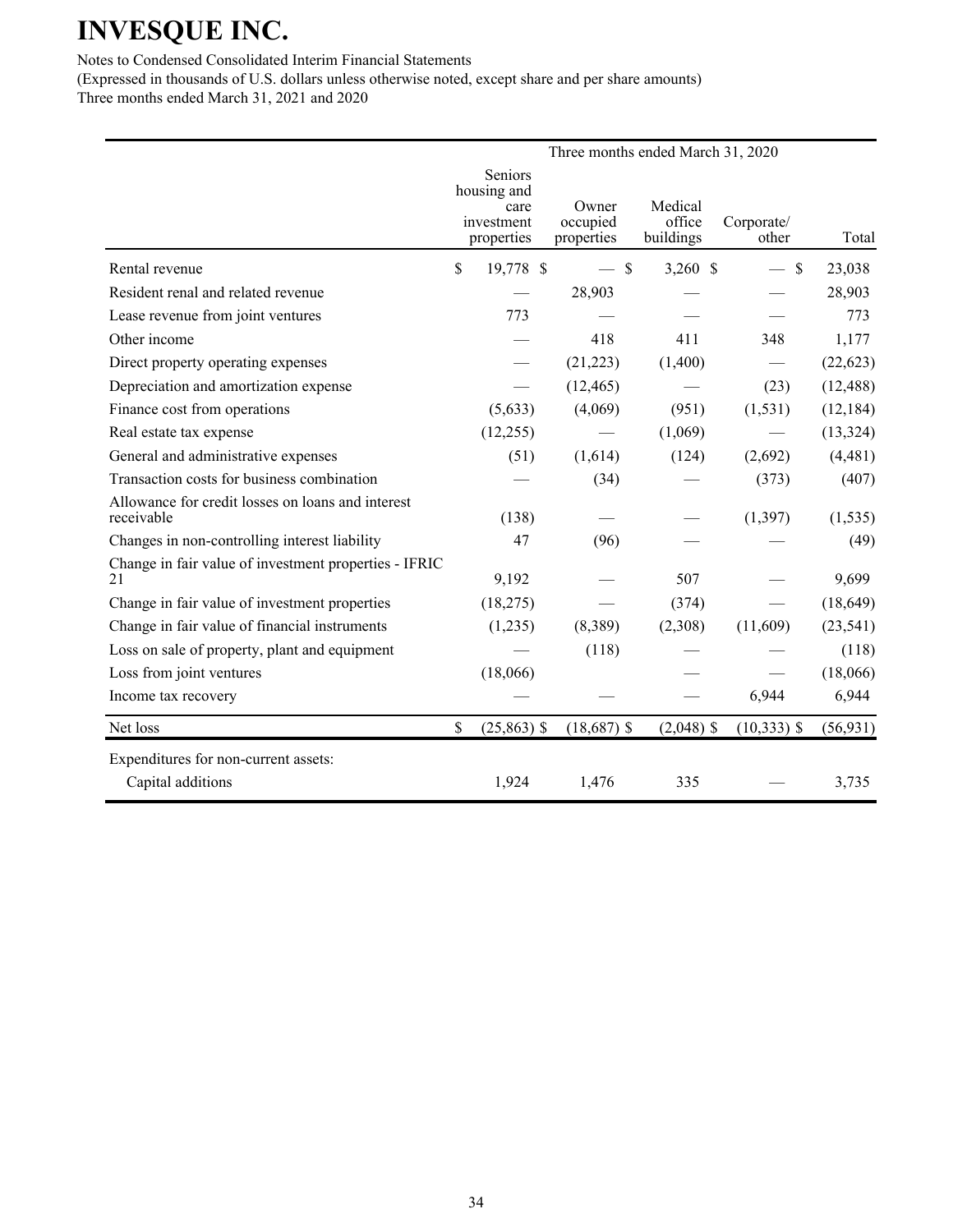Notes to Condensed Consolidated Interim Financial Statements

(Expressed in thousands of U.S. dollars unless otherwise noted, except share and per share amounts) Three months ended March 31, 2021 and 2020

The following tables show assets and liabilities by reportable segment as at March 31, 2021 and 2020:

|                                       | As at March 31, 2021 |                                                            |               |                                 |    |                                |               |                          |               |             |  |
|---------------------------------------|----------------------|------------------------------------------------------------|---------------|---------------------------------|----|--------------------------------|---------------|--------------------------|---------------|-------------|--|
|                                       |                      | Seniors<br>housing and<br>care<br>investment<br>properties |               | Owner<br>occupied<br>properties |    | Medical<br>office<br>buildings |               | Corporate/<br>other      |               | Total       |  |
| Investment properties                 | \$                   | 762,597 \$                                                 |               |                                 | \$ | 124,426 \$                     |               | $\overline{\phantom{m}}$ | $\mathcal{S}$ | 887,023     |  |
| Property, plant and equipment, net    |                      |                                                            |               | 443,395                         |    |                                |               | 2,890                    |               | 446,285     |  |
| Investment in joint ventures          |                      | 65,902                                                     |               |                                 |    |                                |               |                          |               | 65,902      |  |
| Loans receivable                      |                      | 6,679                                                      |               |                                 |    |                                |               | 11,057                   |               | 17,736      |  |
| Other assets                          |                      | 28,193                                                     |               | 26,670                          |    | 4,452                          |               | 22,971                   |               | 82,286      |  |
| Total assets                          | \$                   | 863,371                                                    | <sup>\$</sup> | 470,065 \$                      |    | 128,878 \$                     |               | 36,918                   |               | \$1,499,232 |  |
| Mortgages payable                     | \$                   | 158,336 \$                                                 |               | 143,321 \$                      |    |                                | \$            | $\overline{\phantom{m}}$ | \$            | 301,657     |  |
| Credit facilities                     |                      | 388,903                                                    |               | 179,166                         |    | 88,405                         |               | 10,000                   |               | 666,474     |  |
| Convertible debentures                |                      |                                                            |               |                                 |    |                                |               | 92,756                   |               | 92,756      |  |
| Commonwealth preferred unit liability |                      |                                                            |               | 65,907                          |    |                                |               |                          |               | 65,907      |  |
| Non-controlling interest liability    |                      | 1,350                                                      |               | 903                             |    |                                |               |                          |               | 2,253       |  |
| Other liabilities                     |                      | 23,688                                                     |               | 22,604                          |    | 4,284                          |               | 23,047                   |               | 73,623      |  |
| <b>Total liabilities</b>              | \$                   | 572,277                                                    | S             | 411,901 \$                      |    | 92,689                         | <sup>\$</sup> | 125,803                  |               | \$1,202,670 |  |

|                                       | As at December 31, 2020 |                                                            |  |                                 |   |                                |               |                     |    |                     |
|---------------------------------------|-------------------------|------------------------------------------------------------|--|---------------------------------|---|--------------------------------|---------------|---------------------|----|---------------------|
|                                       |                         | Seniors<br>housing and<br>care<br>investment<br>properties |  | Owner<br>occupied<br>properties |   | Medical<br>office<br>buildings |               | Corporate/<br>other |    | Total               |
| Investment properties                 | \$                      | 759,628 \$                                                 |  |                                 | S | 122,391 \$                     |               |                     | \$ | 882,019             |
| Property, plant and equipment, net    |                         |                                                            |  | 448,912                         |   |                                |               | 2,913               |    | 451,825             |
| Investment in joint ventures          |                         | 65,258                                                     |  |                                 |   |                                |               |                     |    | 65,258              |
| Loans receivable                      |                         | 6,669                                                      |  |                                 |   |                                |               | 12,034              |    | 18,703              |
| Other assets                          |                         | 24,014                                                     |  | 27,464                          |   | 6,712                          |               | 22,429              |    | 80,619              |
| Total assets                          | \$                      | 855,569 \$                                                 |  | 476,376 \$                      |   | 129,103                        | <sup>\$</sup> |                     |    | 37,376 \$1,498,424  |
| Mortgages payable                     | \$                      | 158,715 \$                                                 |  | 140,749 \$                      |   |                                | S             |                     | \$ | 299,464             |
| Credit facilities                     |                         | 388,715                                                    |  | 174,465                         |   | 87,416                         |               | 10,000              |    | 660,596             |
| Convertible debentures                |                         |                                                            |  |                                 |   |                                |               | 92,411              |    | 92,411              |
| Commonwealth preferred unit liability |                         |                                                            |  | 65,797                          |   |                                |               |                     |    | 65,797              |
| Non-controlling interest liability    |                         | 3,373                                                      |  | 1,036                           |   |                                |               |                     |    | 4,409               |
| Other liabilities                     |                         | 25,897                                                     |  | 24,302                          |   | 4,964                          |               | 27,255              |    | 82,418              |
| <b>Total liabilities</b>              | \$                      | 576,700 \$                                                 |  | 406,349 \$                      |   | 92,380 \$                      |               |                     |    | 129,666 \$1,205,095 |

In measuring performance, the Company does not distinguish or group its properties on a geographical basis. Management has applied judgment by aggregating its properties into four reportable segments for disclosure purposes. The Company's Chief Executive Officer is the chief decision maker and regularly reviews performance on an individual property basis and on the basis of the Company's reportable operating segments.